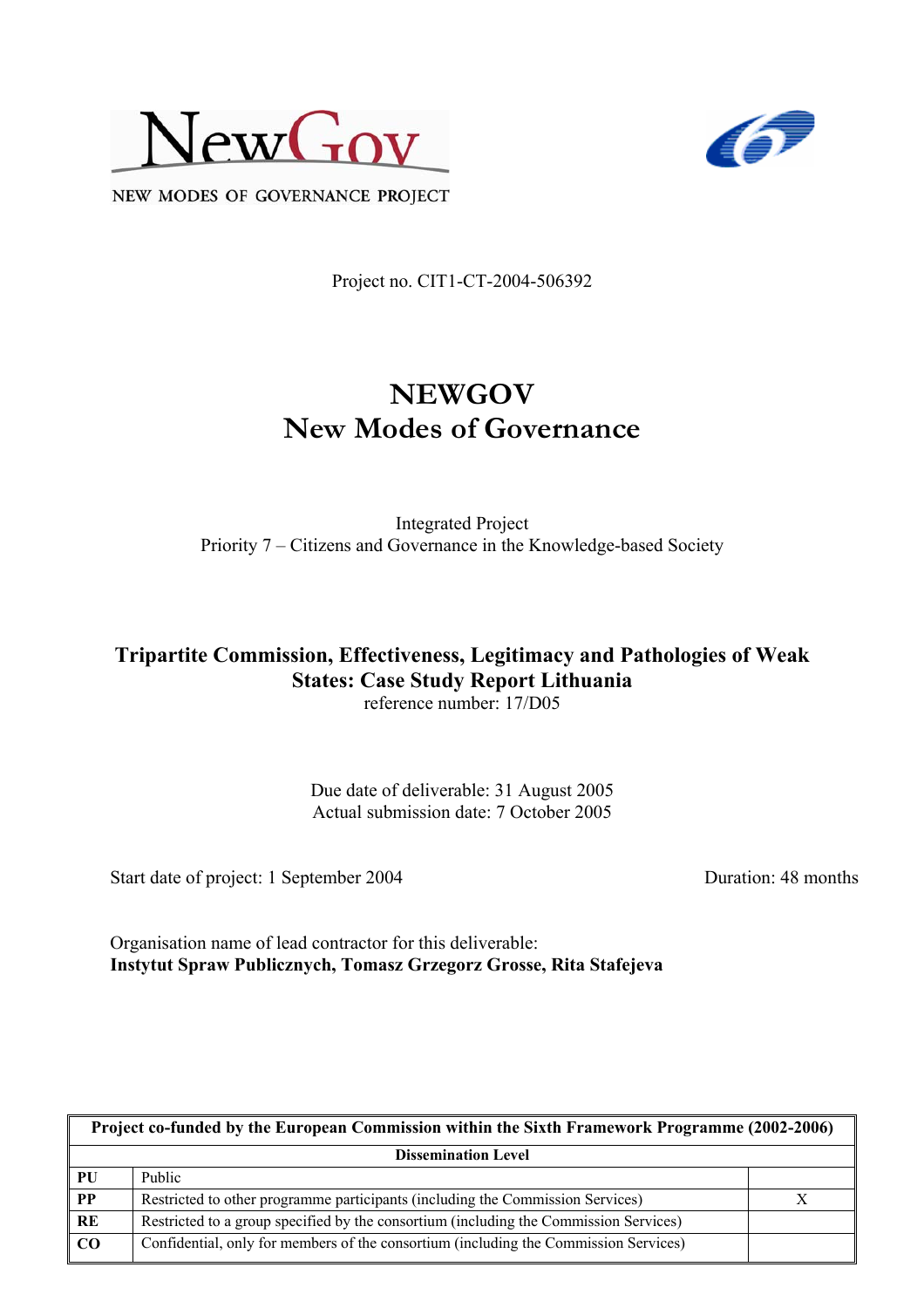### **Summary**

The report presents the results of the research on the institution of social dialogue - the Tripartite Council in Lithuania. The research was conducted in summer 2005. The research was focused on the functioning of the Tripartite Council and the role of the social partners within this institution. The role and influence of the government in the Tripartite Council was of particular interest. In order to get the deeper insight into functioning of the Council and the roles of the social partners within it, two issues were selected as the particular examples of the work of the Tripartite Council: (1) discussions over the Labour Code draft in conducted in 1995-2002; and (2) the debates on the increasing of the minimal monthly wage in May 2005.

The report is organized as follows: the introduction and the short description of the methodology are followed by the presentation of the brief historical survey of the Tripartite Council and the presentation of the current condition of the social dialogue in Lithuania. It is followed by the analysis of the functions and procedures of debates in the Council as well as the short description of the social partners. The following part deals with the issues of accountability, transparency, legitimacy and efficiency in context of the Tripartite Council. Then, the issues chosen for analysis are discussed. Finally, the issue of weakness and strength of social partners and its impact on the functioning of the Tripartite Council are analysed. The report closes with conclusions.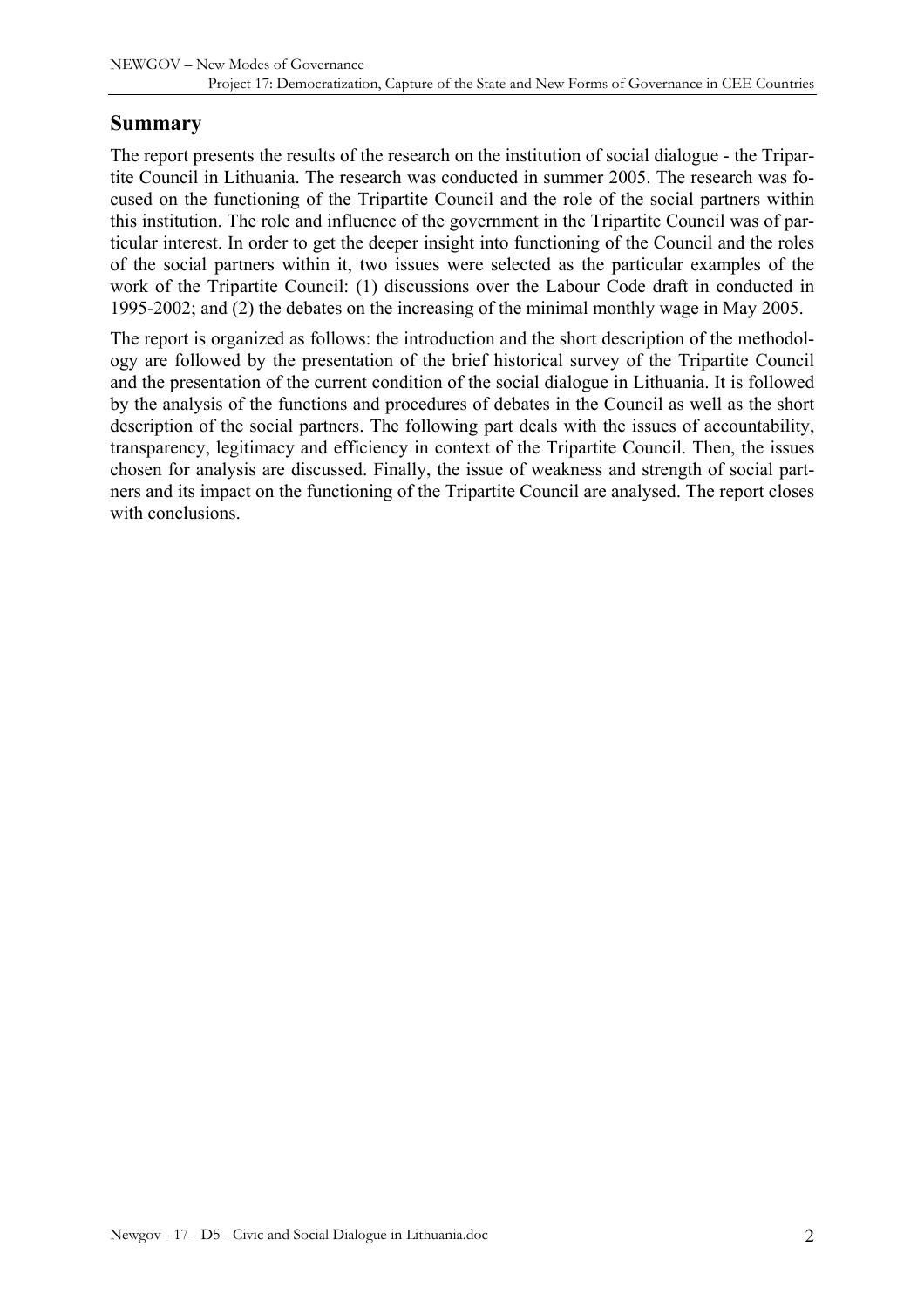# **Contents**

| III.1 TRIPARTITE COUNCIL OF THE REPUBLIC OF LITHUANIA: BRIEF HISTORICAL SURVEY 7                                                                                                                                                                                                                                                                                             |  |
|------------------------------------------------------------------------------------------------------------------------------------------------------------------------------------------------------------------------------------------------------------------------------------------------------------------------------------------------------------------------------|--|
|                                                                                                                                                                                                                                                                                                                                                                              |  |
| Lithuanian Trade Union Confederation (Lietuvos profesinių sąjungų konfederacija, LPSK) 17<br>Lithuanian Trade Union "Solidarumas" (Lietuvos profesinė sąjunga "Solidarumas")17<br>Lithuanian Confederation of Industrialists (Lietuvos pramonininkų konfederacija, LPK)17<br>Lithuanian Business Employers' Confederation (Lietuvos verslo darbdavių konfederacija, LVDK) 17 |  |
|                                                                                                                                                                                                                                                                                                                                                                              |  |
|                                                                                                                                                                                                                                                                                                                                                                              |  |
| VI. LEGITIMACY AND EFFICIENCY: THE ROLE OF TRIPARTITE COUNCIL IN A<br>VII. ROLES OF THE GOVERNMENT AND SOCIAL PARTNERS: TWO CASE STUDIES26                                                                                                                                                                                                                                   |  |
| VIII. WEAKNESS / STRENGTH OF SOCIAL PARTNERS AND ITS IMPACT ON THE                                                                                                                                                                                                                                                                                                           |  |
|                                                                                                                                                                                                                                                                                                                                                                              |  |
|                                                                                                                                                                                                                                                                                                                                                                              |  |
|                                                                                                                                                                                                                                                                                                                                                                              |  |
|                                                                                                                                                                                                                                                                                                                                                                              |  |
|                                                                                                                                                                                                                                                                                                                                                                              |  |
|                                                                                                                                                                                                                                                                                                                                                                              |  |
|                                                                                                                                                                                                                                                                                                                                                                              |  |
|                                                                                                                                                                                                                                                                                                                                                                              |  |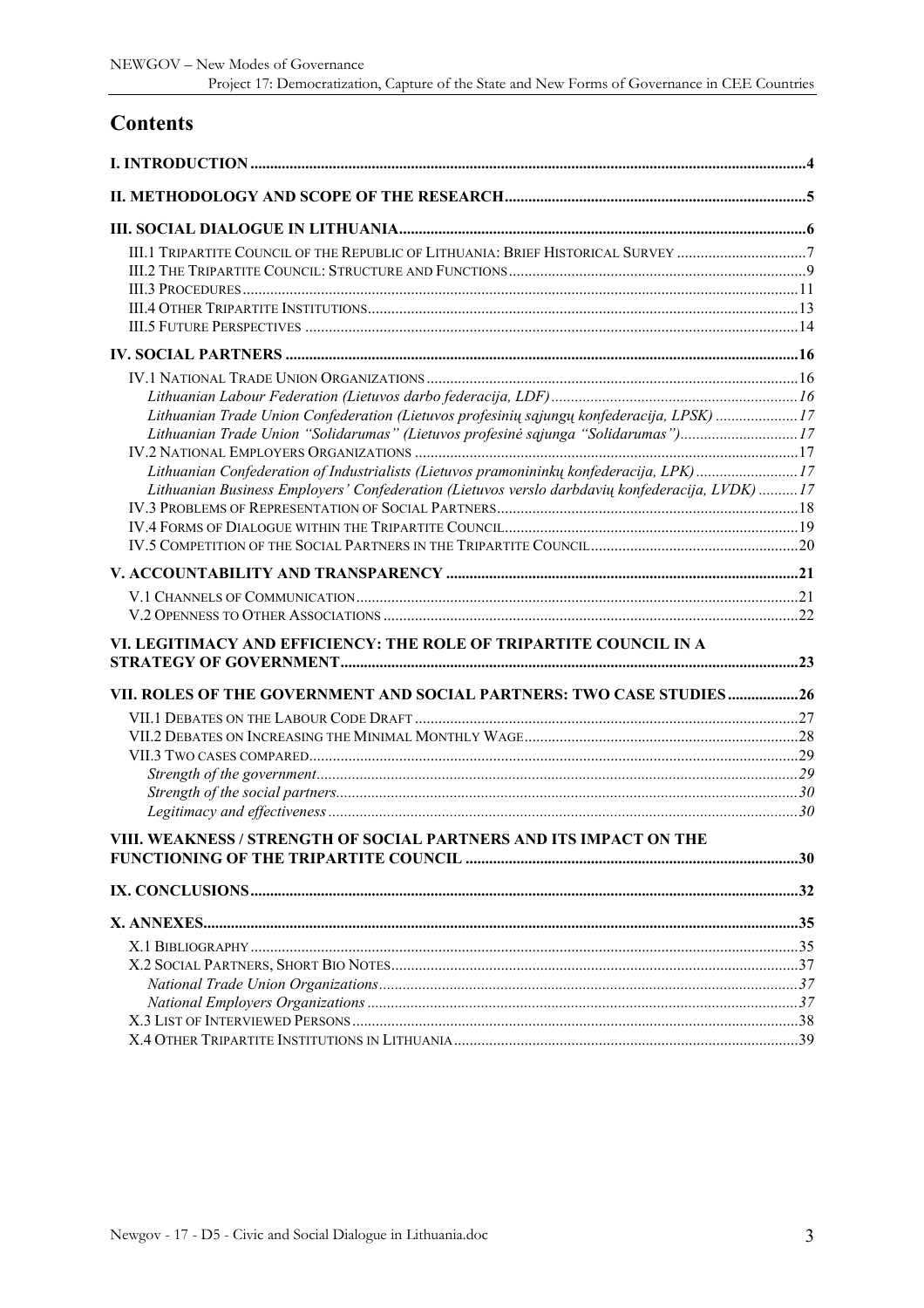# <span id="page-3-0"></span>**I. Introduction**

The Tripartite Council of the Republic of Lithuania (*Lietuvos Respublikos Trišalė taryba*) is the most important institution embodying the idea of the tripartite partnership on the national level in Lithuania. This institution enables and stimulates social dialogue among the trade unions, employers' organizations and the representatives of the government. Therefore, the focus of the research was on the role each social partner plays in the Council. In particular, the role of the government was of special interest, namely, the formation of state policy on social and economic issues in relation with the consultations within the Tripartite Council. Specifically, the impact of the government on the social partners and the process of the consultations were of particular interest.

Consequently, the tasks of the research were as follows:

- Analysis of the social consultations with the social partners in the Tripartite Council and the motivations of the social actors;
- Analysis of functioning of the Tripartite Council, the role of the social partners, their influence in the decision making process and the formation of the social policy of the state;
- Analysis of the degree of the influence of the social partners activities on the effectiveness of the decision making process.

The paper is a contribution to the New Modes of Governance project a part of which concentrates on the new modes of governance introduced in the institutions of social dialogue. The main question posed is how the main features of new modes of governance (NMGs) – such as reliance on bargaining, dialogue, decentralization of governance -- are affecting the weak state. In particular, the impact of the NMGs on the pathologies of the weak state (i.e. lack of transparency, lack of accountability, confusions of tasks and responsibilities) are of particular interest. The research accounts for the changes in the functioning of the Tripartite Council, the effectiveness of the negotiations and implementation of the government programs.

The underlying governance mechanisms – departure form the traditional and hierarchical modes of governance, subsidiary, reliance on bargaining, dialogue – which are present within the Tripartite Council are new, different from the modes of governance employed during the Soviet period and affecting the state as well as the social partners. The NMGs were introduced in Lithuania in the process of democratic transition and are yet to be fully understood and implemented.

The research of the Tripartite Council was constructed to test the following hypotheses:

- *Hypothesis 1:* New modes of governance, because of their logic, may deepen some features of weak state, such as the lack of transparency, the lack of accountability, confusion of tasks and responsibilities, the lack of formal rules or, in other cases, excessive formalization.
- *Hypothesis 2:* Some new modes of governance introduced in order to increase legitimacy of policy making may lead to their lower efficiency [e.g. negotiations with social partners]. Other NMGs introduced in order to increase the efficiency of policy making may lead to lack of accountability [e.g. executive agencies].
- *Hypothesis 3:* Some new forms of governance are introduced in CEE countries only in order to formally fulfil EU requirements and/ or legitimise (justify) policy decisions ex post.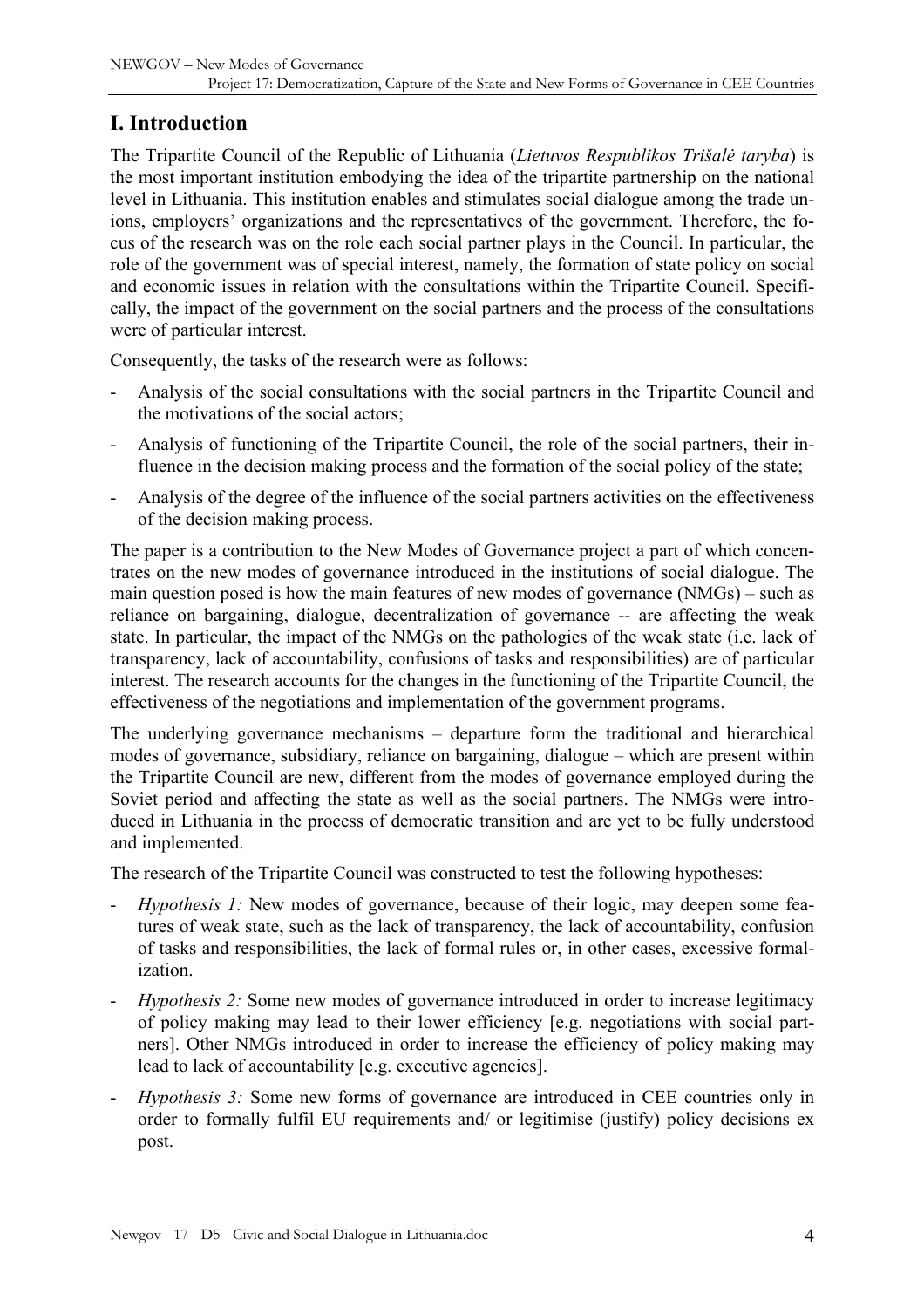- <span id="page-4-0"></span>*Hypothesis 4:* The similarities between some of the new modes of governance to socialist institutions (i.e. social dialogue) may facilitate their implementation but they may also have negative impact on their effectiveness and legitimacy.
- *Hypothesis 5:* CEE countries not only have weak states but also weak social partners which may negatively impact the implementation of some NMGs.
- *Hypothesis 6:* In the long run EU requirements can strengthen social partners if they are consistently implemented.
- *Hypothesis 7:* The pace of transformation process and the scope of reforms in CEE countries affect execution and evolution of NMG through changes in rules, strengthening and weakening positions of given political and social actors and common situations of political and economic turmoil [radical changes].

The hypotheses were tested and the functioning of the Tripartite Council is illustrated using two cases of the Council's works as examples. The first case deals with the discussions on the Labour Code draft (adopted in 2002), which involved mostly the trade unions and the employers' organizations, with government playing a minor role in the debates. The second case demonstrates the debates on the increasing the minimal monthly wage in May 2005 which involved government and social partners into intense consultations within the Tripartite Council.

The Tripartite Council, the most important national institution of social dialogue in Lithuania is functioning for ten years already. However, the profound analysis of the activities and functioning of the Council was not undertaken so far. Therefore, there is a need for deeper insight an evaluation of the role of this institution and the mechanisms of its functioning.

These two issues were taken as two examples demonstrating the process of work in the Tripartite Council. They were selected for several reasons. First of all, the works over the Labour Code draft is considered both by researchers as well as the members of the Tripartite Council and the government as the most important achievement of the Tripartite Council throughout since its establishment and had an immense importance for the labour relations in Lithuania. Almost ten years of work of the Labour Code was the most significant task the Tripartite Council performed so far, which was crucial for the economy and social policy of the state. Second, the issue of discussions over the minimal monthly wage periodically appeared in the agenda of settings of the Tripartite Council. In addition, this issue was mentioned as the important one by all the interviewed members of the Tripartite Council, since it is a vivid example of the process of negotiations among the government, the trade unions and the employers' organizations. Finally, these both issues have deep social meaning and as any other issue discussed in the Tripartite Council receives a wide coverage in mass media.

# **II. Methodology and scope of the research**

As it was mentioned already, the case of Lithuania is specific, since by now, there were no extensive studies on the Tripartite Council conducted. Therefore, the researcher had to rely on the information provided by the secretariat of the Tripartite Council, which was very basic. These materials were used while presenting the history of the Tripartite Council and the background of the social partners as well as current state of affairs.

For the purposes of this study, there were two qualitative research methods employed. First of all, the most important source of information were the interviews with the members of the Tripartite Council (representing the government, trade unions and employers' organizations), the secretary and several former members of this institution. Altogether there 15 in-depth in-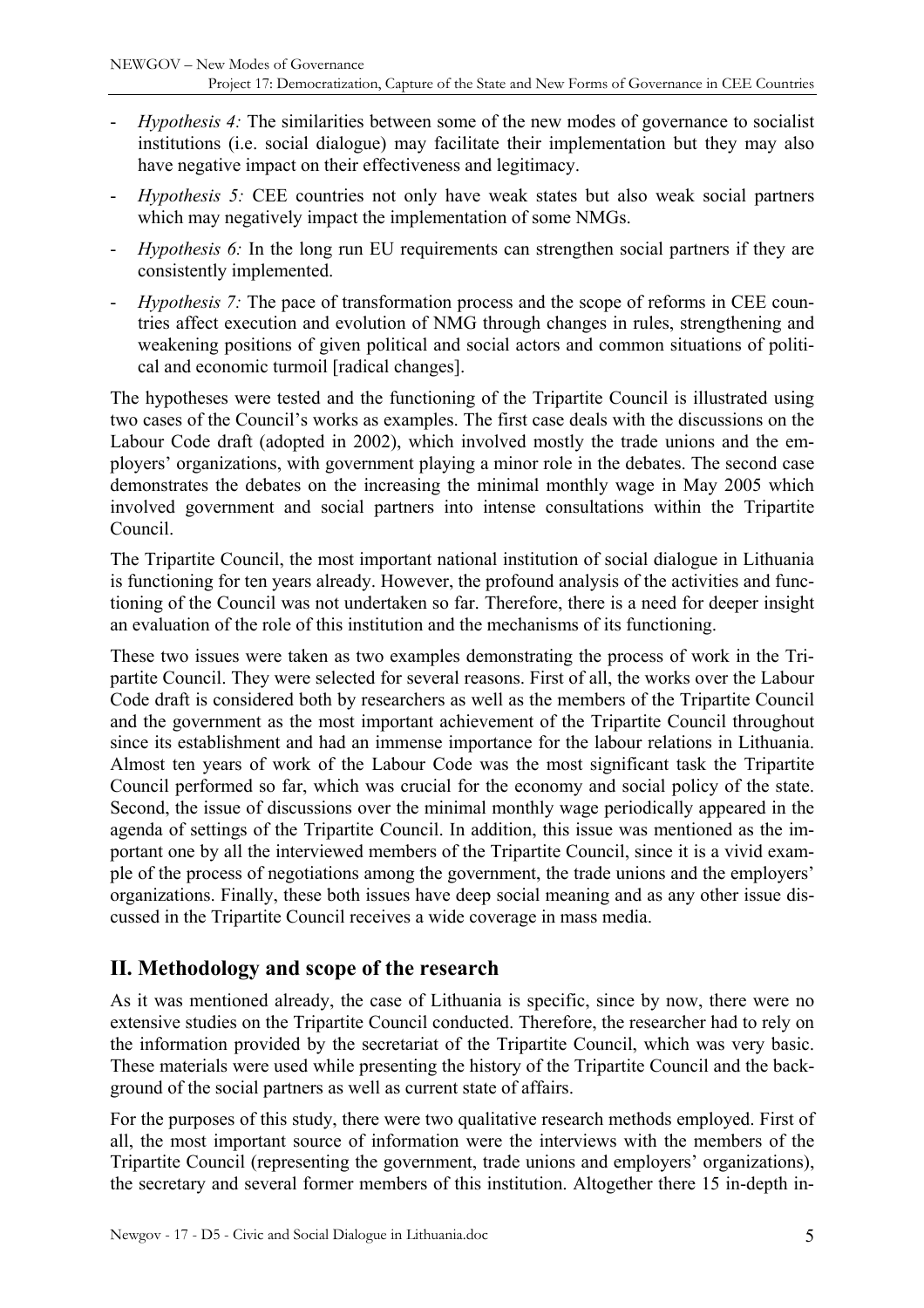<span id="page-5-0"></span>terviews conducted.<sup>[1](#page-5-1)</sup> The interviews were aimed to find out the role of a representative of the social partner in the Council, the expectations and interest the social partner organization vests into the Tripartite Council and the methods of negotiation and interests' promotion are employed. The questions were also targeted to find out the strategies the social partners use to prepare for the sitting of the Tripartite Council.

Furthermore, the materials provided by the secretariat of the Tripartite Council and the social partners (especially trade unions) were used for the purposes of this research. They included several publications by the secretariat of the Tripartite Council, minutes of the proceedings, publications by the social partner organizations and the newspapers of the trade unions: *Lietuvos profsąjungos* and *Lietuvos darbininkas*. In addition, the information from the web pages of the social partners was also used for the purposes of the research.

Finally, the publications in the most popular Lithuanian daily newspapers – *Lietuvos rytas, Verslo žinios, Kauno diena, Respublika* - covering the activities of the Tripartite Council were analyzed for the purposes of the research.

The paper is organized as follows: the presentation of the brief historical survey of the Tripartite Council and the presentation of the current condition of the social dialogue in Lithuania is followed by the analysis of the functions and procedures of debates in the Council as well as the short description of the social partners. The following part deals with the issues of accountability, transparency, legitimacy and efficiency in context of the Tripartite Council. Then, the issues chosen for analysis are discussed. Finally, the issue of weakness and strength of social partners and its impact on the functioning of the Tripartite Council are analysed. The report closes with conclusions.

# **III. Social dialogue in Lithuania**

The history of independent Lithuanian trade unions and employers' organizations is relatively short. Though trade unions were numerous during the Soviet period, Lithuanian unions began to play a more important role in labour relations only after the restoration of the independent republic of Lithuania. During the Soviet period the government was the only employer and the independent employers' organizations were not established until after 1990. Due to this fact situation and the fact that trade unions are at present relatively weak, while employers' organizations usually appear to be reluctant to engage in wider social issues, bipartite social dialogue in Lithuania is still weak. Therefore, the government plays a relatively active role and the social dialogue in Lithuania is being developed "from the top down", which means that in general:

- (a) Tripartite (at the national level) relations are much more developed and, thus, have a stronger impact on policy-making than bipartite ones; and
- (b) Various agreements/ settlements are signed/ concluded on the basis of legislation instead of being developed as a consequence of any bipartite negotiations.<sup>[2](#page-5-2)</sup>

It was in 1990 the formation of a new system of social partner organizations began in Lithuania. The first steps were very difficult, since trade unions, collective labour relations and involvement of employees in business management were regarded by some as elements of the former socialist regime and thus unsuitable for the market economy. Economic, social, legal,

<span id="page-5-1"></span><sup>1</sup> See Appendix 3 for details.

<span id="page-5-2"></span><sup>2</sup> Tripartite partnership institutions examined. Available at: http://www.eiro.eurofound.eu.int/- 2005/01/feature/lt0501103f.html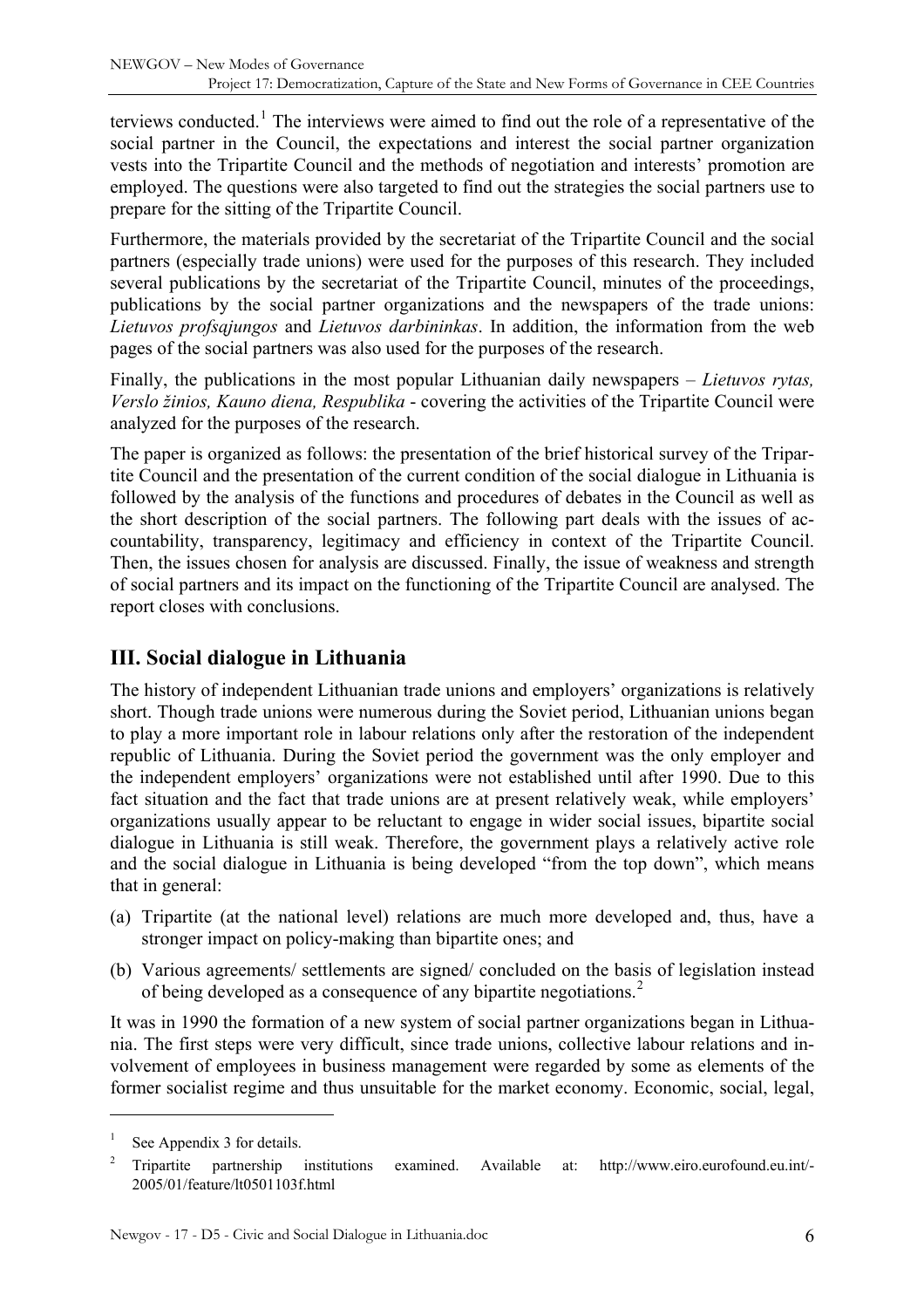<span id="page-6-0"></span>and other developments reduced the influence of trade unions over social and economic issues, in particular, at the company level. Some of these circumstances remain unchanged today. Despite the situation, some trade unions managed to survive and the basis on the contemporary trade unionism in Lithuania is formed by 'old' trade unions that have been renovated to a large degree and adapted to the present situation.

The establishment of employers' organizations in Lithuania was primarily related to the wish of employers to represent and defend their own business interests, with the government seen as the key partner. $3$  According to some commentators, the development of bilateral relations between employers and employees indicates - with some exceptions - that employers currently do not see employees as equal partners, and it is claimed that the interests of capital prevail over those of labour or social partnership.<sup>[4](#page-6-2)</sup> However, it should be noted that the social partnership situation is to some extent different in large companies, and especially ones with foreign ownership, where 'western' investments have brought different attitudes towards relations between employers and employees and social partnership. Usually, in these companies there are collective agreements signed that provide more favourable working conditions for employees as compared to companies that do not have collective agreements. The situation is also different in the areas of employment covered by the state budget and in state enterprises, where strong trade unions have traditionally existed - like education system and the railways. The state as the employer is seen as a more favourable partner for unions/employees than private employers, and particularly in small-scale ones.

Given this situation, Lithuanian trade unions sought to obtain support from the government and to initiate tripartite cooperation. Believing in the importance of social dialogue in a democratic society, the government supported this trade union initiative. The trade unions were familiar with the social dialogue model of the Scandinavian countries and were willing to im-plement it in Lithuania.<sup>[5](#page-6-3)</sup> A number of tripartite institutions have been established and tripartite agreements signed since 1991, following this trade unions' initiative supported by the government.

Lithuania now has a number of tripartite councils and commissions, most of which have specialized roles. The majority operates at the national level, though some have extended their activities to the regional level as well. The most important forum is the Tripartite Council of the Republic of Lithuania, which had a tangible effect on the national social and economic policy and development of employment relations.<sup>[6](#page-6-4)</sup>

### **III.1 Tripartite Council of the Republic of Lithuania: Brief Historical Survey**

The history of the Tripartite Council is rather short. Before 1991 no negotiations were carried out between the Government and the trade unions and there were no employers' organizations either.

The trade unions were the most important actor seeking to implement the idea of tripartite cooperation. On the first resolution of trade unions on February 4, 1993 it was stated:

<span id="page-6-1"></span><sup>3</sup> Ibid.

<span id="page-6-2"></span><sup>4</sup> I.Blažienė, B.Gruževskis, Institute of Labour and Social Research. Available at: http://www.eiro.eurofound.eu.int/2005/01/feature/lt0501103f.html

<span id="page-6-3"></span><sup>5</sup> "Lenkijos-Lietuvos visuomeninio dialogo regioninė mokykla. Žinynas". 2003. Towarzystwo naukowe organizacji i kierownistwa.

<span id="page-6-4"></span><sup>6</sup> Žingsnis po žingsnio socialinio dialogo link. 2002. Lietuvos Respublikos Trišalė taryba.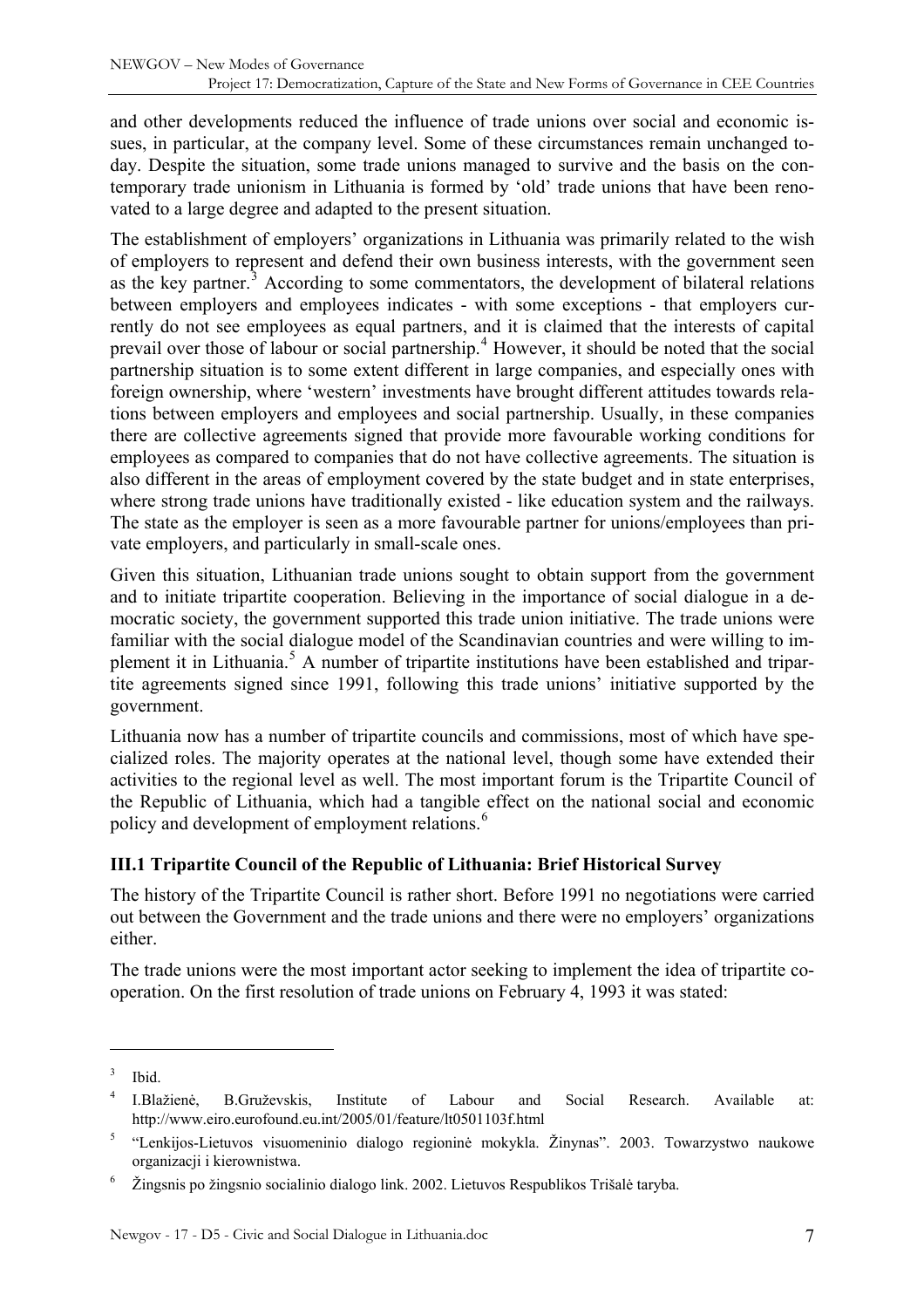"<...> All the governments worked <...> without listening to the demands or proposals put forward by the workers or their representatives and in fact, failed to implement the obligations as the member of the International Labour Organization - to recognize the principle of the tripartite partnership in the labour market. We demand that the General Agreement between the government and trade unions in which regulations relating to our members should be presented would be signed till March 10. In case the government fails to give a positive answer, we shall take measures of exerting pressure on the government."<sup>[7](#page-7-0)</sup>

In 1993 during the meeting of the president of the Republic of Lithuania with the representatives of the associations of the trade unions there was a proposal put forward to start the tripartite cooperation among the government, the trade unions and the employers' organizations and through this mechanism attempt to solve the most important social and economic problems. As a consequence, there was the agreement signed between the government and the trade unions. The Agreement contended the stipulation that "the contracting parties approve the principle of tripartite cooperation which is followed by the International Labour Organization, and urges to create the employers' organizations". It should be noted that at that moment the employers who could be represented by their newly formed organizations - the Lithuanian Confederation of Industrialists and the Lithuanian Alliance of Businessmen - had not been participating in the process of dialogue.

In November 1993 the representatives of the Lithuanian Confederation of Industrialists met with the Lithuanian Trade Union Center. During this meeting the joint statement was signed where parties declared the necessity to start bilateral cooperation between the trade unions and the employers' organizations. It was also pointed out that in order to avoid strikes and social conflicts tripartite cooperation was necessary.

However, the establishment of the Tripartite Council was started only after the Seimas of the Republic of Lithuania (the Parliament) ratified the Convention of the International Labour Organization No. 144 "On Tripartite Consultations to Implement International Labour Standards" on June 23, 1994. Hence, the Ministry of Social Security and Labour was obliged to establish the Tripartite Council, to prepare the regulations for this institution and to convene the first meeting. In May 1995 the Agreement on Tripartite Partnership was signed by the government, the trade unions and the employers' organizations. It was agreed to:

- To solve social, economic and labour problems on the basis of the tripartite principle, to cooperate in the implementation of the social, economic and labour policy;
- To establish the Tripartite Council of the Republic of Lithuania and approve the regulations of its activity;
- To sign an annual tripartite agreement on the solution of the social, economic and labour problems for each year.<sup>[8](#page-7-1)</sup>

The Tripartite Council of the Republic of Lithuania was established on May 5, 1995. The Regulations of this institution of the highest level of the social dialogue in Lithuania stipulate that "the Council is the body established on the basis of the equal trilateral partnership which by mutual agreement solves social, economic and labour problems whereby seeking to main-

<span id="page-7-0"></span><sup>7</sup> Social Dialogue in Lithuania. 2003. The Tripartite Council of Lithuania.

<span id="page-7-1"></span><sup>8</sup> Ibid.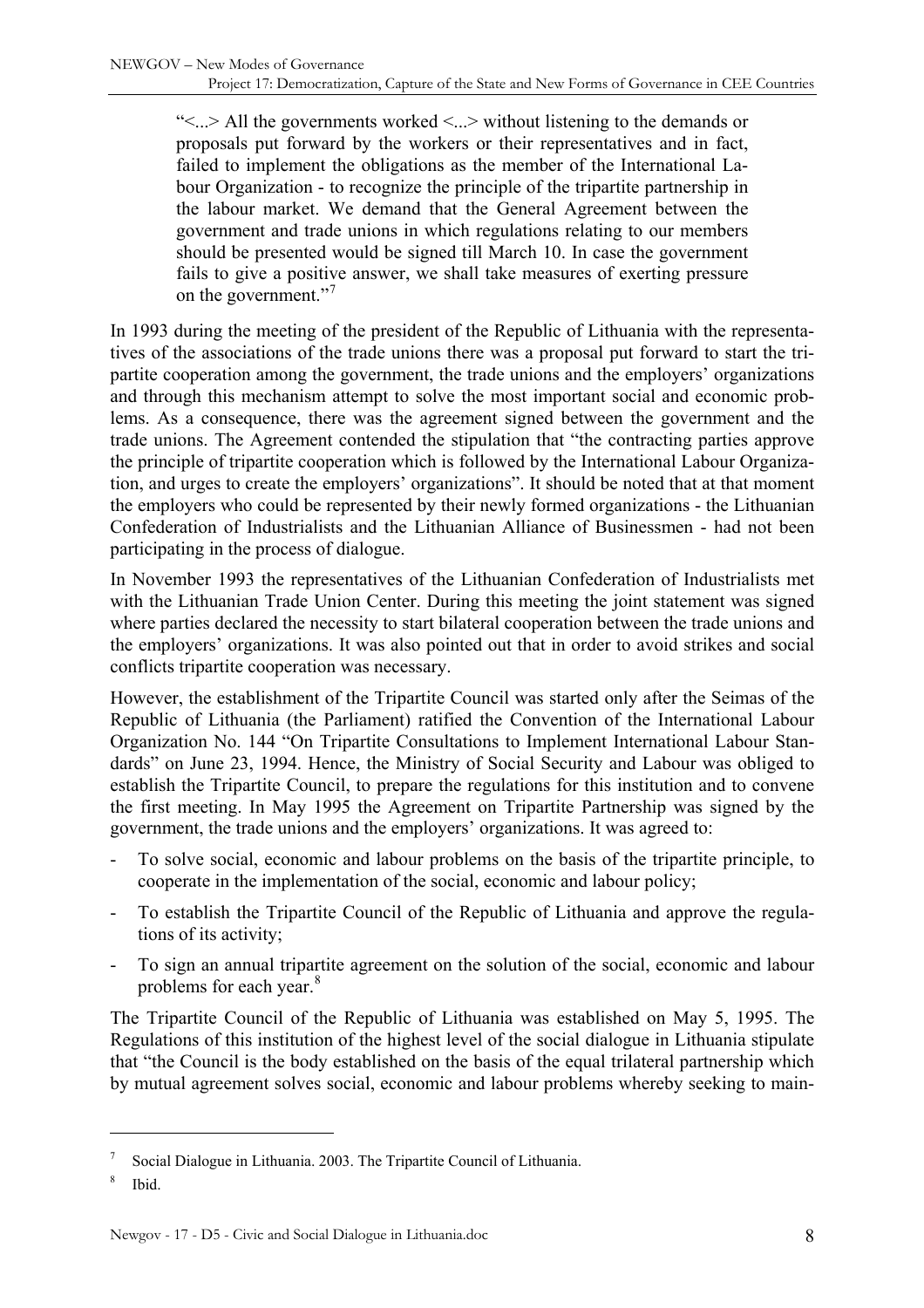<span id="page-8-0"></span>tain social peace in the society". <sup>[9](#page-8-1)</sup> From the very beginning of the Council's activities, there was an orientation towards the Scandinavian model of the social dialogue, which was favourably perceived both by the social partners as well as the government.

During the first period of the Tripartite Council's activities in 1995-1998, the organizational basis for the functioning of the Tripartite Council was created and the structures of the social partners crystallized. In 1999 the first Agreement on Tripartite Cooperation was signed by the Government of the Republic of Lithuania, the trade unions and the employers' organizations, whereby it was planned to prepare and to coordinate drafts of the legal acts on the basis of the tripartite principle, to address the most urgent problems at the Tripartite Council, and act according to the provisions of the tripartite agreements. In the same year, the Tripartite Council expanded its activity and established four regular commissions dealing with the social and economic issues.

In years 1999-2000 because of the frequent changes of the ministers in the government and controversial attitude of the government towards the tripartite cooperation, there were doubts cast upon the activities of the Tripartite Council. During that period the government had intentions to limit the role of the Tripartite Council and to diminish the significance of this institution. Fortunately, these plans were not implemented because of the changes in the government.

In 2001 with the formation of the new government, the Tripartite Council became active again. In 2002 the first annual agreement on tripartite cooperation was signed by the government, the trade unions and the employer organizations. Since 2003 the principles of the social dialogue and the status of the Tripartite Council are regulated by the Labour Code (articles 39-47), whereby Art. 45 presents a definition of the Tripartite Council.

In 2004 the social partners acknowledged the necessity to renew the tripartite agreement signed in 1999. In June 2005 the representatives of the government, trade unions and employers' organizations signed the new amended agreement of cooperation. Among other provisions it contends the presentation of the social partnership plans for two years: they include the provisions on the strengthening the legal basis of the social partners, widening the scope of the collective labour relations, implementation of training activities for the social partners, launching the radio program. However, there are no provisions on the development of the contraction of the collective agreements on the industry branch level.

In sum, in years 1995-2005 (till September) there were 84 sessions in the Tripartite Council held, where 548 issues were debated: 400 social economic problems and 148 general problems were discussed in the forum of the Council.

### **III.2 The Tripartite Council: Structure and Functions**

The Tripartite Council is based on the principle of the equal tripartite partnership and seeks to tackle social, economic and labour problems by mutual agreement. The Council acts in compliance with the Constitution of the Republic of Lithuania, the Labour Code, other legislation and its own rules. The basic principles of the Tripartite Council activities involve equality of rights of the parties, regular activities, joint consensus in decision-making and the advisory nature of the decisions of the parties.

<span id="page-8-1"></span><sup>9</sup> Ibid.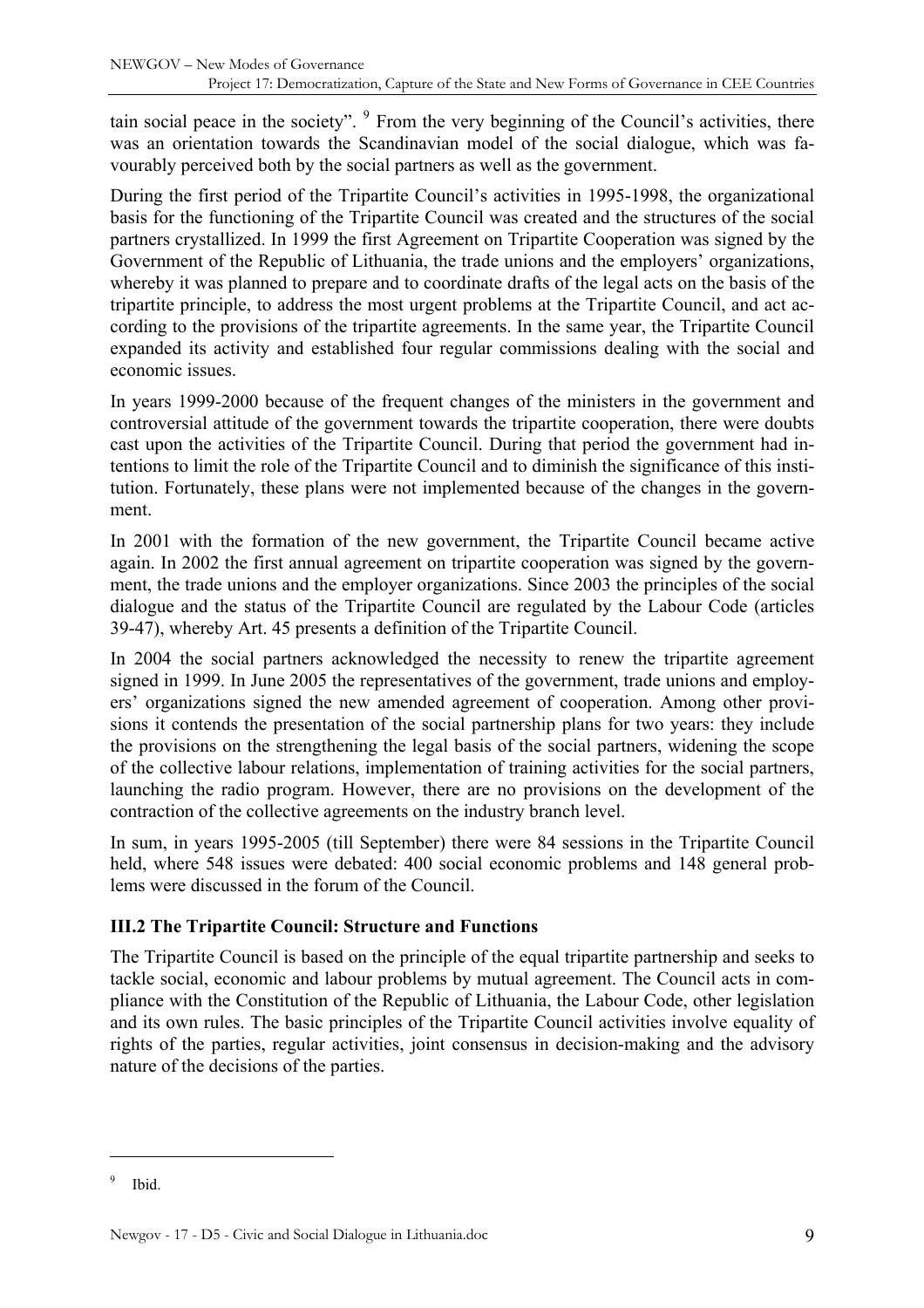In accordance with the Regulations, the Council consists of fifteen members: not more than five representatives of the government of the Republic of Lithuania, the trade unions and the organizations of employers.

The permanent members of the Tripartite Council are:

- Permanent representatives of the government of the Republic of Lithuania:
	- Ministry of Finance (*Lietuvos Respublikos Finansų ministerija*),
	- Ministry of Economy (*Lietuvos Respublikos Ūkio ministerija*),
	- Ministry of Justice (*Lietuvos Respublikos Teisingumo ministerija*),
	- Ministry of Social Security and Labour (*Lietuvos Respublikos Socialinės apsaugos ir darbo ministerija*),
	- Ministry of Agriculture (*Lietuvos Respublikos Žemės ūkio ministerija*).
- Permanent representatives of the trade unions:
	- Lithuanian Trade Union Confederation (*Lietuvos profesinių sąjungų konfederacija*),
	- Lithuanian Trade Union "Solidarumas" (*Lietuvos profesinė sąjunga "Solidarumas"*),
	- Lithuanian Labour Federation (*Lietuvos darbo federacija*).
- Permanent representatives of the employers' organizations:
	- Lithuanian Confederation of Industrialists (*Lietuvos pramonininkų konfederacija*),
	- Lithuanian Business Employers' Confederation (*Lietuvos verslo darbdavių konfederacija*).

Members of the Tripartite Council receive no remuneration for their work in the Council. The head office of the Tripartite Council is at the Ministry of the Social Security and Labour. The organizational work related to Tripartite Council is carried out by its secretariat, an institution financed from the state budget, established in 1998 within Ministry of Social Security and Labour. The secretariat is led by secretary of the Tripartite Council's, who is appointed and discharged by the Minister of Social Security and Labour on the proposal of the Tripartite Council.

The main functions of the Tripartite Council are:

- Analysis of the social, economic and labour problems and submitting recommendations on the resolution of such problems;
- Discussion of the existing laws and drafts of legislation in the social, economic and labour sphere, and drawing conclusions and making proposals to the Seimas (the Parliament) and the government;
- Analysis of the possibilities of using bipartite and tripartite partnership in resolving various social, economic and labour issues, and making recommendations to the parties on the expansion of social partnership;
- Drafting an annual tripartite agreement concerning social, economic and labour issues (signed by the authorized representatives of the government, trade unions and employers' organizations);
- When necessary, coordination of the activities of other bipartite and tripartite institutions in the social, economic, and labour sphere;
- Discussion of the questions falling under ILO Convention No. 144 and making related decisions;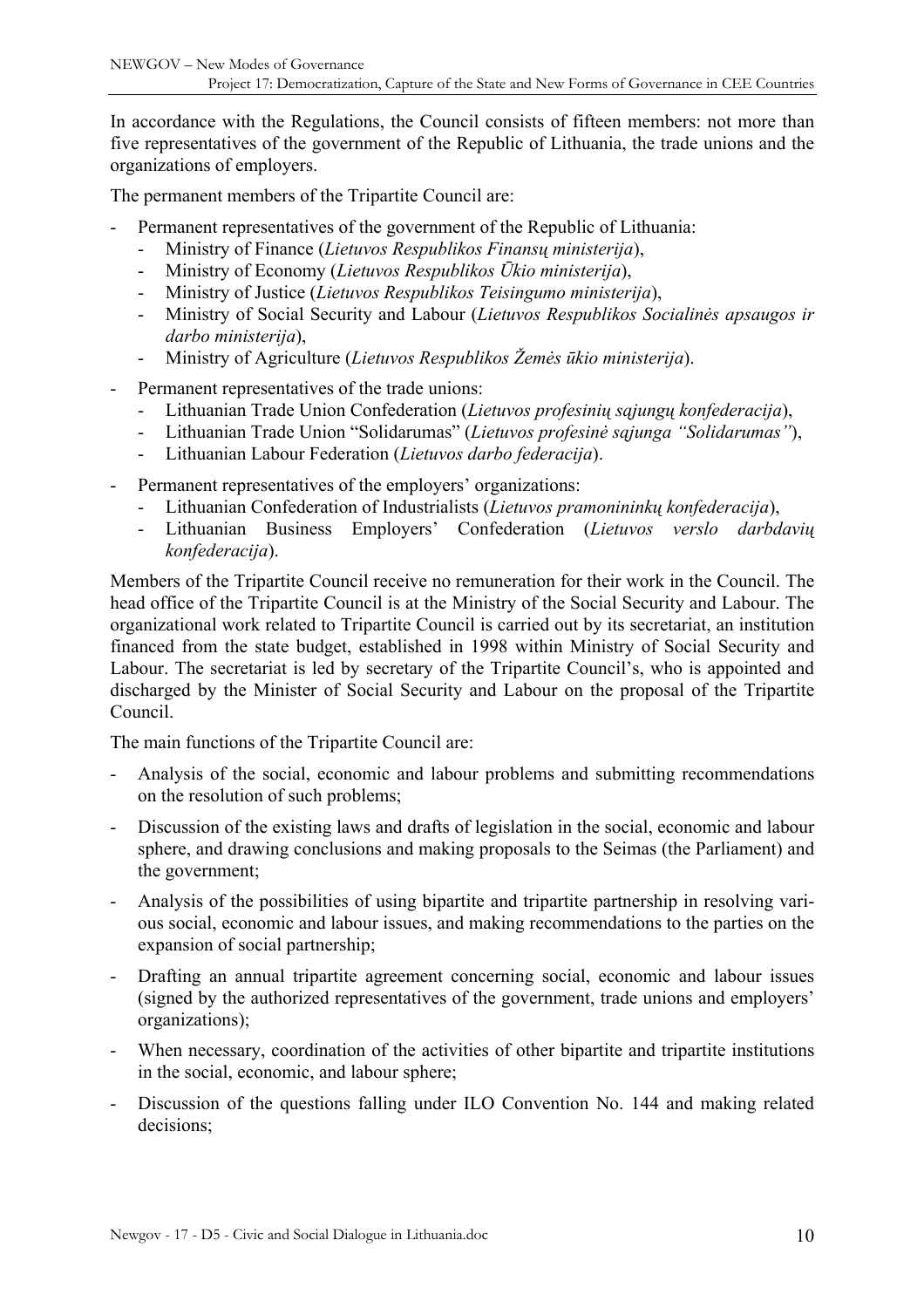<span id="page-10-0"></span>Informing social partners and society more widely about its activities.  $10$ 

In exercising these functions, the Council has the following rights:

- To make decisions, conclusions and recommendations within the limits of its competence;
- To receive all information necessary for its functioning;
- To convene sittings and hearings of the representatives of the parties and experts on issues falling under its competence;
- When necessary, to coordinate the work of other bipartite and tripartite institutions in the social, economic and labour field.<sup>[11](#page-10-2)</sup>

The Tripartite Council's chair is elected for a four-month term on the agreement of all parties. If unable to participate in a session, the chair delegates the role to another member of the same grouping (i.e. trade unions, employers or government) who is also a member of the Tripartite Council.

#### **III.3 Procedures**

The activities of the Tripartite Council are regulated by the Council regulations.<sup>[12](#page-10-3)</sup> Accordingly, meetings are held at least once a month. The agenda might comprise (1) debates on legal acts the representatives of the government are going to present in the session of the Tripartite Council, and (2) issues suggested for discussion by social partners. The agenda is composed by secretariat of the Council and presented for the social partners in advance.

The parties must present draft documents and issues to be discussed at the session and other relevant information to the Tripartite Council secretariat at least 8 days before the session. Not later than 7 days before the sitting, the secretariat provides Tripartite Council members with access to the materials presented. The session of the Tripartite Council session can take place only if attended by at least a half of the representatives of each party. If required to be absent for important reasons, a member of the Tripartite Council may delegate another person to attend the session.

As mentioned, the Council reaches decisions by agreement of all three parties. Differing opinions are reflected in the minutes of the session. The Tripartite Council may agree to hold additional discussions on an issue, if no agreement is reached.

To discuss particular questions in depth, the Tripartite Council may establish permanent or temporary tripartite commissions. There are currently 4 permanent tripartite commissions under the auspices the Tripartite Council, covering: labour relations; remuneration; employment and social guarantees; and tripartite consultations on the implementation of the international labour standards. There are two temporary commissions dealing with Labour Code addition and amendment issues and working out a draft project for social partnership measures in 2005. The members of the Tripartite Council may participate in the work of any of these commissions.

The Government is bound to send all the law drafts or other legal projects concerning social issues for the analysis to the Tripartite Council as stipulated in the Agreements on the Tripar-

<span id="page-10-1"></span> $10$  Social Dialogue in Lithuania. 2003. Tripartite Council of Lithuania. Vilnius.

<span id="page-10-2"></span> $11$  Ibid.

<span id="page-10-3"></span><sup>12</sup> Lietuvos Respublikos Trišalės tarybos nuostatai. Žin., 2005, Nr. 15-488.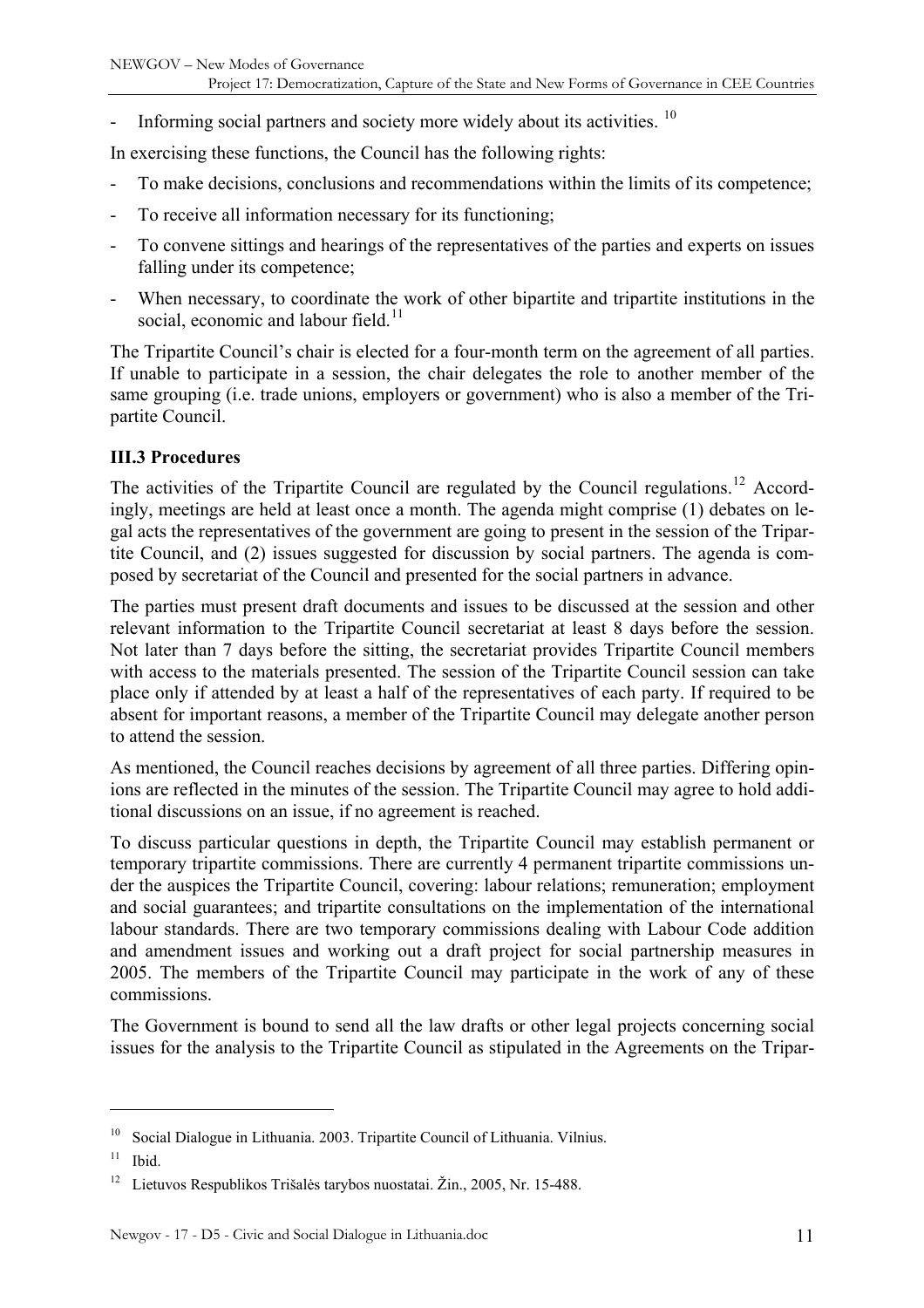tite Partnership signed.<sup>[13](#page-11-0)</sup> The idea is to ensure that no decision of the government concerning social and economic issues would be passed without the consultation with the social partners. However, the opinion issued by the Tripartite Council is of advisory nature and in legal sense is not binding for the government.

In fact, however, it depends entirely on the "benevolence" of the government. Most often the ministries, especially the Ministry of Social Security and Labour sent the drafts of the legal acts for consultation in the Tripartite Council. However, if the representatives of the ministries in the Tripartite Council decide that some legal act draft should not be presented for some reason for the debate in the Council, the draft is not sent for consultation. The interviewed representatives of the ministries provided several reasons for decision to omit the consultations in the Tripartite Council: (1) the lack of time (if it is expected that the discussions will prolong the adoption of a legal act), (2) the lack of necessity to consult social partners, since the issue is of minor importance, (3) political reasons: the necessity to pass a legal act even predicting the negative reaction of the social partners.

Quite often the factor that influences the government decision not to consult the Tripartite Council is the pressure of time. The consultation process in the Tripartite Council is rather lengthy; some issues are discussed for almost half a year. There are situations, when the government cannot wait long for the decision of the Tripartite Council. On the other hand, because of lack of experts, the social partners are not able to generate common position under the time pressure. In particular, in case of the government's position towards the EU directives, the time is very short. In such a situation, the opinions of the social partners have to be collected usually via telephone in a few hours.

Decision whether to present or not some project in the Tripartite Council is made in each ministry involved in the Council's activity. The Ministry of Social Security and Labour could serve as an example. Usually, the ministry informs the social partners about the legal act in preparation and asks for the opinions of the social partners. If opinion is positive and there no contradictions among the opinions of the social partners, the ministry does not sent this draft for an official consultation to the Tripartite Council. The draft is not sent for consultation, if the social partners do not express their opinion at all, which means lack of interest in the issue.

In particular, while making so called political decisions (necessity to pass a legal act according to the political majority in the Parliament and the government) the social partners are quite often not consulted. This is due to the logic of the some politicians that the social partners aim to protect their interests and do not perceive the problems on the national level. In other words, political decisions are made predicting the negative reaction of social partners and do not consult them. Following the opinion of a respondent, here the logic "politicians know better" acts.

If the draft of the legal act is believed to be of prime importance for the social partners, it is sent directly for consultation to the Tripartite Council. However, very often the social partners want to analyze the act in the very first stage of preparation. This means that the draft as it arrives to the Council might later be changed in ministry after consultations with experts, etc. The minister decides on the final form of the legal act draft. The draft is followed by the explanatory sheet, where the remarks of the consulted institutions are presented and the reasons for the acceptance or rejections of their proposals.

<span id="page-11-0"></span><sup>13</sup> Social Dialogue in Lithuania. (2003) Secretariat of the Tripartite Council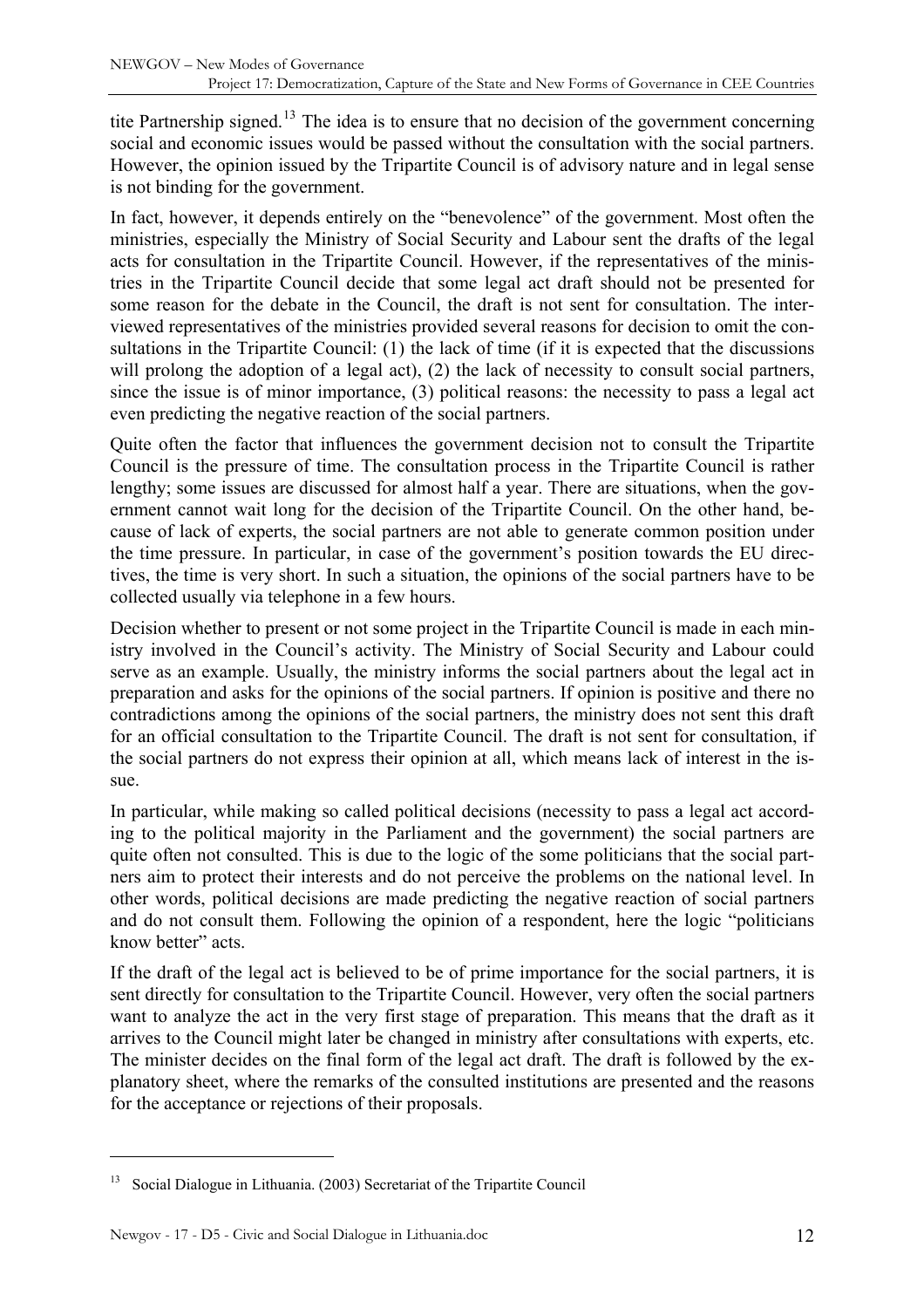<span id="page-12-0"></span>If the Tripartite Council decides in favour for the legal act, the act is passed further according to the legislative rules, to Seimas (the Parliament). The draft is followed by the affirmative opinion of the Tripartite Council, showing that the social partners approved the draft.

If the Tripartite Council does not reach an agreement on the draft, then there are two ways: (1) to continue negotiations with the social partners, provided there is no time pressure; (2) to discuss the issue in a special commission; (3) to leave the decision on the government, if social partners were unable to reach compromise.

If social partners are unable to reach an agreement on one side, the recommendations or decisions of the Council are presented to the government with a remark that social partners had different opinions. In that case the Council proposes the ministries, the government, the parliament or other state institutions to take into consideration different opinions of the social partners while making a decision on debated issues.

The social partners can initiate every question for discussion that concerns the economic and social issues. In reality, the questions initiated by the social partners are not always directly addressing the economy or social policy of the state. There are a number of questions that are rather of general nature (e.g. the issue of compensated medicine for the retired persons, the issues of the national language status in the foreign owned enterprises). Some of the social partners consider this situation to be a sign of the Council's openness to the needs of the population. Others consider the broad agenda overloading the Council, and would prefer the Council to concentrate on the labour relations, which still need a lot of regulations.

It must be noted that the secretariat of the Tripartite Council plays a very important role for the efficient functioning of this institution. It not only prepares the agenda, carries on all the organizational duties but also has the power to request the information necessary for the social partners. The social partners are not empowered to send a request to a ministry demanding the information or explanation to be delivered on set time. In contrast, the secretariat can ask the governmental institutions for information or clarification to be delivered on a set deadline.

Although the Council meets once a month (there are 10-11 sessions per year), because of expanded agenda the social partners do not always have enough time to discuss all the issues thoroughly. According to the secretary of the Council, the work of the Council would be more effective if the Council met more often.

### **III.4 Other Tripartite Institutions**

Other tripartite/bipartite councils, commissions and committees may be established according to the procedure prescribed by special laws or collective agreements, in order to address and resolve issues relating to labour, employment, health and safety and social policy implementation, on the basis of tripartite/bipartite cooperation. The procedures and composition of the tripartite/bipartite bodies and their functions are established in their own regulations. In the cases stipulated by law, the government or signatories of collective agreements must approve the regulations. The current tripartite institutions are as follows:

- The Council of the State Social Insurance Fund (*Valstybinio socialinio draudimo fondo taryba*).
- The Tripartite Commission of the Lithuanian Labour Exchange (*Trišalė komisija prie Lietuvos Respublikos darbo biržos*).
- The Commission on Employees' Safety and Health (*Darbuotojų saugos ir sveikatos komisija*).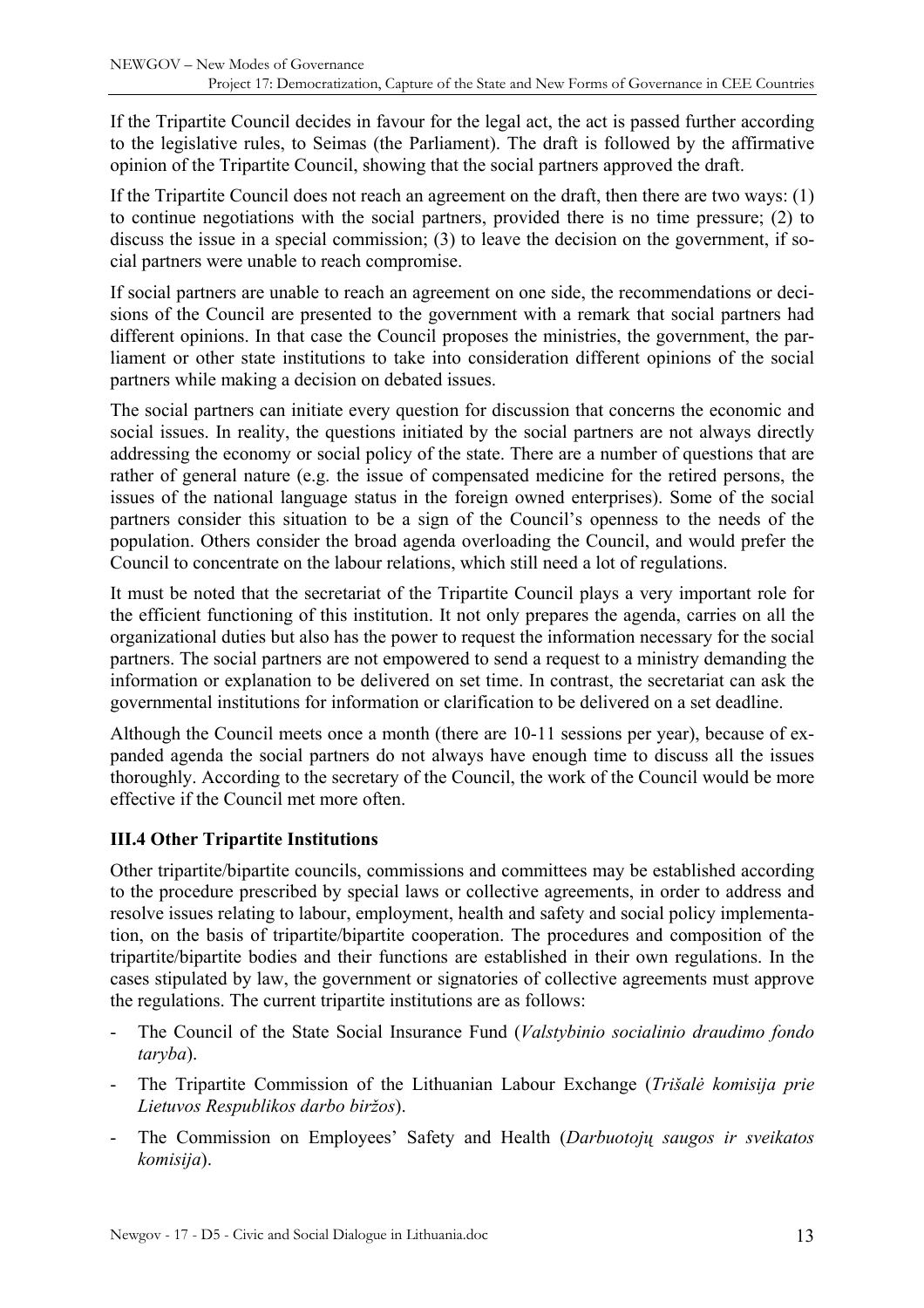- <span id="page-13-0"></span>- The Employment Council at the Ministry of Social Security and Labour (*Užimtumo taryba prie Socialinės apsaugos ir darbo ministerijos*).
- The Expert Council of the Lithuanian Labour Market Training Authority (*Ekspertų taryba prie Lietuvos Darbo rinkos mokymo tarnybos*).
- The Lithuanian Council of Vocational Training (*Lietuvos profesinio mokymo taryba*).
- The Council of the Guarantee Fund (*Garantinio fondo taryba*).<sup>[14](#page-13-1)</sup>

There are tripartite councils established in largest cities and functioning on regional level in Kaunas, Klaipėda, Šiauliai, Panevėžys.<sup>[15](#page-13-2)</sup> The problem is that these institutions are functioning rather pro forma: they were established following to necessity to implement the social partnership idea. The difficulty with the successful functioning of these institutions rests on the fact that social partners lack theoretical knowledge and practical skills to negotiate and generally implement the idea of the tripartite partnership. Therefore, one of the members of the Tripartite Council suggested that the Tripartite Council should be more flexible, which means, it should arrange its meetings for regional tripartite councils, so that the practical functioning of the tripartite partnership could be displayed.

Though the network of tripartite institutions is quite well developed and covers a number of basic fields of the labour market in Lithuania, only the Tripartite Council appears to have more or less tangible effect on the national social and economic policy. In spite of positive attitude towards the tripartite consultative system, in practice a number of the institutions described are only formal bodies without any direct impact on final decision-making. Their rights and obligations are often vague and mutual cooperation is underdeveloped. The situation in regional bodies is particularly problematic, as here it is often difficult even to find suit-able partners for the representation of employers or employees' interests.<sup>[16](#page-13-3)</sup>

### **III.5 Future Perspectives**

Over the Tripartite Council 10 years of activity there have been no periods that could be called critical for this institution. Despite the problems mentioned above, the Tripartite Council is a stable functioning public institution. Its activities have important weight in seeking well-balanced decisions on the social and economic issues.

New challenges occurred in 2004 when Lithuania joined the European Union and the social partners delegated their representatives to the European Economic and Social Committee and other EU institutions. At present there are no measures to try to achieve consensus among Lithuanian social partners with regard to the draft EU legislation. The Ministry of Social Security and Labour is looking for ways to resolve this problem.

It is believed that some of the problems will be solved in the nearest future. In January 2005, the Tripartite Council approved its two-year joint action plan for years 2005-2006. Among issues discussed, the plan provides the initiation of negotiations at branch as well as regional level, the creation of a system of calculation of the members of trade unions and employers' organizations, the improvement of laws governing the activities of employers and trade unions, and consultations over resolution of emerging problems. Some actions have been undertaken in this regard: employers' confederations have signed an agreement to make decisions

<span id="page-13-1"></span><sup>&</sup>lt;sup>14</sup> For details see Appendix 4.

<span id="page-13-2"></span><sup>&</sup>lt;sup>15</sup> A. Kvedaraviėjus "Problemas aiškinsimės dialogu". *Lietuvos profs<sup>1</sup>jungos*, 2004 sausio 30d. Nr. 1-2.

<span id="page-13-3"></span> $16$  Ibid.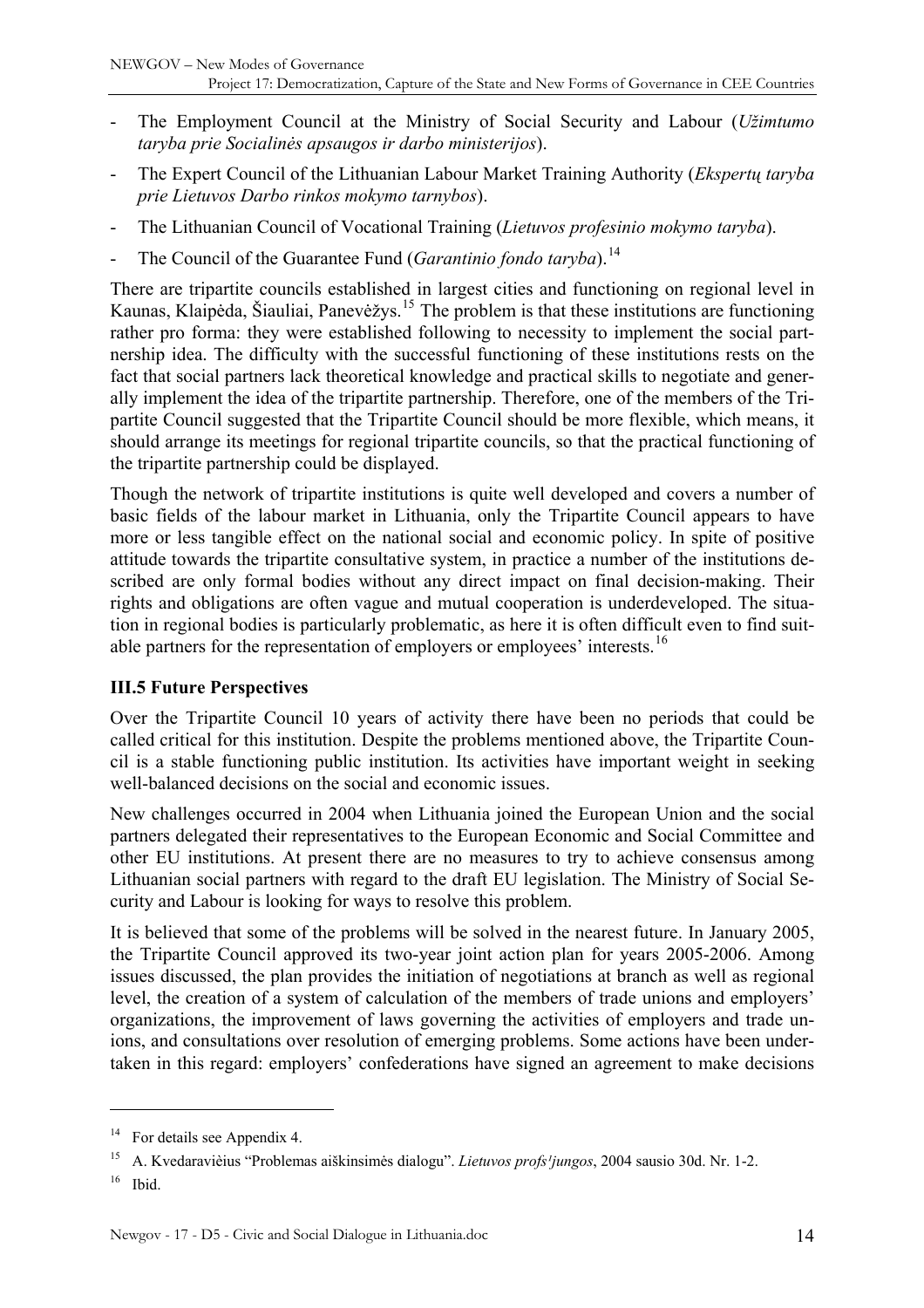on relevant issues only after interim consultations, while trade unions are continuously referring to the need of coordination of positions instead of acting separately.

An opinion is emerging that the model of the European Economic and Social Committee should be implemented in Lithuania, whereby representatives of the government would not directly participate in the dialogue. This proposal has been so far opposed by representative of the employers and trade unions, who consider this proposal premature, since employers and trade unions organizations are not mature enough for the independent bilateral discussions and the participation of the representatives of the government is still necessary. However, in any case the present model of national level social dialogue can hardly be maintained for long, as quite a lot of issues relevant to the public (for example, environmental protection, healthcare and emigration) have not been seriously tackled by the institutions of social dialogue.

In 2004 two main trends can be observed in terms of the organization and role of social partners: (1) there was an increase in number of their activities; and (2) there was more coordination of their activities.

Both employers' associations and trade unions increased their educational measures, in the form of seminars, conferences and training sessions.<sup>[17](#page-14-0)</sup> In addition, there was more public information in the mass media (television, radio and the press) on social partnership and the activities of the social partners. The government also paid more attention to the social partners. Over the year, the cooperation of ministries with the social partners was encouraged in particular by the development of the National Action Plan for Employment.

With regard to the greater coordination of the activities of the social partners, on June 29, 2004 the regulations of the Tripartite Council were amended in order to include a paragraph on the coordination of the positions of the social partners. This paragraph recommends that only those issues that social partners have agreed upon should be raised during the Tripartite Council sitting. In addition, the opportunities for the greater consolidation (from company level to the branch level) were discussed within trade unions. However, no specific steps were taken in this direction.

On September 21, 2004 two main employers' organizations - the Lithuanian Confederation of Industrialists, which represents larger businesses, and the Lithuanian Business Employers' Confederation which covers small and medium enterprises, signed a memorandum and agreement to foster greater cooperation. This agreement commits both parties to deliberate and coordinate their actions in: submitting proposals and offering opinions on the issues that are of interest to both parties; and representing and protecting the interests of both parties in the EU institutions and in public and in international organizations.

The role and influence of the social dialogue on social and economic development in Lithuania is expected to grow.[18](#page-14-1) The competence of the Lithuania social partners is increasing and the institutional framework and contacts with foreign partners are strengthening. Lithuania's accession to the EU accelerated the involvement of the social partners in the formation and implementation of employment and social policy. Further, the rapid economic development

<span id="page-14-0"></span><sup>&</sup>lt;sup>17</sup> Sirvydienė, L. "Pramonininkai stiprina socialinių partnerių vaidmeni". Lietuvos žinios, 2003m. spalio 23 d. Nr. 232.

<span id="page-14-1"></span> $18$  Ibid.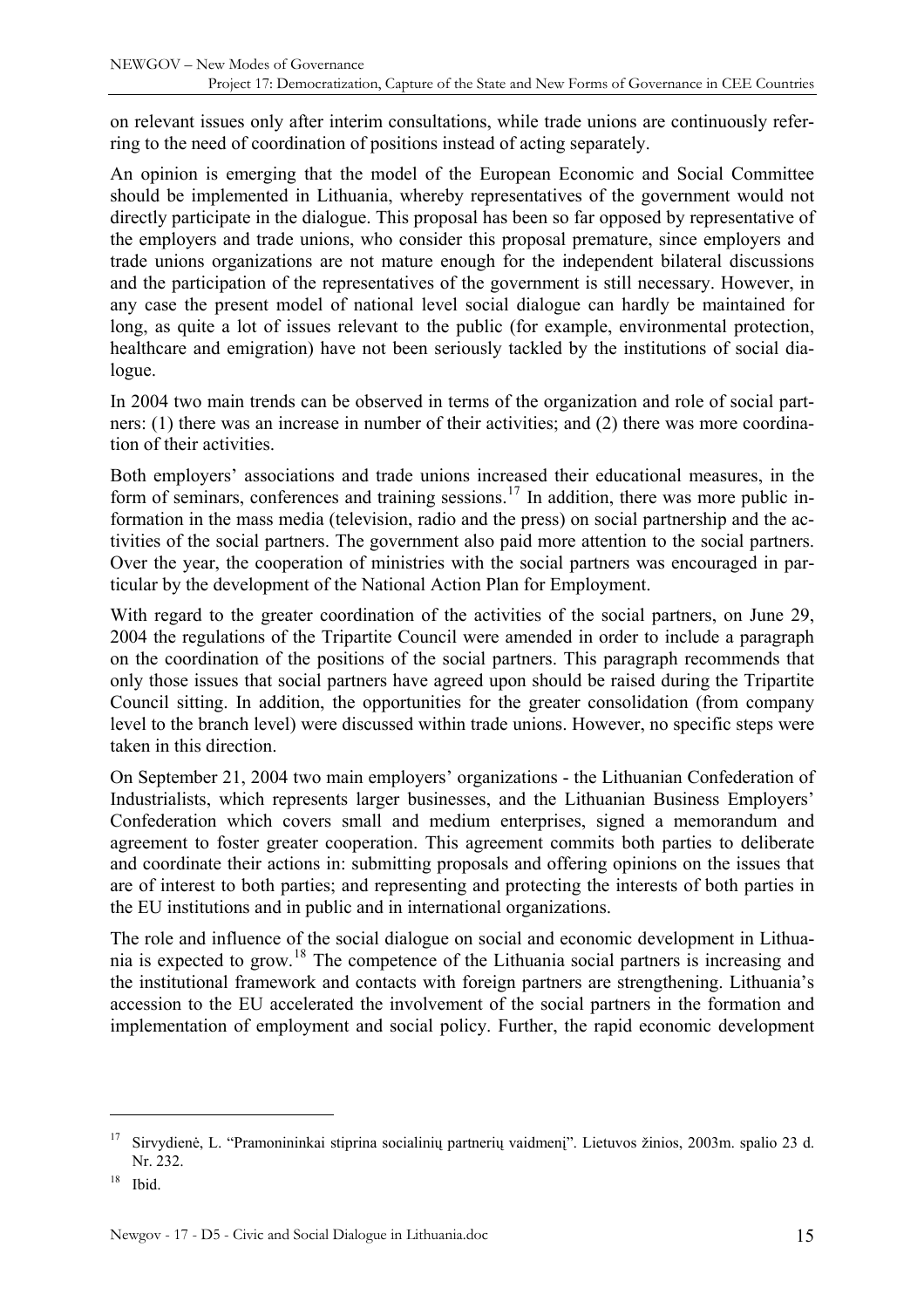<span id="page-15-0"></span>and legal environment of the EU will facilitate further cooperation of the social partners in order to ensure balanced economic growth and the development of human resources.<sup>[19](#page-15-1)</sup>

In the nearest future, efforts will be made to tackle a number of social and economic issues by means of social dialogue at national level. In 2005 partners made decisions on increasing the minimum monthly wage, the legislative regulation of temporary employment agencies and the practical application of the methodology for the evaluation of jobs and functions were drawn in 2004. In addition, issues surrounding corporate social responsibility are being addressed to an even greater extent in Lithuania - the development of such responsibility depends to a large extent on the efficiency of social dialogue at all levels.

Following the adoption of the Law on Work Councils at the end of 2004, the process of setting up work councils and strengthening of their role was planned in 2005. It is at present difficult to forecast the development of this process, its influence on the improvement of social dialogue and the development of the cooperation between work councils and trade unions. However, it is clear that this will be a new experience for social partnership in Lithuania. It is probable that setting up work councils will contribute to increasing the number of collective agreements. It is also probable that sectoral and/or national collective agreements will be con-cluded in the near future.<sup>[20](#page-15-2)</sup>

# **IV. Social Partners**

The organizations representing the interests of the employees and employers are the same since the very beginning of the existence of the Tripartite Council. The regulations of the Council do not contain any provisions regarding the formal requirements for the social partners' organizations. The organizations which are members of the Tripartite Council were selected to the Council according to the relative representativeness, activity and interest in the tripartite partnership. These are national organizations, representing employees and employers of various branches which are actively involved in the development of the social dialogue in Lithuania.

At present there are three national trade unions organizations, representing employees' interests of the various branches. There are also non-associated trade unions; however, there is no reliable statistics on the number of such trade unions and their membership. The nonassociated trade unions are rather amorphous structures formed in particular enterprises, on regional level and in some branches. They do not have formal representatives in the Tripartite Council.

### **IV.1 National Trade Union Organizations**

### **Lithuanian Labour Federation (Lietuvos darbo federacija, LDF)**

Lithuanian Labour Federation (LDF) was re-established in 1991. At present, LDF counts circa 20 000 members.[21](#page-15-3) In 1995 it merged with Lithuanian Trade Unions' Association. In 1997 LDF was joined by Union of Regional Trade Unions of Lithuania. From 1999 LDF has 12 branches organized on an industrial or professional basis, and regional organizations in all

<span id="page-15-1"></span><sup>19 2004</sup> Annual review for Lithuania. Available at: http://www.eiro.eurofound.eu.int/2005/01/feature/ lt0501102f.html

<span id="page-15-2"></span> $20$  Ibid.

<span id="page-15-3"></span><sup>21</sup> Lietuvos darbo federacija. Available: http://www.ldf.lt/index-en.htm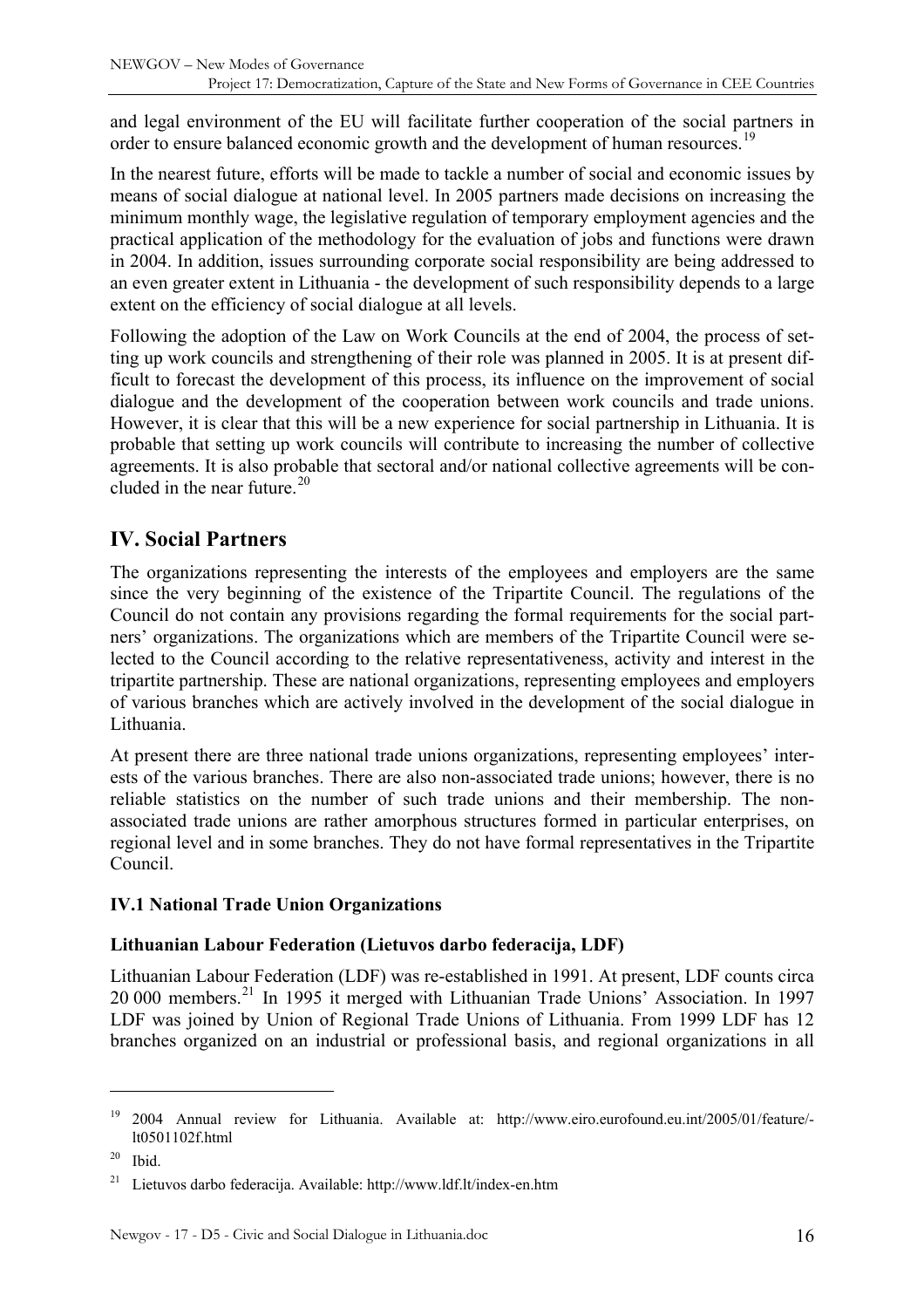<span id="page-16-0"></span>regions of Lithuania. Since 1996 LDF is a member of World Labour Confederation (WCL) and European Trade Union Confederation (ETUC).

### **Lithuanian Trade Union Confederation (Lietuvos profesinių sąjungų konfederacija, LPSK)**

Established in 2002 after the merge of two largest trade unions centers - Lithuanian Trade Union Association and Lithuanian Trade Union Center. At present, LPSK is comprised of 26 branch trade unions with membership of 120 000.[22](#page-16-1) LPSK publishes a newspaper *"Lietuvos profsąjungos"* (Lithuanian Trade Unions). LPSK is a member of International Confederation of Free Trade Unions (ICFTU) and since 2003 member of European Trade Union Confederation (ETUC).

#### **Lithuanian Trade Union "Solidarumas" (Lietuvos profesinė sąjunga "Solidarumas")**

Established in 1989 as Lithuanian Workers Union, changed the name in 2002. "Solidarumas" unites 33 regional workers unions, 12 industrial-occupational federations, Women Federation and Youth Committee. At present "Solidarumas" counts 58 000 members.<sup>[23](#page-16-2)</sup> Structure of governing: congress, coordination council, presidium and revision commission. "Solidarumas" publishes monthly *"Lietuvos darbininkas"* (Lithuanian Worker). Since 1994 "Solidarumas" a member of the International Confederation of Free Trade Unions (ICFTU) and since 1997 an affiliate in the European Trade Unions Confederation (ETUC).

### **IV.2 National Employers Organizations**

At present, there are two national associations of the employers in Lithuania. The Lithuanian Confederation of Industrialists represents the interests of the industrial enterprises; the majority of them are big companies with numerous employees. Small and medium scale enterprises are represented by the Lithuanian Business Employers' Confederation.

### **Lithuanian Confederation of Industrialists (Lietuvos pramonininkų konfederacija, LPK)**

Reestablished in 1989 as Association of Lithuanian Industrialists, in 1993 reorganized into Lithuanian Confederation of Industrialists. At present, the Confederation unites 42 branch associations and 8 regional associations, altogether  $2700$  enterprises.<sup>[24](#page-16-3)</sup> There are also LPK members that do not belong to associations and joined the Confederation on individual basis. Among LKP members are the majority of Lithuanian producers, banks, trading companies, representatives of foreign companies, research institutes and educational institutions. The activities of LPK members represent the main branches of industry: nearly all the producers are its members.

#### **Lithuanian Business Employers' Confederation (Lietuvos verslo darbdavių konfederacija, LVDK)**

Established in 1999, with the merge of two entrepreneurs' confederations: the National Entrepreneurs' Confederation and Lithuanian Entrepreneurs Employers' Confederation. At the moment the membership counts 2000 enterprises and 49 associated structures (regional and

<span id="page-16-1"></span><sup>22</sup> Lietuvos profesinių sajungų konfederacija: mūsų nariai. Available at: http://www.lpsk.lt/en/static.php4?id=1742&strid=1741&

<span id="page-16-2"></span><sup>23</sup> Social Dialogue in Lithuania. (2003) Tripartite Council of Lithuania. Vilnius, p. 20.

<span id="page-16-3"></span><sup>&</sup>lt;sup>24</sup> Lietuvos pramonininkų konfederacija. Available at: http://www.lpk.lt/Default.asp?DL=L&TopicID=63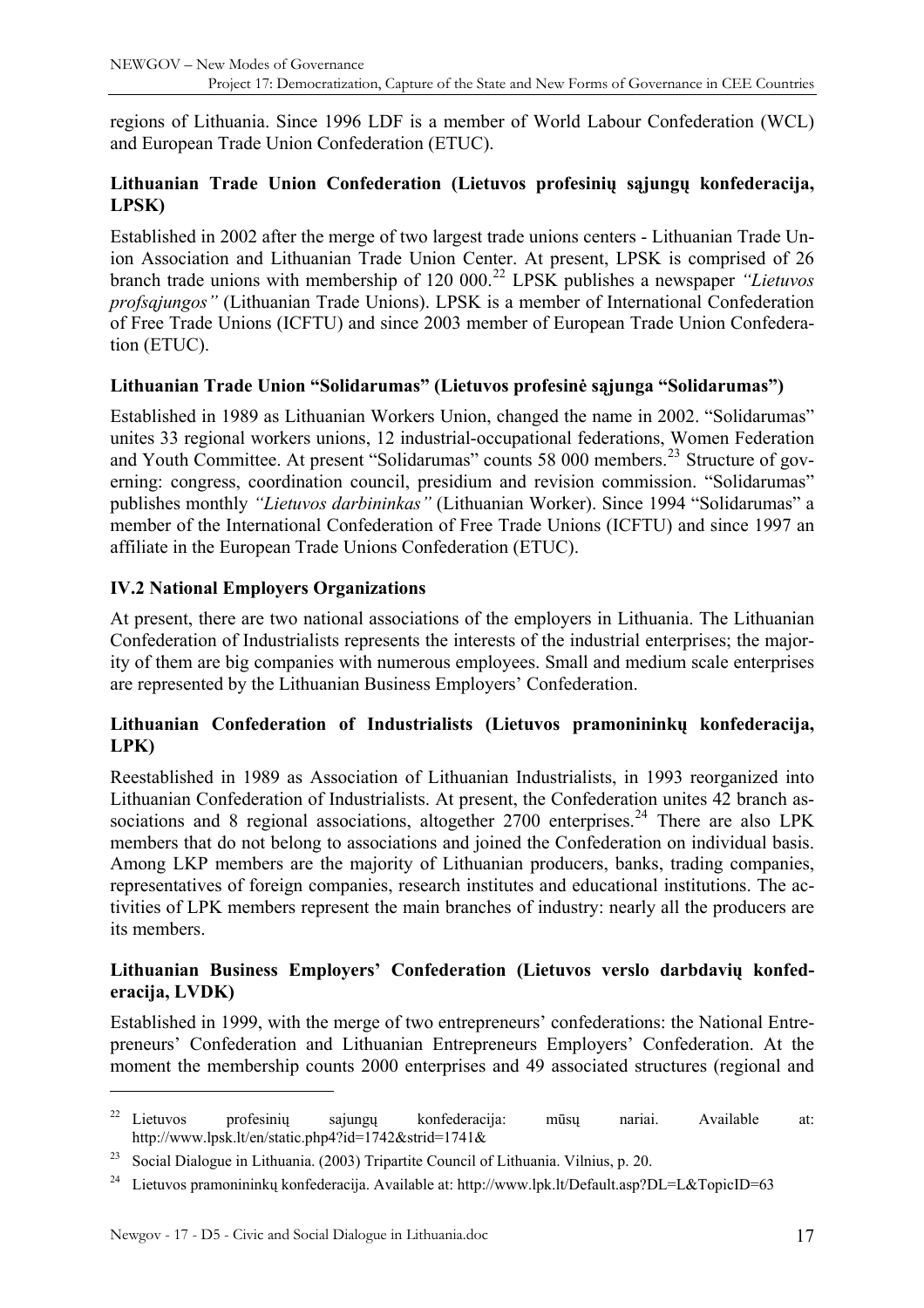<span id="page-17-0"></span>sectional business associations). It is the largest organization in Lithuania representing small and medium enterprises. The majority of members (c. 80%) are small enterprises with up 50 employees.<sup>[25](#page-17-1)</sup>

### **IV.3 Problems of Representation of Social Partners**

It should be noted that in Lithuania there is no exact information on the representation of two main employers' organizations and three main trade union centres. These organizations provide either inconsistent or unspecified information on their membership. As Lithuanian legislation does not provide for the obligatory registration of trade union membership, the exact number of employees represented by the three centers not known. According to the data provided by the unions themselves, their combined membership is around 200,000 making up 14% of all those in employment.<sup>[26](#page-17-2)</sup> This is due to the fact, that because of the Soviet period and the obligatory membership in the trade unions, the trade unions are still associated with the relict of the Soviet past. Trade unions are most numerous in some big enterprises, in most cases there were strong trade unions were in Soviet period, too. In addition, many big enterprises with numerous trade unions bankrupted and ceased to exist after 1990.

Then, there are many enterprises owed fully or partially by the foreign companies which do not support the creation of the trade unions. This can be about big companies owned by the Lithuanian nationals, too. For example, the biggest Lithuanian retail chain VP Market does not support the creation of a trade union within their enterprises, although this company is known for a very unfavourable employment policy and working conditions as well as low wages.

In case of the absence of the representative body of the employees in the enterprise Lithuanian Labour Code contains provisions allowing establishing of so called work councils in the companies. This body would be in some respect as alternative to the trade unions. However, so far this provision is rather formal and very opposed by main trade unions - they consider work councils to be dependent on the employer and not really representing the interests of the employees.

In addition, for a long time the trade unions were not able to cooperate. Since 1989 there were four main trade unions centres that competed with each other to a great respect. In the beginning of the Tripartite Council activity, there happened situations, when the trade unions got into conflict because of different standpoints on the issue discussed, thus making themselves to discredit their position in the Council as acknowledged by the interviewed members of trade unions. However, later, the trade unions have signed a mutual agreement by which they develop their position before the meeting of the Council, so that during the public discussions they do not contradict each other. Fortunately, at present three main trade union centers now existing in Lithuania share a common position towards the social policy of the state and generally supporting each other, at least on the official level.

Noteworthy, the three major trade unions centres sitting in the Tripartite Council are all branches embracing organizations, in some cases even competing ones (e.g. there are several trade unions representing teachers' interest, employees working in healthcare system, etc.) in one branch. At the same time the problem is that so far there are no sectoral or branch agree-

<span id="page-17-2"></span><span id="page-17-1"></span><sup>25</sup> Lietuvos verslo darbdavių konfederacija. Available at: http://www.ldkonfederacija.lt/index.php?-1772434317

<sup>26</sup> Trade unions in focus. Available: http://www.eiro.eurofound.eu.int/2004/12/feature/lt0412102f.html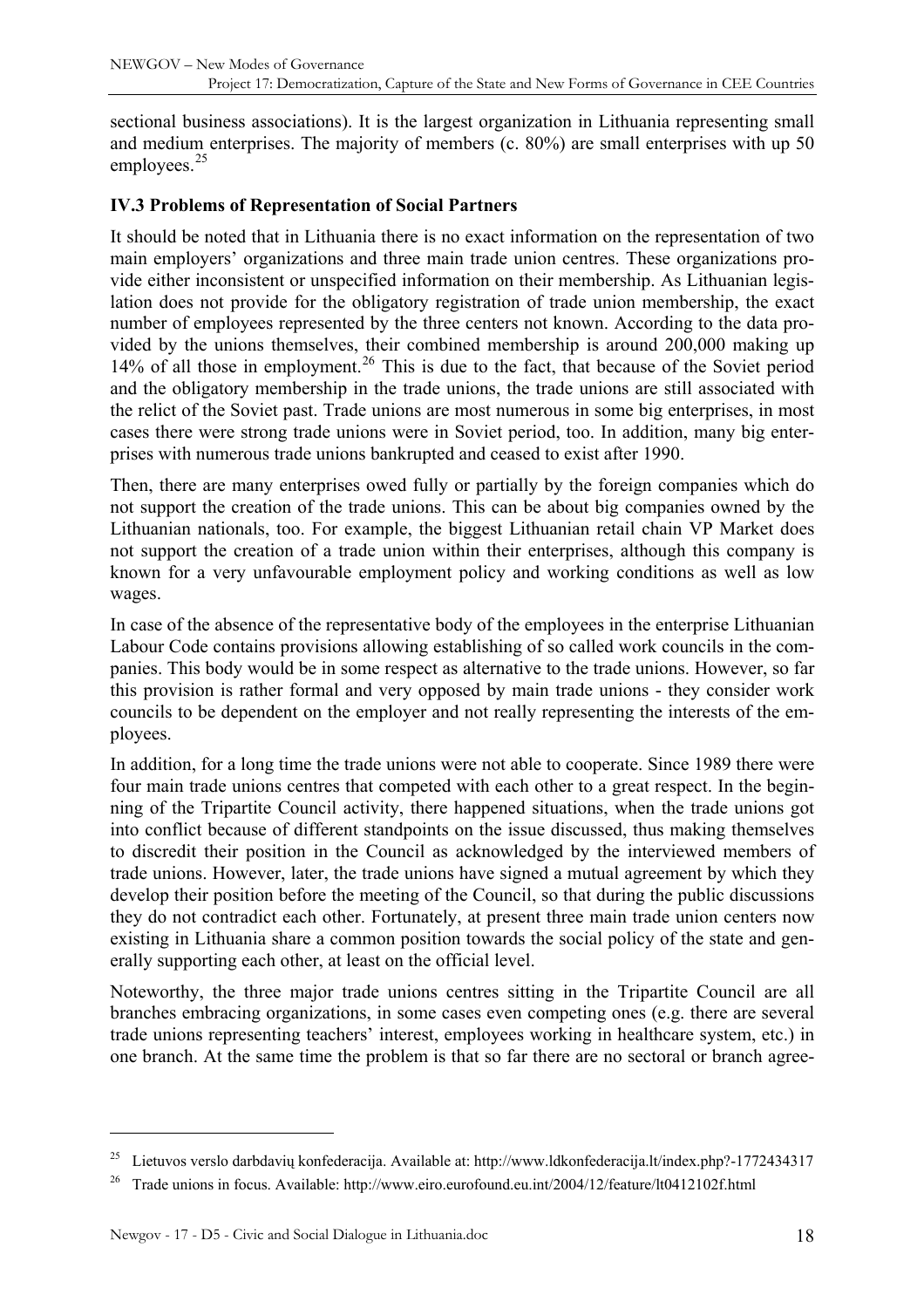<span id="page-18-0"></span>ments signed. This precludes the representation of the interests of the employees of one branch  $^{27}$  $^{27}$  $^{27}$ 

Similarly with the trade unions two main organizations of employers in Lithuania, they are not really representative. According to the information provided by the secretariat of the Tripartite Council, the two national employers' confederations group only about 7% of total number of enterprises.<sup>[28](#page-18-2)</sup> Recently, the Association of Trade Enterprises, probably one of the largest employers' organizations, with around 100 000 employees employed by member enterprises left the Lithuanian Confederation of Industrialists. The owners or the retail chains believe that the trade unions will never be formed in their enterprises, as there any need for them. It was proposed to transfer the powers of representation of employers' interests to the Chamber of Commerce, Industry and Crafts (*Lietuvos prekybos, pramonės ir amatų rūmai*), however, these proposals were opposed by the employers' confederations.

In sum, because of transformation processes the strength and the position of the social partners changed. The trade unions have relatively strong position, and this strength is due to their active involvement in the activities of the Tripartite Council. Considering employers' organizations, in case of the Industrialists Confederation, one can talk about the relatively strong organization (in terms of membership, financial resources, activities and engagement in the activities of the Tripartite Council as lobbying), one cannot say the same about Lithuanian Business Employers Confederation, since the biggest employers in this sector are not the members of this association. However, currently, all the social partners are seeking to evolve their institutional potential – especially through the activities in the Tripartite Council.

### **IV.4 Forms of Dialogue within the Tripartite Council**

Social partners are inclined to dialogue in Lithuania. First of all, they are aware that this is the method of resolving the majority of the most important economic and social problems. Since there are no sector/branch organizations in Lithuania, it would be difficult to reach the consensus without Tripartite Council forum.

Secondly, social partners are willing to eliminate the social tension. Dialogue, even though conducted by relatively weak institutions, seems to be effective in case of the dealing with the pressing economic and social problems. So far there were no major strikes in Lithuania, which shows that the tripartite partnership is quite effective in eliminating social tension. Noteworthy, the main activities of the Tripartite Council are the regulation of labour relations as well as the consultation of the government on social and economic issues. The elimination of critical situations (strikes, social tensions) is not the main function of the Council, rather it is secondary function – the goal of the Council is to help to create social policy that would not induce social tensions.

The dialogue most often chosen is the bipartite one, however, within a framework of the Tripartite Council. This is because the Tripartite Council presents a forum for all the most significant employees and employers organizations to meet, to present their interests and to seek for consensus. The role of the government in fact is reduced to the role of the mediator, presenting also the government's vision over the solution of the problems under discussion. Dialogue beyond the Tripartite Council would not be that effective, since as social partners stress, there is no mechanism so far enabling the similar process of discussing issues on a high level

<span id="page-18-1"></span> $27$  Žingnis po žingsnio socialinio dialogo link. 2002. Lietuvos Respublikos Trišalė taryba

<span id="page-18-2"></span><sup>28</sup> Social dialogue in Lithuania. 2003. Tripartite Council of Lithuania.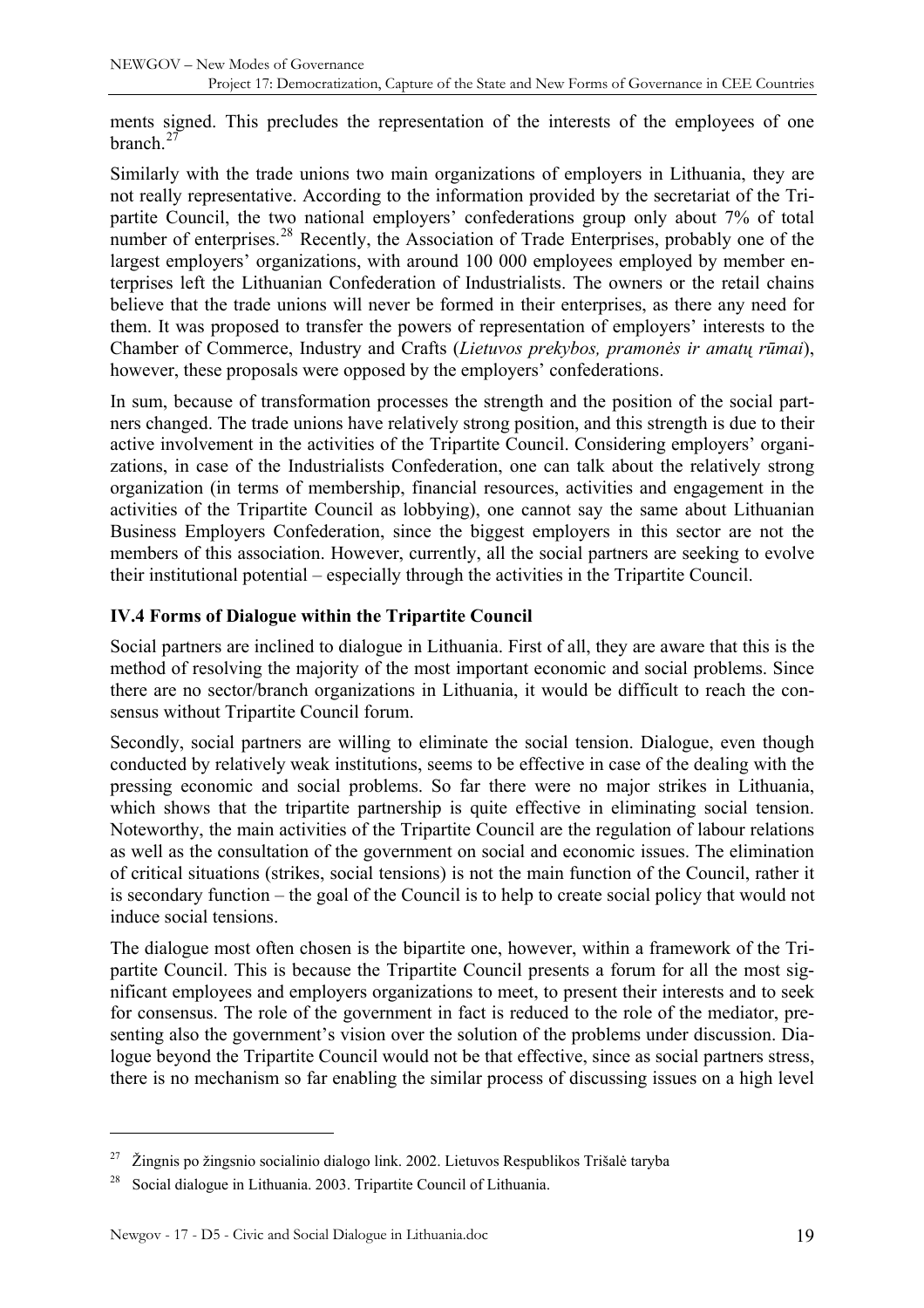<span id="page-19-0"></span>as it is possible within the Tripartite council with meeting the important associations representing the employees' and employers' interests.

As it mentioned already, there is no dialogue going on in branches. This is the main problem precluding successful tripartite partnership. The absence of dialogue within branches is due to the absence of strong trade unions representing the interests of the employees in one branch on the national level and absence of the strong institution representing the interests the of the employers on the other side.

However, the dialogue between social partners is evolving. The partners invite each other the sessions and conferences organized by their associations. The representatives of the government are also invited to these events. In addition, the social partners also contact the representatives of the government on behalf of their association. Therefore, it might be said that the bipartite dialogue beyond the Tripartite Council is increasingly growing.

#### **IV.5 Competition of the Social Partners in the Tripartite Council**

The conflicts in the Tripartite Council are mainly stemming from diverging interests of the employees and employers. Each organization represents its members that differ in their interests.

One can talk about the competition among the trade unions; however, this competition is rather specific. The largest organization Lithuanian Trade Union Confederation often takes the leader role in many initiatives. It is also strongly promoting the idea of trade unions joining one centre, where the main role will be taken by the Confederation. At the same time, other trade unions, even though smaller, are not willing to give up their influence and role. Although officially supporting idea of one trade union centre, they admit that this idea is premature. They are contesting the idea of one big trade union as being potentially harmful to the democratic functioning of the tripartite partnership. Hence, one can observe paradox in Lithuania: one the one hand, trade unions are aware of their weak negotiation power as separate organizations (mainly because of poor representativeness), on the other hand, they are not willing to give up their weak but still influential powers in some circles.

Smaller trade unions admit that one of their primary goals is recruitment of the new members and thus, gaining the "weight" for the organization. For example, recently, LPSK has expanded the scope of its activities and established new functioning bodies within its organization. In September 2003 in order to increase the membership in the trade unions, new LPSK Recruitment Department was established which employs coordinators for recruitment of trade unions members. In addition, Legal Labour Inspection was established with a set of lawyers consulting trade union members on labour law issues. Nevertheless, there is no open competition among the trade unions manifested. On the contrary, the trade unions that are present in the Tripartite Council are willing to cooperate to achieve common goals.

Contrary to the trade unions, the employers' organizations do not compete with each other. Lithuanian Confederation of Industrialists is bigger and more active organization (in terms of membership, potential, scope of lobbying and activities in the Tripartite Council) than Business Employers' Confederation. However, these organizations represent different types of enterprises: Confederation of Industrialists represent large enterprises, while Business Employers' Confederation stands for small and middle size businesses. Although both represent employers, it happens quite often that their positions differ: for example, the increasing of minimal monthly wage does not significantly affect big companies, while it has significant impact for the small enterprises.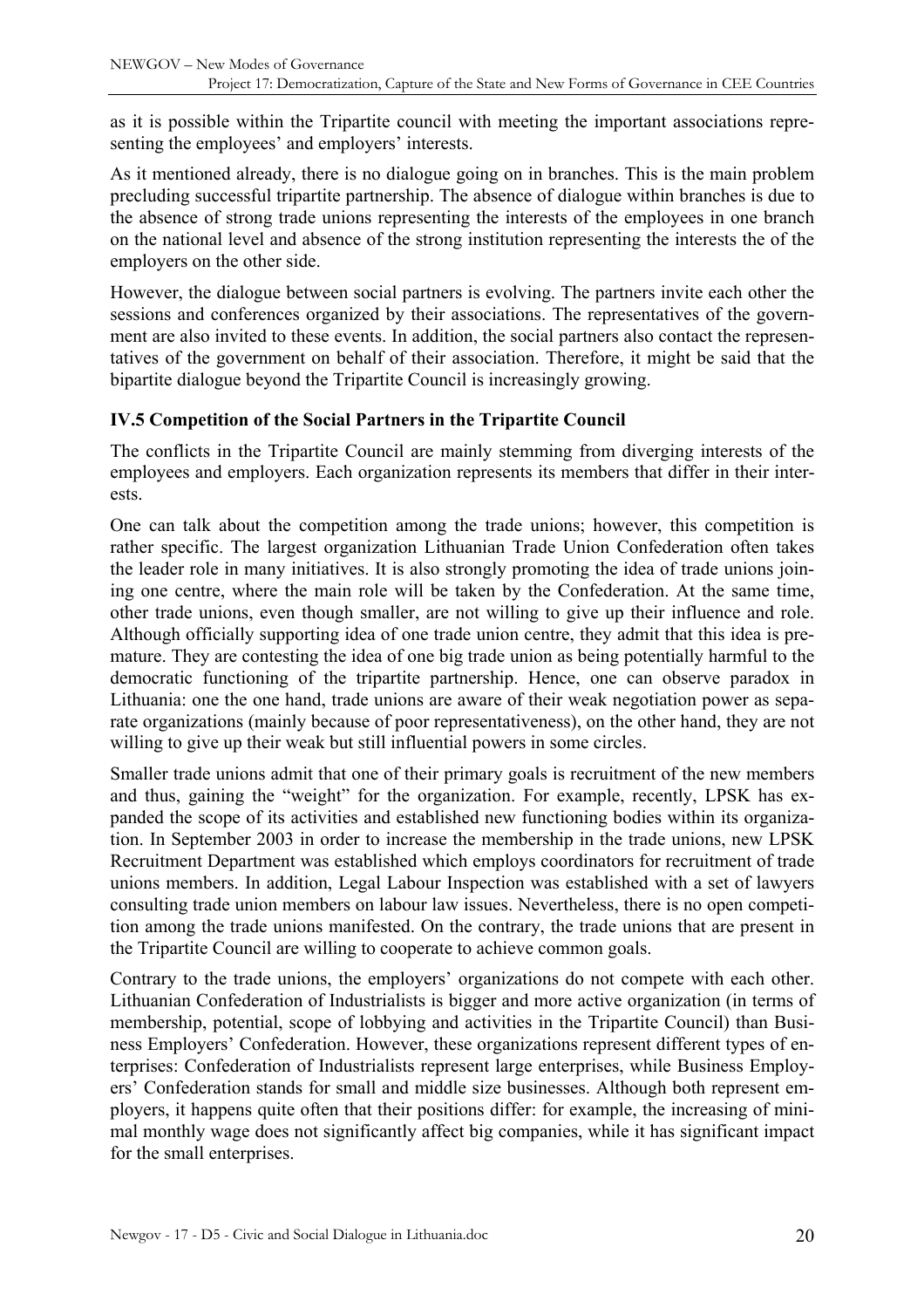<span id="page-20-0"></span>It is difficult to prove the conflicts on political basis in the Tripartite Council. During the interviews, there were insinuations voiced that particular organizations are supporting or sympathize with particular political parties or groupings. These insinuations would always come from the "adversary" side. However, any of the organizations adhere to any official political connections and declare to be free from the influences of political parties. This might be questionable; however, the research did not discover apparent political influences in the work of the Tripartite Council.

# **V. Accountability and Transparency**

Accountability and transparency in the Tripartite Council are evaluated mainly through the analysis of the patterns of communication and openness to other associations in Lithuania.

### **V.1 Channels of Communication**

The interviewed members of the Tripartite Council evaluate the channels of communication very positively. This is due to several factors.

First of all, the communication is effective because of the work of the secretariat of the Tripartite Council. The secretariat because of their duties ensures regular and intense communication among all members of the Tripartite Council.

Second, both trade unions and employers' organizations made agreements that they would consult their positions before the sitting, so that during the sitting they would not express conflicting positions. Therefore, trade unions or employers' associations usually present a common opinion, although in some cases it happens that social partners disagree. This means, thus, that social partners are obliged to communicate on a regular basis before each sitting of the Council.

Third, all social partner organizations have developed an inner structure by which they can quite quickly collect opinions from all levels and associated members of the organization on the issues debated in the Tripartite Council. Collected opinions are presented during the meeting of the governing body of the association and then the position of their organization to be presented in session of the Council is developed.

Noteworthy, in case of the trade unions, the consultations are not limited only to the trade unions' that are members of the social partners' organizations. The non-associated trade unions are also invited to seminars and conferences where they can express their opinions.

Moreover, the social partners communicate beyond the Tripartite Council. The representatives of the trade unions and employers' associations invite each other to their events and seminars, where they exchange their opinions.

In addition, the trade unions publish their newspapers where they regular discuss each session of the Council, the positions of the social partners and the most important issues. The newspaper of the Trade unions Confederation *Lietuvos profsąjungos* has a regular column under the title "What's new in the Tripartite Council?"<sup>[29](#page-20-1)</sup> The employers' organizations post their information for their members online.

To add, each session of the Council is open for journalists. Some debates, especially, on the amendments of the Labour Code and the increasing of the minimal monthly wage are regu-

<span id="page-20-1"></span><sup>29</sup> See Lietuvos profsąjungos Nr. 6, 2005 m gegužės 4 d., Nr. 5 2005 m. balandžio 11d.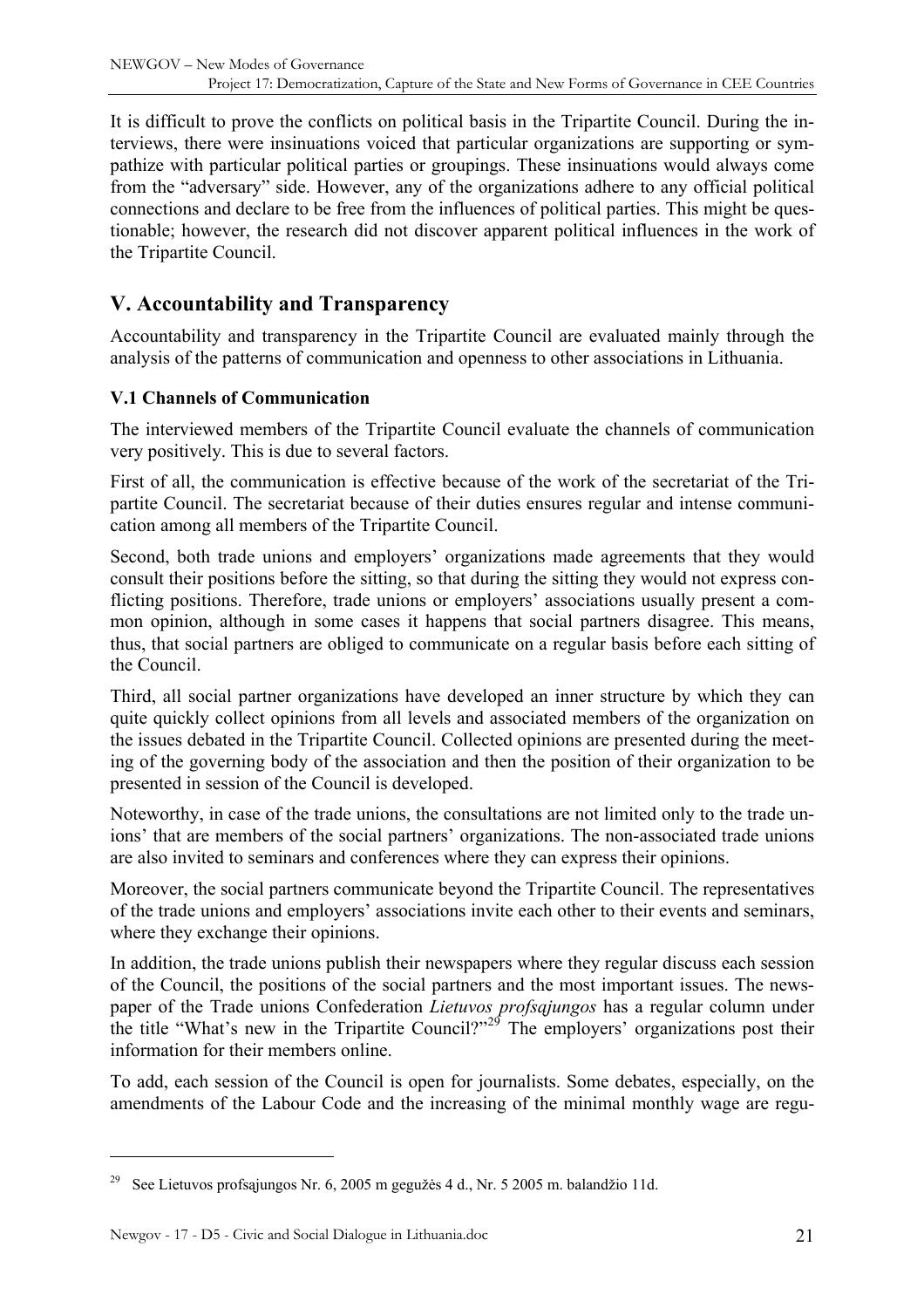<span id="page-21-0"></span>larly covered in national dailies like *Lietuvos rytas, Kauno diena, Verslo žinios Respublika, Lietuvos žinios*. [30](#page-21-1)

The members of the Tripartite Council were not willing to talk about the informal ways of communication; however, the informal communication has its impact on the social dialogue within the Tripartite Council. The members of the Council meet beyond the Tripartite Council; they participate in seminars, meetings and conferences organized by social partners. In addition, because of the fact that the member organizations in the Tripartite Council are the same for ten years already, many members of the Council know each other personally. Thus, informal communication influences the Tripartite Council, too.

Some interviewed members of the Council think that the informal communication should be more active, meaning that if the social partners would coordinate their positions in advance informally, and that would eliminate unnecessary and lengthy discussions during the Council sessions.

The weak rotation from the side of the trade unions is double-edged. On the one hand, weak rotation means that the leaders of the trade unions representing employees are more experienced. On the other hand, it might lead to the "oligarchization", i.e. when the leaders of the trade unions make elitist circle, serving its own interests, thus, becoming the elite of the trade unions and consequently, closer to the other elites. However, the phenomenon of oligarchization is not present in Lithuania. It is due to the fact that by now the trade unions are not that strong elitist associations and leaders of the trade unions are still very remote from other elites. In addition, the strength of the trade unions is their articulation of the position of defence of employees' interests and criticism of the government. This wins the support of the employees to the trade unions and gains the strength to the leaders.

Finally, the Tripartite Council has a radio program on the First Program of the National radio, broadcasted every two weeks, where the most important issues for the social partners are presented. This is the most important tool to get to the wider audience, since the Tripartite Council does not publish any regular bulletin about its activities. This is interactive program, giving a possibility for the audience directly poses questions to the members of the Tripartite Council.

### **V.2 Openness to Other Associations**

There are no barriers for new members to enter the Tripartite Council because there are no new potential members to enter the Tripartite Council in the nearest future. So far, it is unlikely that new strong trade union or employers' association will emerge that would be possibly striving to get into the Tripartite Council in the nearest future. There is a slight possibility that there would be two trade unions represented instead of one, however, it will take a lot time for this fusion to happen. Thus, in the nearest future the members of the Tripartite Council will not change.

However, in spite of the lack of rotation of the member organizations in the Tripartite Council, the social partners do not limit their activities solely to the articulation of interests they are representing. In particular, the trade unions are open to the opinions of non-associated trade unions (which is due partly for the willingness to attract new member to their associations). As the interviewed members of the Tripartite Council admit, any association is dismissing any interested organization in expressing their opinions while discussing a particular issue. For example, since the agenda of the closest Tripartite Council meeting is presented in trade un-

<span id="page-21-1"></span><sup>30</sup> See Verslo žinios 2005m. kovo 4 d., Kauno diena 2005 m. sausio 27 d., Lietuvos rytas 2005 m. sausio 26d.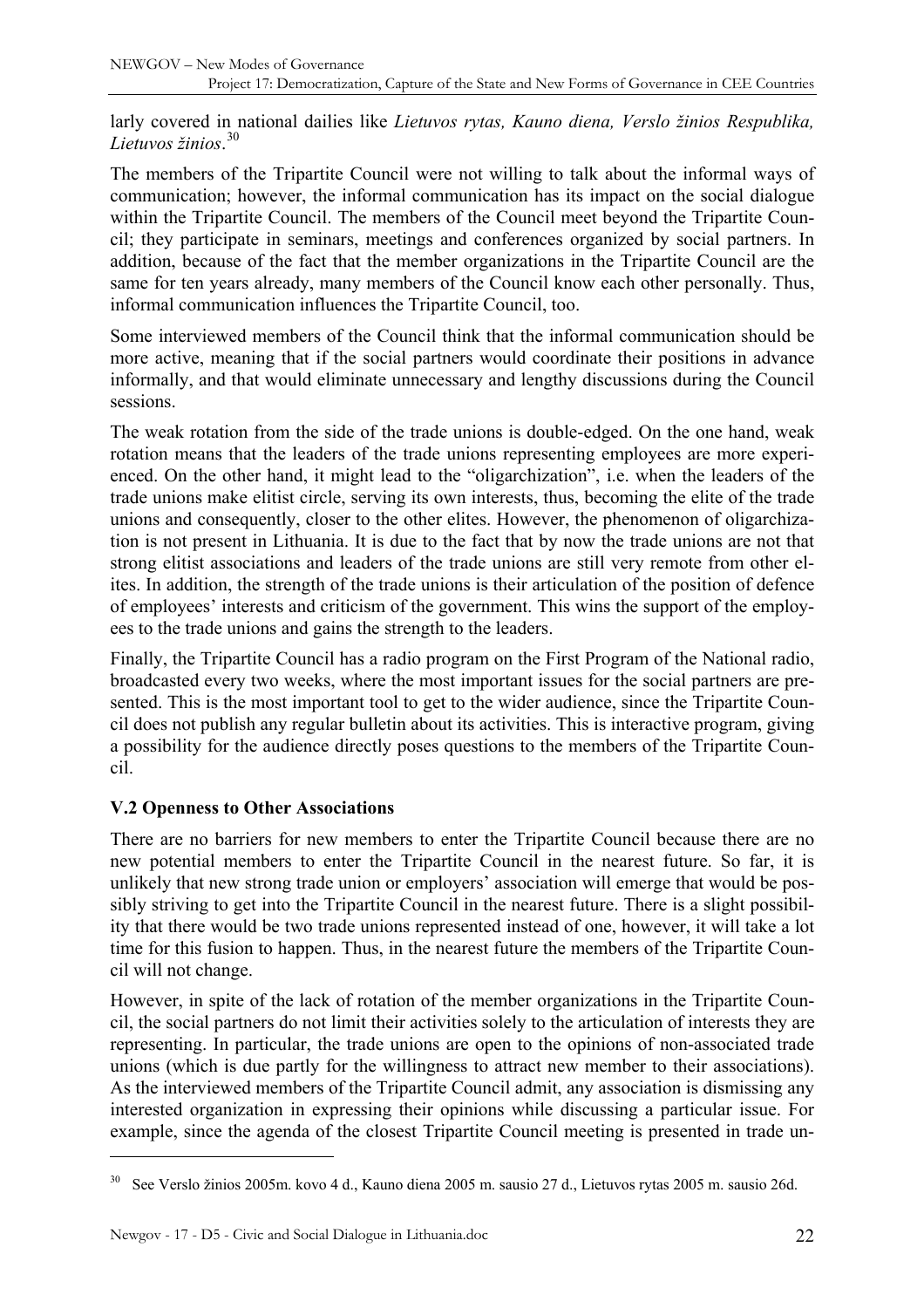<span id="page-22-0"></span>ions' press, theoretically every trade union whether a member of the trade unions' confederation or not, can deliver its position to the representatives of the trade unions in the Tripartite Council. The problem, however, is that usually the trade unions which are not members of the confederations are not organized and their representation is doubtful. Theoretically, thus, employees or employers' associations not represented by the member organizations in the Council, can deliver their opinion. During the sittings of the Tripartite Council there are representatives of the organizations invited that are not regular members of the Council. It is done by one of the social partners to strengthen their position.

In addition, the Tripartite Council debates not solely labour relations. There are many questions discussed which are important for other social groups or for the population in general. For example, under the initiative of the LPK (Lithuanian Industrialists Confederation) there was an issue of the compensated medicine discussed - a problem very acute for the retired people. At present, responding to the initiative of the trade unions, the Tripartite Council will discuss the possible consequences of the introduction of Euro in Lithuania. There is a special commission created that is collecting information on this issue.

To conclude, intense communication among the social partners and openness to the other associations contribute to the implementation of accountability and transparency within the Tripartite Council.

## **VI. Legitimacy and Efficiency: The role of Tripartite Council in a strategy of government**

The main criterion for evaluation of legitimacy of the Tripartite Council is the significance of the Council for government, social partners and the system and the impact of its activities for the state. Efficiency can be measured through analysis of the activities of the Tripartite Council with regard to the expected goals.

As it was stated already, the Tripartite Council is an important forum for discussing the social issues on the high level. This institution enables effective representation of interests both for trade unions as well as the employers' organizations - there the most important organizations present their opinions and get to know opinions of other social partners. In addition, the presence of the representatives of the government ensures that the opinions of the social partners are delivered also to the executive level.

Furthermore, the effectiveness of the functioning of the Council is due also to the regularity of the Council meetings and clear procedures of its functioning. Thus, the Council ensures the continuity of the social dialogue. The Council, as said by one of the members, "became a norm in our country and there is nobody to contest the necessity of this institution".

In sum, the Tripartite Council is an important institution where the social partners can articulate their interests and seek compromise on significant social and economic issues. Although the majority of issues concern labour relations are primarily debated by trade unions and employers, the presence of the representatives of the ministries ensures the cooperation of the government with social partners.

In order to ensure the greater effectiveness and prestige of the Tripartite Council, some representatives of the trade unions express an idea that ministers and the Prime Minister should be present ant the Council's sittings and the decisions of the Council should be binding for the government. However, this idea is not supported by the employers and the government itself, the Tripartite Council by its nature cannot have the power to make the decisions for the government.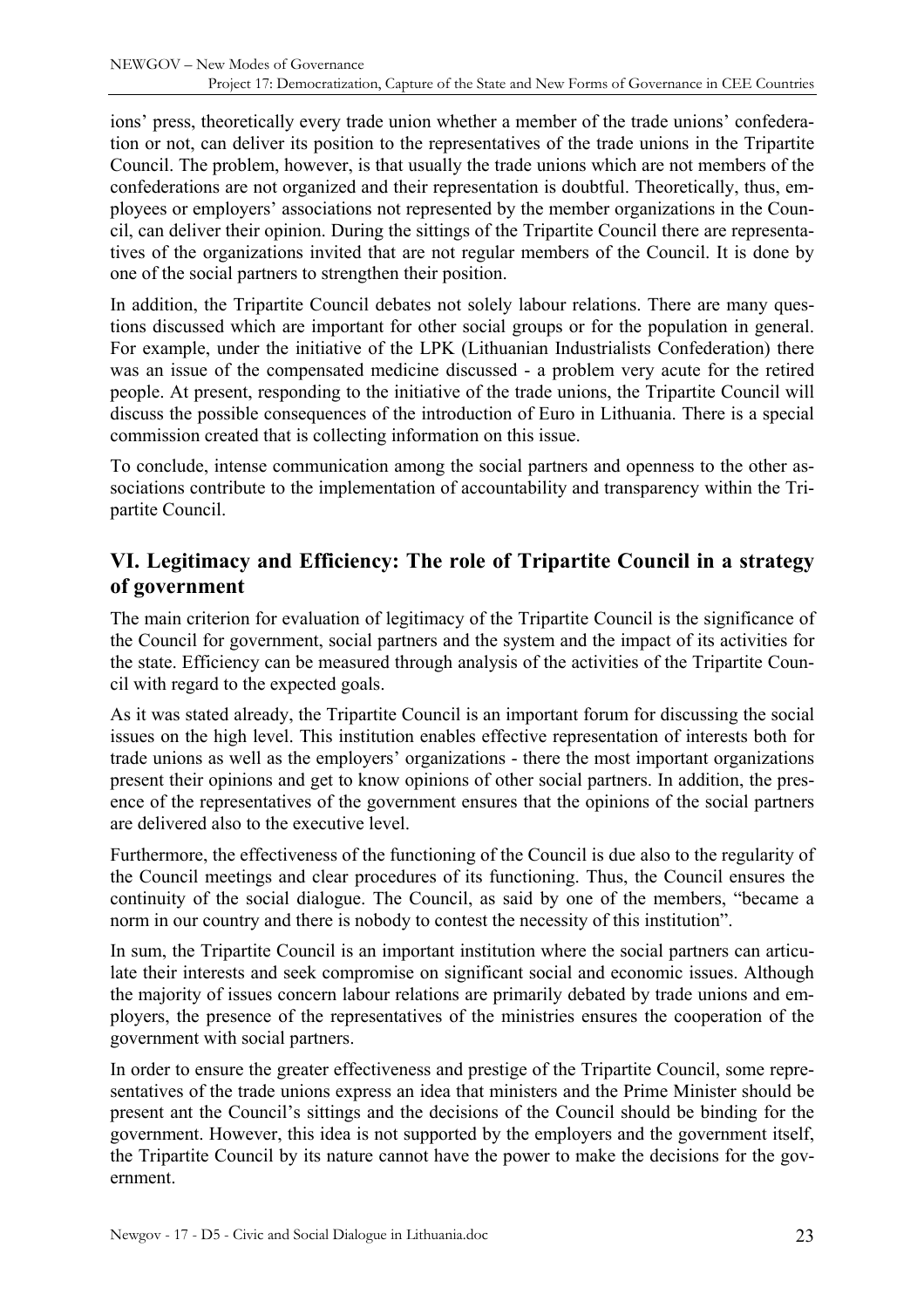In any case, the social partners can influence the decision making process through their representatives in the Council. In fact, as the interviewed members claim, the opinion of the Council is very important factor for the government. If the Council agrees with the government's proposal, the proposal acquires an additional positive value - legitimizing value. In case the Council disagrees or fails to reach consensus, usually the proposal is resent for the debates in the Council until it reaches consensus on the issue.

When asked about other methods of the influencing the decision making process (e.g. lobbying, informal meetings, pressure to the members of parliament), the social partners admit that they use these methods, too, however, one cannot directly compare their effectiveness. The employers' organizations engage into lobbying activities quite actively, trade unions use pressure methods (writing to the members of parliament, making petitions in front of their houses, etc.); in spite of that, they still need to communicate with other social partners and the most effective communication is possible in the Tripartite Council. The social partners assure that the Council is the best way to defend and promote their interests.

In some respect, representation of the position and interest of social partners during the sessions of the Tripartite Council might turn to be more effective than lobbying. As one interviewed leader of a trade union said, lobbying might mean waiting behind closed doors of the government officials without there is any guarantee one will get in and one will be heard. Trade unions and employers' organizations cannot make request to the government for explanation of its position. On the contrary, in the Tripartite Council the representatives of the government must be present during the sessions, they are obliged to respond to the questions and suggestions of the social partners as well as present the required information. Therefore, the formal contacts with the representatives of the government are very important for the social partners and they appreciate the Tripartite Council for giving this opportunity for the informal contacts.

For the government the Council plays an important role, too. The positive opinion of the social partners strengthens the proposal of the government, which is important while presenting the project in the Parliament. However, this is not to say that government treats the Council instrumentally. Generally speaking, if the government would like to propose something without the consultation with the Council, it can do that, which means disregarding the tripartite partnership agreement (such cases happened already).

For example, while discussing the issue of the law draft on the Guarantee fund for the bankrupted enterprises, the proposal of the government was to finance this institution by setting 0.2% fee for the employers. The employers' organizations were against this proposal, trade unions were supporting the government. In that case, the government implemented its proposal and since then the issue of the compensations for the employees of the bankrupted companies is solved.

Generally, if government or Parliament is intending to make so called "political decisions", they are not willing to consult with social partners. The reason for avoiding debates in the Tripartite Council is the attitude of some politicians or government officials to the policy making: namely, they think that some decisions need to be made in spite of the possible negative reaction of the social partners. In addition, government officials and some members of Parliament entertain an idea that social partners lack the global vision on the social and economic processes, fiercely protecting their interests. This "short sight" of social partners is used as an argument for government not to present some legal drafts in the forum of the Tripartite Council.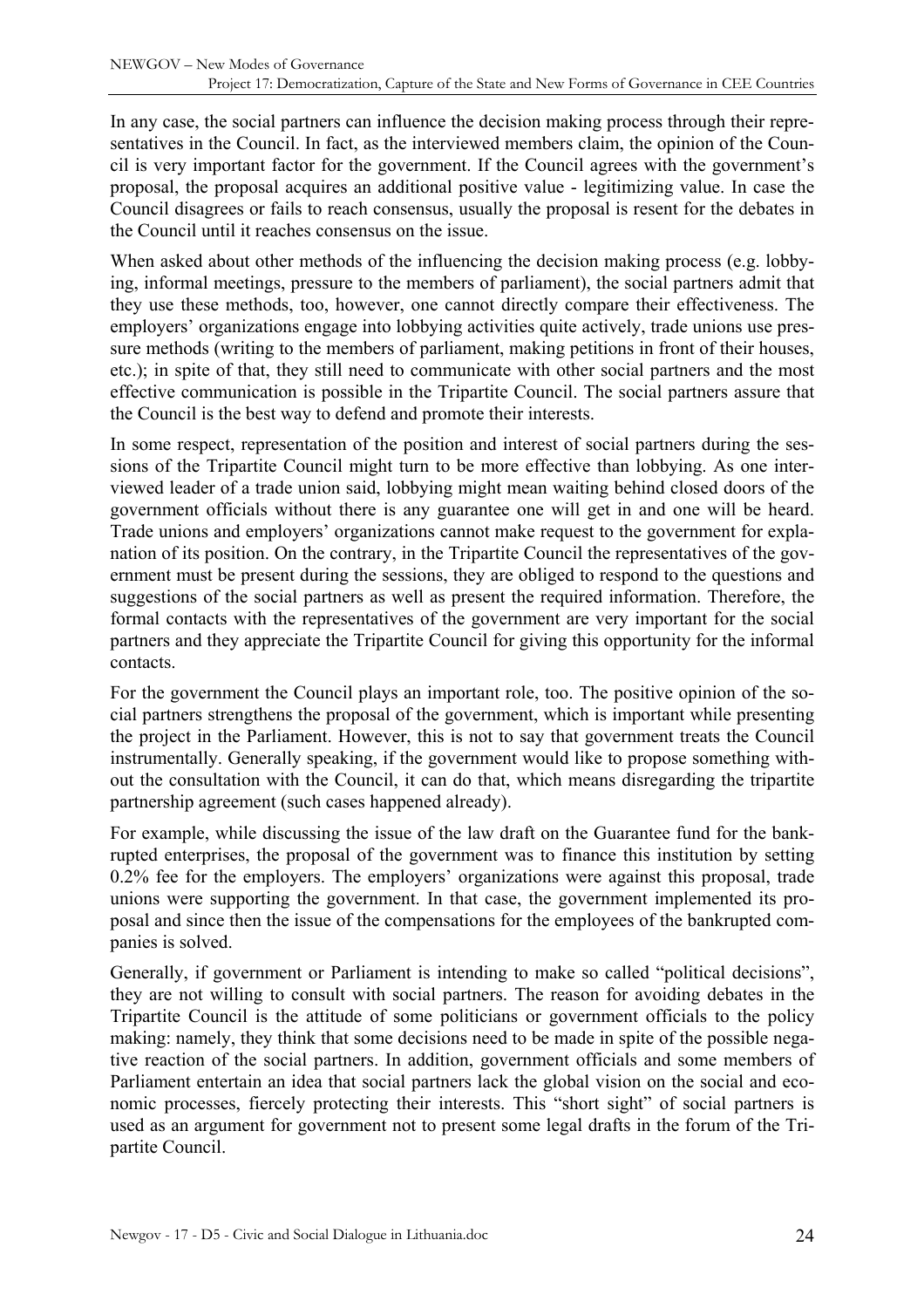According to the social partners, the answer to the question if the government is open to the opinion and proposals of the Tripartite Council depends to the great respect on the ministry, whose proposal is analyzed or to which proposal is made. Here, the most responsive turns to be the Ministry of Social Security and Labour. This is quite a natural result, since this ministry "patronizes" the Tripartite Council and cooperates with it most often.

As for other ministries, they are not yet that willing to react to the Council's recommendations. For example, the representative of the Ministry is Economy replied that the duty of Ministry while making a decision is to take into account the macroeconomic factors and the state of economy in general, on which the social partners are not always competent. Therefore, the Ministry while making a decision or proposal does not always accept the opinion of the social partners.

Accordingly, the Ministry of the Social Security and Labour is sending almost all proposals and draft for consultation in the Tripartite Council, while other ministries do not yet use fully this institution in their decision making process.

If the social partners are unable to reach an agreement, the government and the parliament are free to act. In this case, there is a danger that the issue that could be solved by social partners is solved by politicians according to their political preferences. However, there were no cases of "instrumental" treatment of the Council by the government. This is because the Tripartite Council is an institution which is firmly established in the structure of the state and functions efficiently. It would be difficult to manipulate it. On the contrary, for the government it would be more comfortable, if the social partners became more "independent", that is, able to reach bipartite agreements and not leaving the decision on the government.

Members of the Council acknowledge, this is one of the few really well functioning democratic institutions in Lithuania and the activities of the Council result in important changes both for the employees and employers. In addition, the Tripartite Council has a significant impact on the employment and social policy of the state. Its importance first and foremost is based on the fact that the Tripartite Council is a forum where the trade unions and the employers' organizations debate over important issues. In other words, the importance of the Tripartite Council rests on the effectiveness of the bipartite dialogue. As the interviewed persons stress, this dialogue would not be fruitful, be the issues discussed beyond the framework of the Tripartite Council.

Furthermore, the interviewed members of the Council were not able to distinguish one the most important social partner in the Tripartite Council, stressing that both trade unions and the employers' organizations participate very actively in the works of the Tripartite Council. The most passive social partner (in discussions) turns to be the representatives of the government, which on the other hand in legal sense are the most powerful actors.

However, even though the representatives of the government are less active during the very sessions of the Tripartite Council, the role of the government is very important one. This is due to the fact that social partners are still weak. The presence of the representatives of the government adds "seriousness" to the discussions and enables the direct articulation of interests to the government officials. In this case, both for trade unions and employers it is important to express their position with the presence of the government representatives.

It is important to mention that in the beginning of the Tripartite Council functioning, the government was represented by ministers during the Tripartite Council sessions. Later, however, the ministries delegated vice-ministers or state secretaries to the sittings of the Tripartite Council. The reason for withdrawal of the ministers from the Tripartite Council was their ambiguous status in the Council. Although acting like representatives of the government, they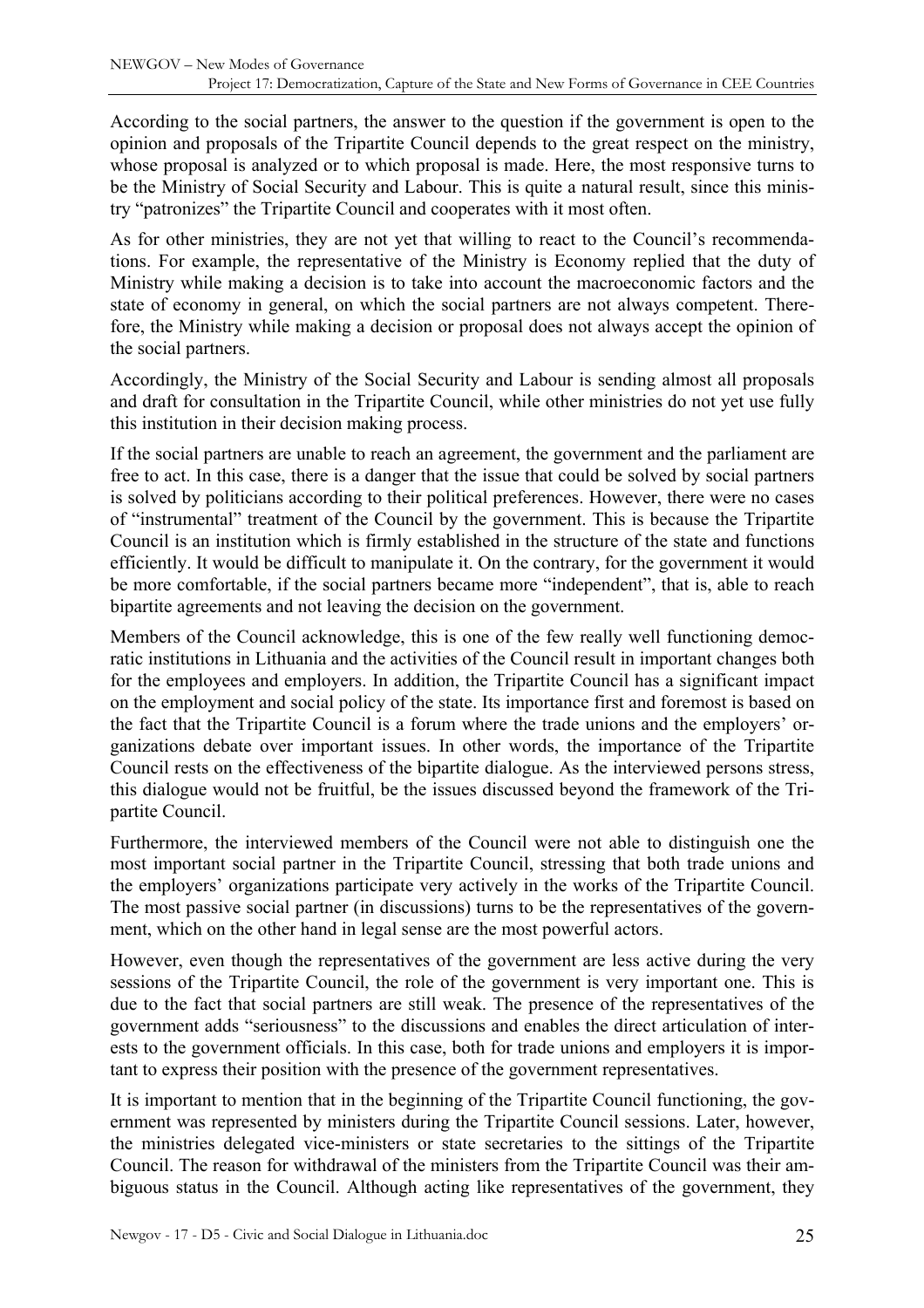<span id="page-25-0"></span>could not really represent and influence the position of government on the basis of the decision of the Tripartite Council. In other words, they could not assure that the government will implement all the proposals of the Tripartite Council as some social partners expected. The ministers could not make governmental decision relying solely on the opinion of the Tripartite Council without consulting the whole body of the government. Therefore, it was decided that the ministries will be represented by secretaries of state or vice-ministers who are acting as state officials and are not political figures.

Some social partners think that this step was the sign of the underestimation of the Tripartite Council by the government. Several representatives of the trade unions consider that the ministers themselves should represent the ministries, thus, giving the opportunity to deliver the opinion of the social partners "directly to the top". However, it seems that this proposal is not widely supported among the social partners, since the rank of the government officials now participating in the sessions is high enough to ensure the delivery of the social partners' opinion to the government.

Finally, since its foundation the Tripartite Council was more or less active, however, it never stopped its activities. The Council is meeting regularly (usually once in a month), discusses issues according an agenda prepared in advance by the secretariat of the Tripartite Council under the presence of the journalists.

To conclude, the national Tripartite Council is an institution that has a firm place in the democratic structure of the state. It plays an important role in developing the social dialogue and is evaluated as a very necessary institution for all social partners. The Tripartite Council has a significant impact of the formation of the social policy of the state, which means that the government takes into account the opinion of the Council. The efficiency of functioning of the Tripartite Council is due to the intense communication among the social partners and clear procedures regulating the work of the Council. At the same time, of great importance is the attitude of the ministry towards the Council and its willingness to consult the social and economic issues with the social partners.

# **VII. Roles of the Government and Social Partners: Two Case Studies**

For the purposes of this study, two issues were chosen as cases of analysis of the functioning of the Tripartite Council and roles of the government and social partners in particular: the debates on the Labour Code of the Republic of Lithuania and increasing of the minimal monthly wage. These issues demonstrate slightly different patterns of the Council work. If in case of the debates over the Labour Code the main actors were the trade unions and employers and the government played a rather minor role. In contrast, in case on the debates on the increasing minimal monthly wage, the government is the strong player in the Council. These two issues demonstrate slightly different patterns of the seeking of compromise by social partners.

These two issues were selected for several reasons. First of all, the works over the Labour Code draft is considered both by researchers as well as the members of the Tripartite Council and the government as the most important achievement of the Tripartite Council throughout since its establishment and had an immense importance for the labour relations in Lithuania. Almost ten years of work of the Labour Code was the most important task the Tripartite Council performed so far, which was important for the economy and social policy of the state.

Second, the issue of discussions over the minimal monthly wage periodically appeared in the agenda of settings of the Tripartite Council. In addition, this issue was mentioned as the important one by all the interviewed members of the Tripartite Council, since it is a vivid example of the process of negotiations among the government, the trade unions and the employers'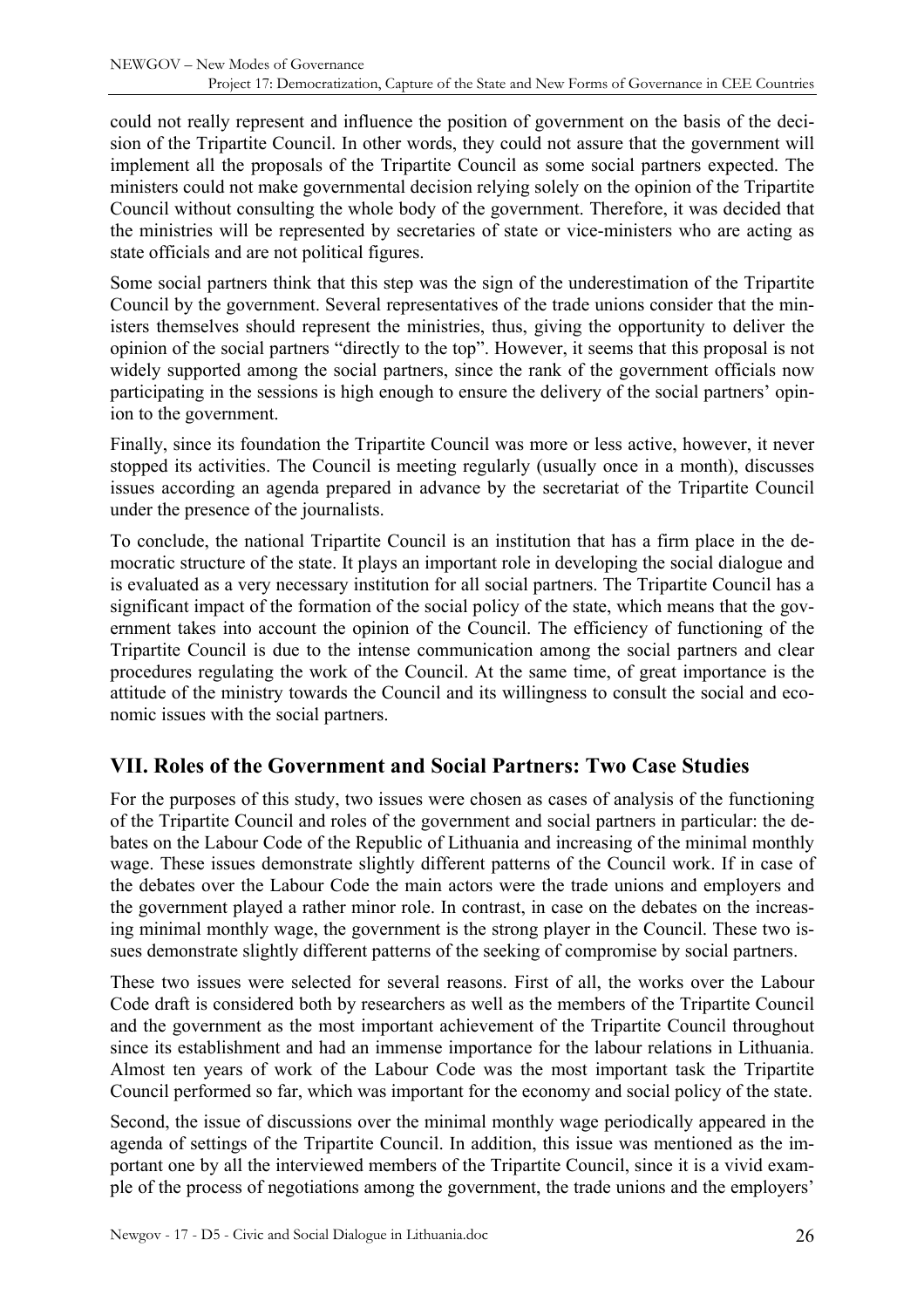<span id="page-26-0"></span>organizations. Finally, these both issues have a deep social meaning and receive a wide coverage in mass media.

Most importantly, however, these how issues illustrate the differences in the important aspect under study: the strength of the government, the strength of social partners, effectiveness and legitimacy. Two case studies are to stress the different aspects of the Tripartite Council: the case of the Labour Code draft was tackling the aspect of the efficiency, while the case of the debates over the minimal monthly wage demonstrates the legitimacy within the Tripartite Council.

### **VII.1 Debates on the Labour Code Draft**

The work on the Labour Code draft was the most serious undertaking by the Tripartite Council so far. The debates on the Labour Code draft lasted from 1995 till 2002. The Labour Code the Council was working on was the one to replace the Labour Code that was adopted during the Soviet period. There was a necessity to adopt new code that would regulate the labour relations in a democratic state with functioning market economy. In this respect, the social partners felt the responsibility to protect their interests and at the same time work towards the results which would be satisfactory both for the employees as well as for the employers.

With the privatization of formerly state owned enterprises and the establishment of new private enterprises, there was a need to regulate the labour relations according to the charging conditions. Many of the provisions of the Soviet Labour Code were inapplicable to the private enterprises. There was a need to ensure the possibility for employers to act freely in market conditions at the same time not neglecting the rights of the employees. The employees wanted their rights to be protected.

With the changing economic and social situation, the role of the trade unions was changing. too. Trade unions were to modify their role and modes of action in market economy. Because of transformation processes in the country, the trade unions lost their membership. In addition, the trade unions were separated: for a long time there was no strong trade unions association.

Moreover, with the emergence of the private enterprises, the role of the government in the regulation of the labour relations changed. The state regulates labour relations in the state owned enterprise, while in private enterprises the labour relations can be regulated by collective agreements, i.e. the agreements between the employer and the trade union or work council as stated in the Labour Code. However, in Lithuania the collective agreements are still not popular, primarily because of very weak bipartite partnership between the trade unions and the employers on other national level. Therefore, many of the labour relations issues, which can be regulated by the bipartite cooperation, are still regulated directly by the Labour Code.

The work on the Labour Code draft started in the commissions of the Tripartite Council, later the provisions were discussed in the sessions of the Council. The members of the Council admit that the trade unions were the most active agents working on the Labour Code draft. One of the representatives of the trade union said: "We understood that was a historical chance to do something for our benefit and we, the trade unions, were very united while working on the Labour Code." The trade unions strove to protect their interests and, as all members of the Tripartite Council admit, they succeeded.

There can be several reasons presented for the trade unions success. First of all, the trade unions engaged in the work very seriously. They were supported by experts: lawyers working for the trade unions and experts from the Scandinavian countries, who provided with their know-how in the European labour law. Second, the trade unions were very united, according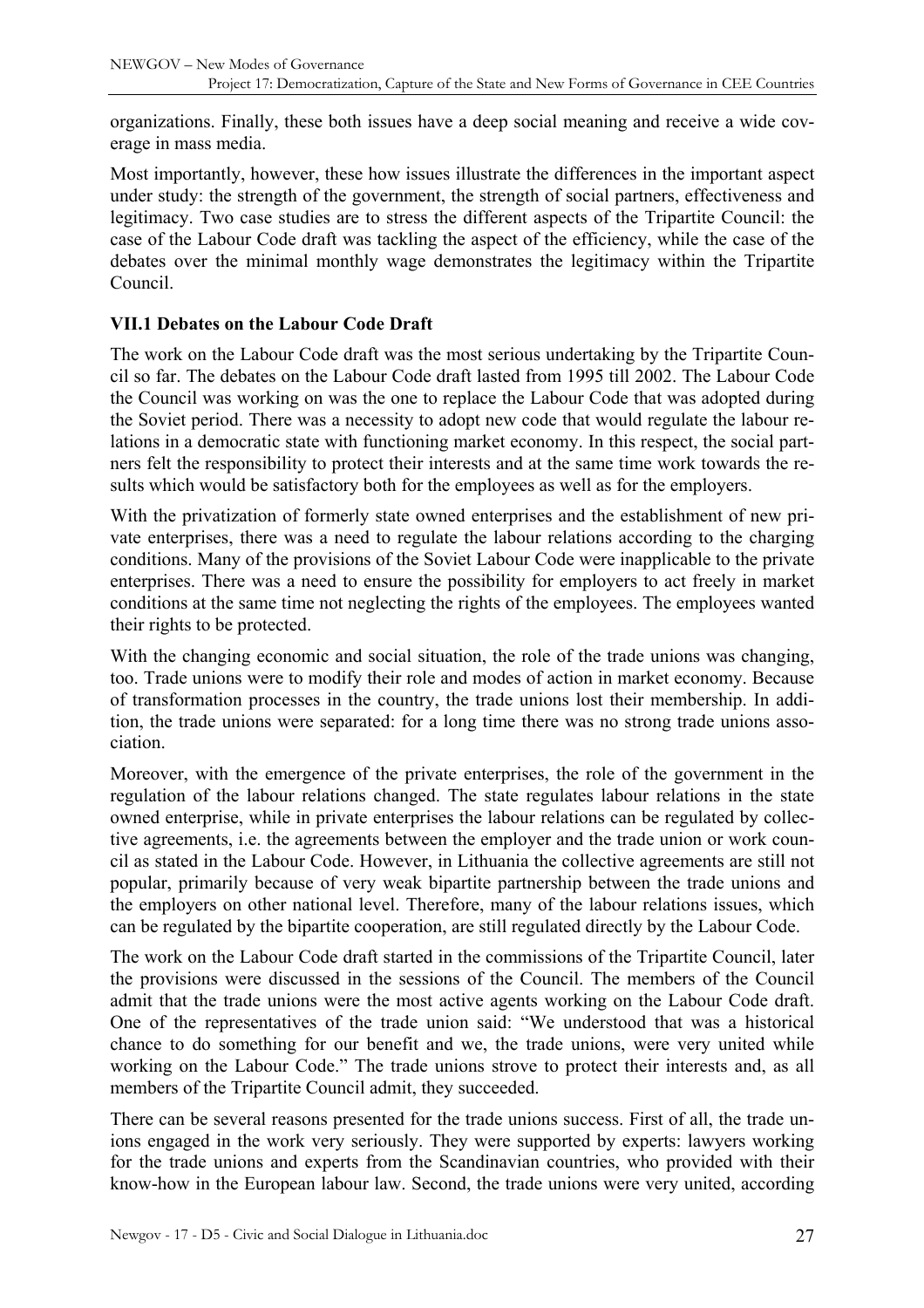<span id="page-27-0"></span>to their testimonies; there were no major disagreements on the Labour Code provisions. Third, the trade unions employed informal methods, while promoting their interests. For example, in order to protest against liberalization of the Labour Code, the trade unions organized pickets in front of the houses of members of parliament, sent petitions and addressed many members of the parliament directly. Fourth, the trade unions were supported by the chairman of the Parliamentary Committee for the Social Affairs and Labour, who at that time was the chairman of the trade union and actively promoted the interests of the trade unions in Seimas (the Parliament). Finally, the success of the trade unions is due to the relative passivity of the employers' organizations, which were not that active in protecting their interests.

As the representatives of the employers' organizations admit they did not contribute enough attention to the protection of their interests in the Labour Code. Therefore, some provisions in the Labour Code contradict or limit the interests of the employers.

The role of the government was limited to preparation of the draft which was debated on by the social partners. It must be said that social partners admit that the government was open to the position of the social partners.

In spite of the weaknesses and shortcomings, the Labour Code was a success – it comprises almost 300 articles and, only on 16 of them the social partners were not able to reach a compromise. The Labour Code was adopted in 2002.

However, the work on the Labour Code is not yet finished. The employers associations would like to liberalize the Code, since the existing provisions limit to the great respect the conditions of the labour relations. For example, the Labour Code contains strict regulations on the work time, the payment, the length of vacations, etc. Employers consider these rigid regulations to be an obstacle in for raising the efficiency of the enterprise and would like to change these regulations with provisions that work time, the minimal payment, etc. are to be regulated by bipartite agreements. The government supports this idea, however, at present it is difficult to convince the trade unions. Trade unions are still afraid that the liberalization of the Labour Code will bear negative consequences for the employees.<sup>[31](#page-27-1)</sup>

The debates about the liberalization of the Labour Code were not yet conducted in the Tripartite Council, although, both the employers and the representatives of the government agree that in the nearest future there will be an urgent need to amend the Labour Code in this respect.

### **VII.2 Debates on Increasing the Minimal Monthly Wage**

The second issue under scrutiny was the debates over the minimal monthly wage. This issue appears in the agenda of the Tripartite Council regularly. The government proposes to raise the minimal monthly wage and presents this project to the Tripartite Council. This is the issue, where the interests of the trade unions and employers usually are diverging. For the employers this means the obligation to pay higher minimal salary.

The issue of the minimal monthly wage is very important for the society, too. Noteworthy, the debates on this issue are covered in popular media, where the opinion and works of the Tripartite Council are discussed. This does not happen with other problems the Tripartite Councils deals with.

<span id="page-27-1"></span><sup>31</sup> Socialinis kompromisas, o ne principas "ponas-vergas". Lietuvos profsąjungos. 2000 gruodžio 21 d. Nr. 24(91).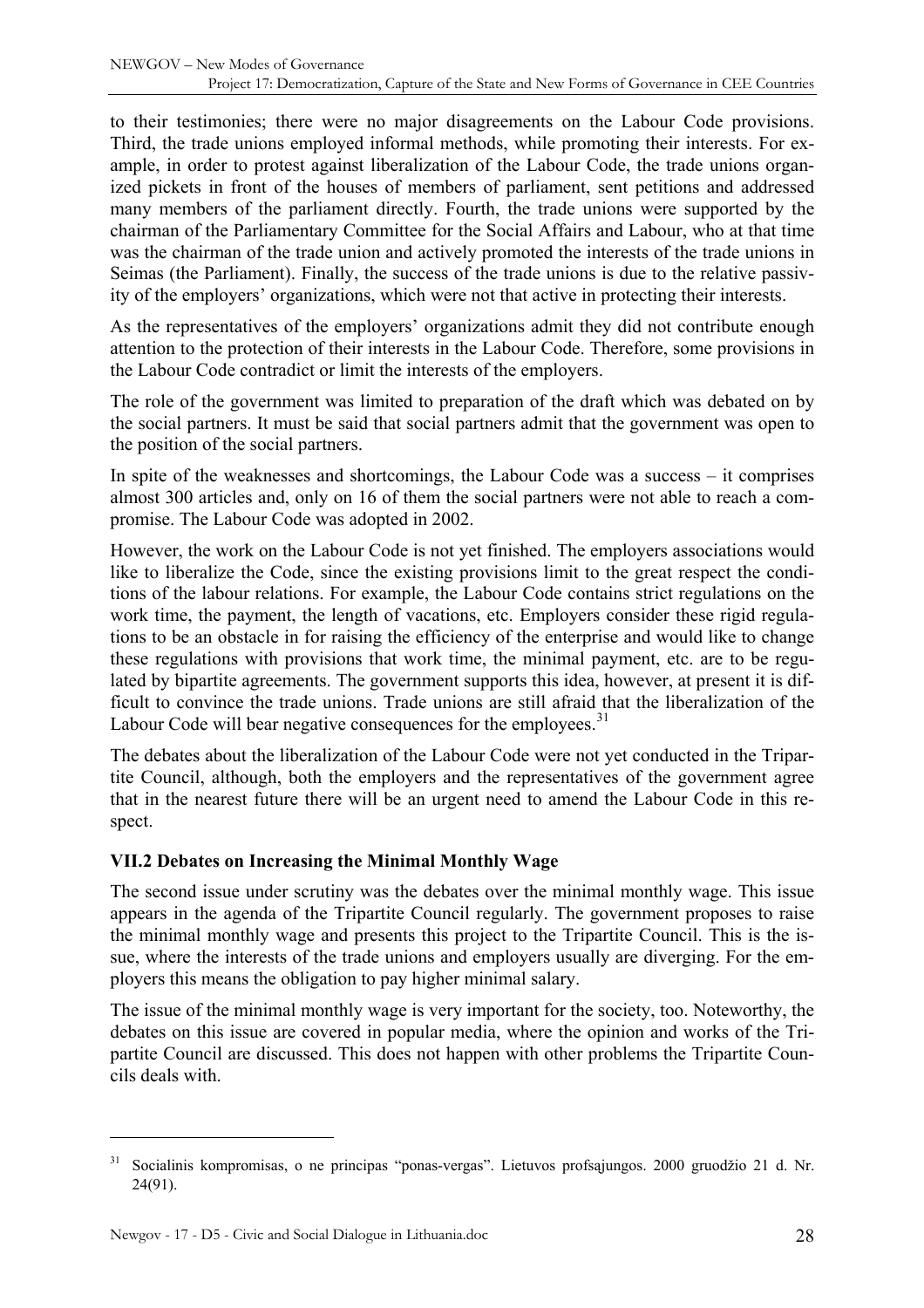<span id="page-28-0"></span>There are several reasons for interest the government vests to the issue of increasing the minimal monthly wage. First of all, the government is interested in regulating the labour relations in private companies and forces them to pay a higher minimal wage, since the situation of the employees in such companies is still quite weak. The second goal is to fight the illegal employment which is often the case in small private companies and to force these companies paying taxes, i.e. to take measures against shadow economy. The third reason is the absence of the branch agreements, thus, government has to regulate the issue of minimal wage for all the branches itself. Finally, in this case the government is also interested in raising its popularity in front of electorate.

The attitudes of the social partners differ in respect to this issue. Naturally, the trade unions support every project targeted at the increasing the minimal wage. However, the representatives of the employers are divided in their attitudes towards this issue. The Lithuanian Industrialists Confederation usually approves the increasing of minimal wage. In fact, this association representing big industrial companies proposed several times to increase the minimal much more than it was provided in the government proposal. This is so because of the striving of the Industrialists Confederation to eliminate the unfair competition in business and fight shadow economy.

On the other hand, the Business Employers' Confederation is less enthusiastic about the increasing of minimal monthly wage. Since this association represents small and medium scale enterprises, the increasing of minimal wage has a significant impact. The argument the Confederation uses is the possible bankruptcy of many small enterprises because of higher wages to be paid to the employees. Therefore, several times the Confederation asked for expert analysis to be conducted in order to find out the possible outcomes of the increased minimal monthly wage for the economic situation of the small and medium enterprises.

The issue of the increasing the minimal monthly wage is periodically discussed in the Tripartite Council. Last time it took almost a year for the Tripartite Council to reach an agreement – the debates were going since summer 2004. The decision of the government was approved by the Tripartite Council in January 2005. Accordingly, the minimal monthly wage was increased in July 2005. Social partners approved the decision, except for the Lithuanian Industrialists Confederation, which argued that the economical situation is unfavourable for the increasing the minimal monthly wage.

### **VII.3 Two cases compared**

### **Strength of the government**

In case of the debates over the Labour Code draft, the government left the majority of work for the social partners. In this case, the social partners (especially the trade unions) engaged in the preparation of the Labour Code very actively. The role of the government was that of the mediator and, if the social partners failed to agree on some issue – the final solution was left on the government. In fact, the weakness of the social partners was the greatest obstacle precluding the full implementation in the Labour Code of the interests of social partners. In other words, if the social partners succeeded in reaching the compromise, the government would leave most of the initiative for the social partners to make the Labour Code to reflect their interest. The important role of the government, thus, was inevitable rather than taken voluntary.

On the contrary, in case of the debates on the minimal monthly wage, the initiative and the final solution depend to a great respect on the government. The government basically "allows" starting and encourages the debates on this issue in the Tripartite Council, if the budget and the political situation are favourable for the increase of the minimal monthly wage. In this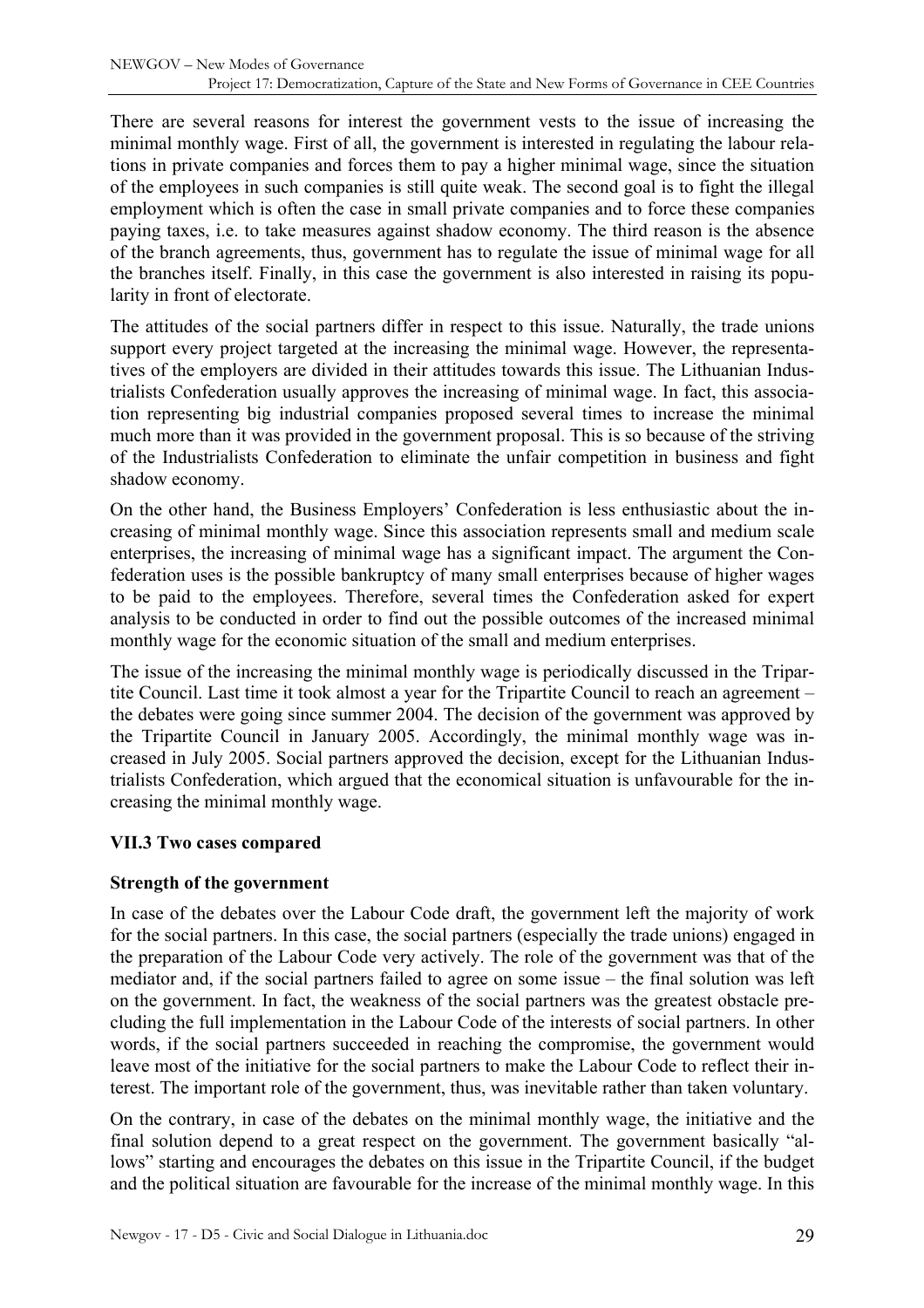<span id="page-29-0"></span>case, the social partners can agree or disagree with the proposal of the government; however, the scope of their initiative is very limited: the social partners virtually have very limited chances "to force" the government to increase the minimal monthly wage, if it is not within the plans of the government. Therefore, in this case the government has a much stronger say in the Tripartite Council.

### **Strength of the social partners**

Furthermore, strength of the social partners is different in these two cases: while debating on the Labour Code, the social partners have many opportunities to make the decisions following the compromises they reached. The government leaves the bigger say in the formation of the labour relations on the social partners and they either succeed or fail to use this chance. Social partners had enough opportunities to design the provisions of the Labour Code following their interests but because of their weaknesses they were not always successful to use those opportunities.

In case of the debates on the increasing the minimal monthly wage, the weakness of the partners is due to their very limited role as opposed to the strong role of the government. To repeat, the government initiates the discussions on this issue in the Tripartite Council and makes the final decision. The role of the social partners is limited to the agreeing or disagreeing with the government.

### **Legitimacy and effectiveness**

Finally, the two cases differ regarding the goals the government vests to the Tripartite Council. In the case of the debates on the Labour Code draft, the government hoped to increase the effectiveness of its policies by shifting the preparation of the Labour Code to the expertise of the social partners and thus, reducing the compliance costs. However, in this case the government was not always successful - because of the weakness of the social partners discussed above.

In case of the debates on the minimal monthly wage, the government rather puts the stress on the legitimacy. In fact, since the government is the strongest actor and decision maker in this case, the idea is rather to make consultations with the social partners within the forum of the Tripartite Council to legitimate the decision of the government. Since these debates are followed in the mass media, the issue of legitimacy is very much stressed: whether the government consulted the social partners, what their positions were, etc.

Thus, these two cases under study show the different roles and goals of the government within the Tripartite Council and the roles of the social partners. Accordingly, dependent on the situation, the government addresses the Tripartite Council pursuing the goals of the effectiveness and/or legitimacy of its social policies.

# **VIII. Weakness / strength of social partners and its impact on the functioning of the Tripartite Council**

As it was already mentioned, in the Tripartite Council the representatives of the government play quite often a role of a mediator between the trade unions and the employers. As the interviewed secretary of state representing the ministry of Social Security and Labour stated, the government is looking forward for the greater and more effective cooperation between social partners, which would enable the regulation of certain issues, especially arising from the labour relations for the partners themselves. In other words, it would be less problematic for the government and easier for the social partners to reach a compromise, if certain issues would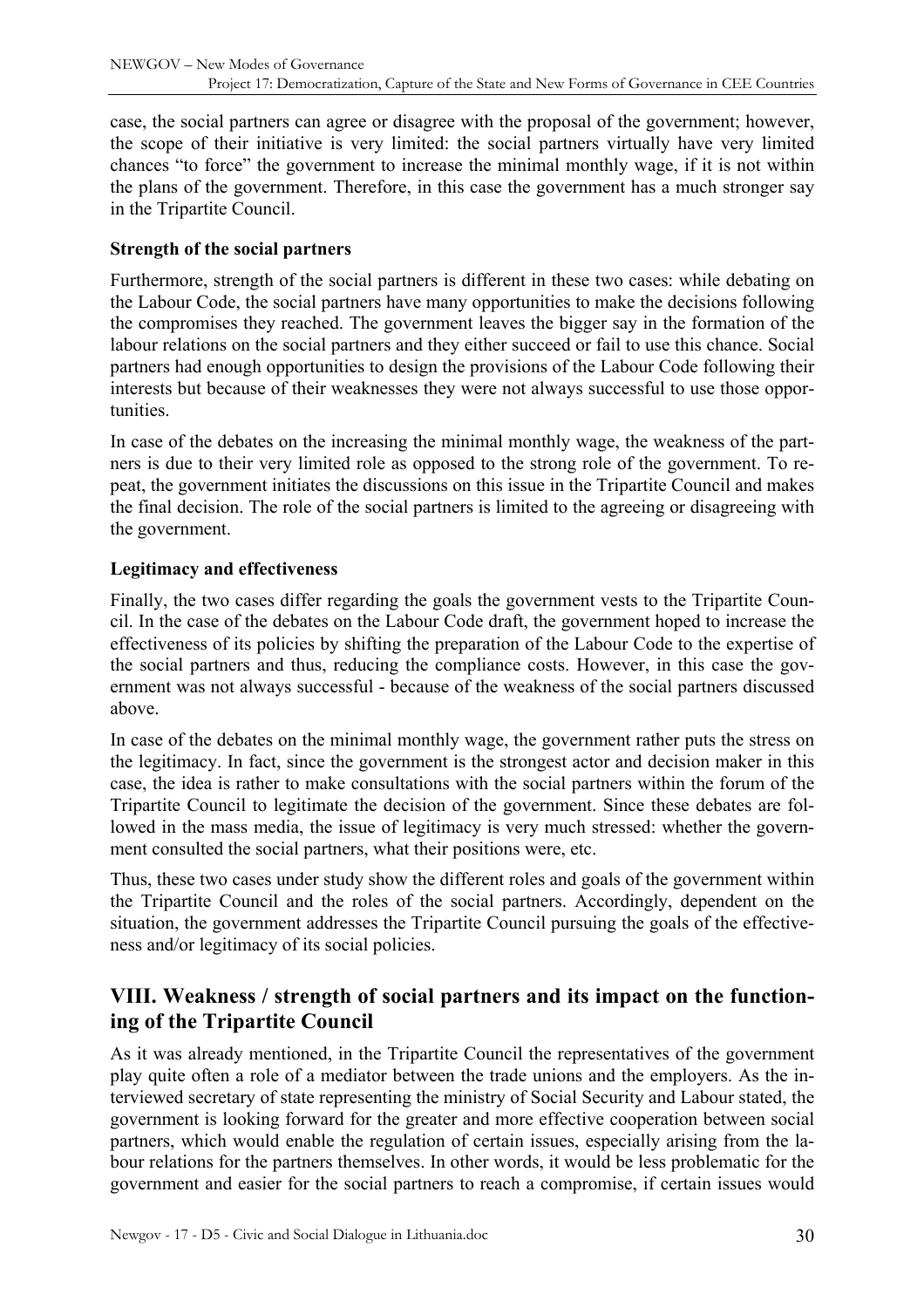be regulated by mutual agreements between the trade unions and employers rather than by government regulations and laws.

For example, if one considers the Labour Code there are still regulations to which trade unions and the employers have different attitudes, like pay for additional working time, the length of additional work time, the length of paid vacations. So far, these issues are regulated by the Labour Code. However, the problem is that employers think that these regulations should be liberalized. One of the main arguments used by employers is the Lisbon Convention, whereby the European Union is supposed to become a strong economical partner on the international market. In short, the EU and in this context Lithuania as well should become more competitive economies.

However, the problem is that it is very difficult for trade unions and employers to reach a compromise on the regulation of these issues in the Tripartite Council. Even if some trade unions agree with the liberalization of the Labour Code, it does not change much the situation, since there are no branch agreements. Hence the Trade Unions Confederation, which is unifying the trade unions of several branches, cannot decide for all of them.

Therefore, it would be more reasonable to have provisions in the Labour Code stipulating than some issues are regulated by mutual agreements between the trade unions and the employers. This can happen only if there are such agreements signed, especially, in branches. So far, because the trade unions and the employers' organizations are rather weak as organizations, such agreements are missing. In this situation, the government solves the situation by state regulating the problematic issues, or rather, because of inability of the social partners to reach a compromise in this respect; the government has still to control it.

According to the secretary of the Tripartite Council, throughout the whole existence of the Council there were c. 450 economic and social issues discussed. 20% of cases the consensus was reached, 20% the social partners reached the compromise but there were different opinions. In other cases the social partners were not able to formulate the common position and delegated the decision to the government.

The representatives of the government become very active when the social partners try to interfere into the sphere that belongs to the competencies of the government; for example, those connected to the integration to the EU processes. If proposals of the social partners contradict the EU directives, the representatives of the government stop the discussion immediately. Similarly, the government takes care that the proposals of the social partners at the Tripartite Council would not contradict the conventions of the ILO and the national budget.

One of the major weaknesses of the social partners is the lack of experts. In this respect, the government is a strong partner, since the ministries have their lawyers and experts representing their interests. The employer organizations and especially, the trade unions have problems with hiring as many strong experts as they need because of financial reasons.

Because of the weakness of social partners the model of the Tripartite Council cannot function without the representatives of the government. At present, the government cannot withdraw from the Council as all the social partners agree.

On the other hand, even though the percentage of the associated enterprises and trade unions is not high, the positive aspects are that all major industry branches are represented both in trade unions and the employers' organizations. In addition, the leaders of social partners, especially of the trade unions, are very experienced and competent. This all contributes to the efficiency of the social dialogue.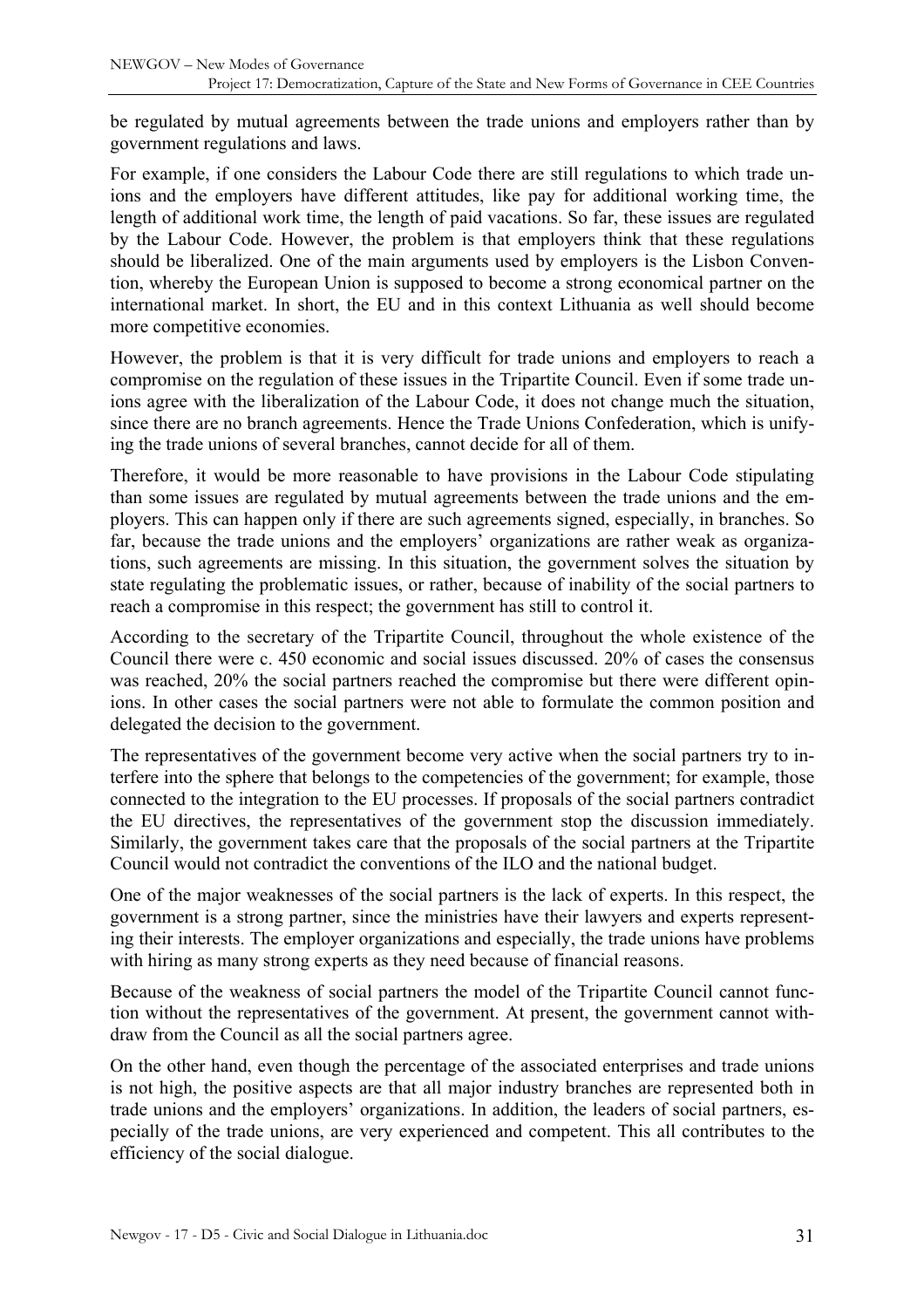<span id="page-31-0"></span>Currently, there are two possible future models for modification of the Tripartite Council discussed: (1) the expansion of the current model by membership of the associations representing various social groups (for example, the retired people, the disabled); and (2) the foundation of the national bipartite council (without representatives of the government) which would prepare recommendations for the government. In this case, the specialization of the Council would be narrower - mainly dealing with labour law issues. So far there were no major steps taken in implementing any of these models.

### **IX. Conclusions**

To summarize, in Lithuania, tripartite partnership involving the government, trade unions and employers' organizations (particularly at the national level) is much more developed than bipartite relations between employers and unions.

The Tripartite Council is considered to be a very necessary institution both for social partners and the government. Its contributions to the development of the social dialogue are very significant: the trade unions and the employers are able to communicate their needs and interests to the government and the government has a possibility to communicate directly with the social partners. The Tripartite Council enables the interaction, which turns to be quite effective in solving social problems and reaching compromise while debating social and economic issues.

The Council is the only non-political institution in Lithuania, where public organizations can express their opinion on the highest level. Furthermore, the social partners treat this institution as significant and prestigious, which means, that the partners take the membership and work in it very seriously.

The effectiveness of the Tripartite Council is due also to the regulations and the organization of its work. The statute of the Council stipulates the continuous work this institution, describes the organization of the decision making process. The secretariat of the Council completes organizational tasks and acts as the coordinating centre of the Council's activities. This all ensures the regular and clearly regulated work of the Council.

To sum up, the positive outcomes of the functioning of the Tripartite Council as the national institution of the social dialogue are:

- 1. The continuous and regular functioning since the establishment.
- 2. The development of the tripartite partnership.
- 3. The debates on the social and economic issues, which if successful are implemented in the decisions of the government.
- 4. The elimination of the social tension in the country.
- 5. The adoption of the Labour Code as the most important task of the Tripartite Council completed.

However, there are still some obstacles which preclude the efficient functioning of the Tripartite Council and development of the social dialogue:

1. Weak social partners. Small representation both of the trade unions as well as of the employers' associations impinges the bipartite dialogue and signing sectoral collective agreements. Social partners also need more experts for the deeper analysis of the projects to be discussed in the Tripartite Council.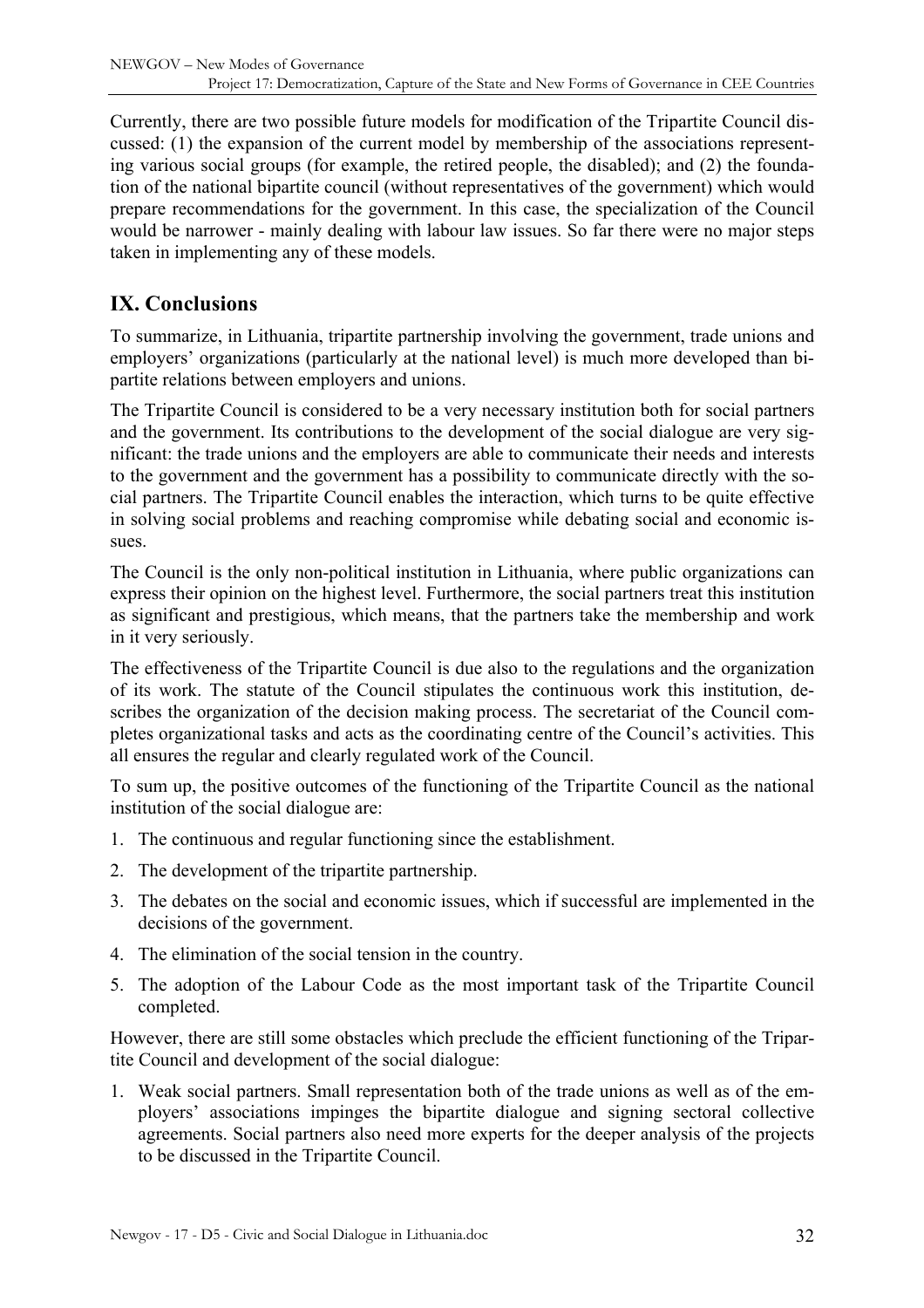- 2. Weak bipartite partnership. Social partners still need the mediation of the government in regulating the labour relations.
- 3. There are no sectoral/ branch agreements.
- 4. Because of the weak bipartite dialogue, the government makes decisions on the issues which can be solved by social partners.

To conclude, the research provided the following outcomes of the test of hypotheses:

*Hypothesis 1:* New modes of governance, because of their logic, may deepen some features of weak state, such as the lack of transparency, the lack of accountability, confusion of tasks and responsibilities, the lack of formal rules or, in other cases, excessive formalization.

Confirm in part. The analysis of the Tripartite Council in Lithuania proves that NMGs might deepen some features of weak state, especially, the lack of accountability and lack of transparency for the sake of efficiency. On the contrary, in Lithuania the problem of excessive formalization or lack of formal rules is not apparent in the institution of social dialogue.

*Hypothesis 2:* Some new modes of governance introduced in order to increase legitimacy of policy making may lead to their lower efficiency [e.g. negotiations with social partners]. Other NMGs introduced in order to increase the efficiency of policy making may lead to lack of accountability [e.g. executive agencies].

Confirmed. The case of the Tripartite Council in Lithuania shows that there happens "trade off" of legitimacy for higher efficiency. Legitimacy presupposes lengthy discussions with social partners, which in some cases might be harmful for the adoption and implementation of a social policy. On the other hand, seeking efficiency might lead to lack of accountability: in order to adopt and implement policy the government omits consultation in the Tripartite Council, hence, leaving social partners uninformed of government's intentions.

*Hypothesis 3:* Some new forms of governance are introduced in CEE countries only in order to formally fulfil EU requirements and/ or legitimize (justify) policy decisions ex post.

Rejected. There was no evidence found of introduction of NMGs in order to formally fulfil EU requirements and to legitimize policy decisions ex post in Lithuania. On the contrary, introduction of NMGs was targeted at future possibilities of social partnership.

*Hypothesis 4:* The similarities between some of the new modes of governance to socialists' institutions (i.e. social dialogue) may facilitate their implementation but they may also have negative impact on their effectiveness and legitimacy.

Rejected. The Tripartite Council bears no resemblance to socialist institutions, since similar institution of the social dialogue was non existent during Soviet period in Lithuania.

*Hypothesis 5:* CEE countries not only have weak states but also weak social partners which may negatively impact the implementation of some NMGs.

Confirmed. One of the main problems of the development of social dialogue in Lithuania is weakness of social partners: in their representation, lack of experts, in some cases - poor skills of tripartite partnership. For this reason the government takes a role of decision maker even in those cases where the competencies could be delegated to the social partners.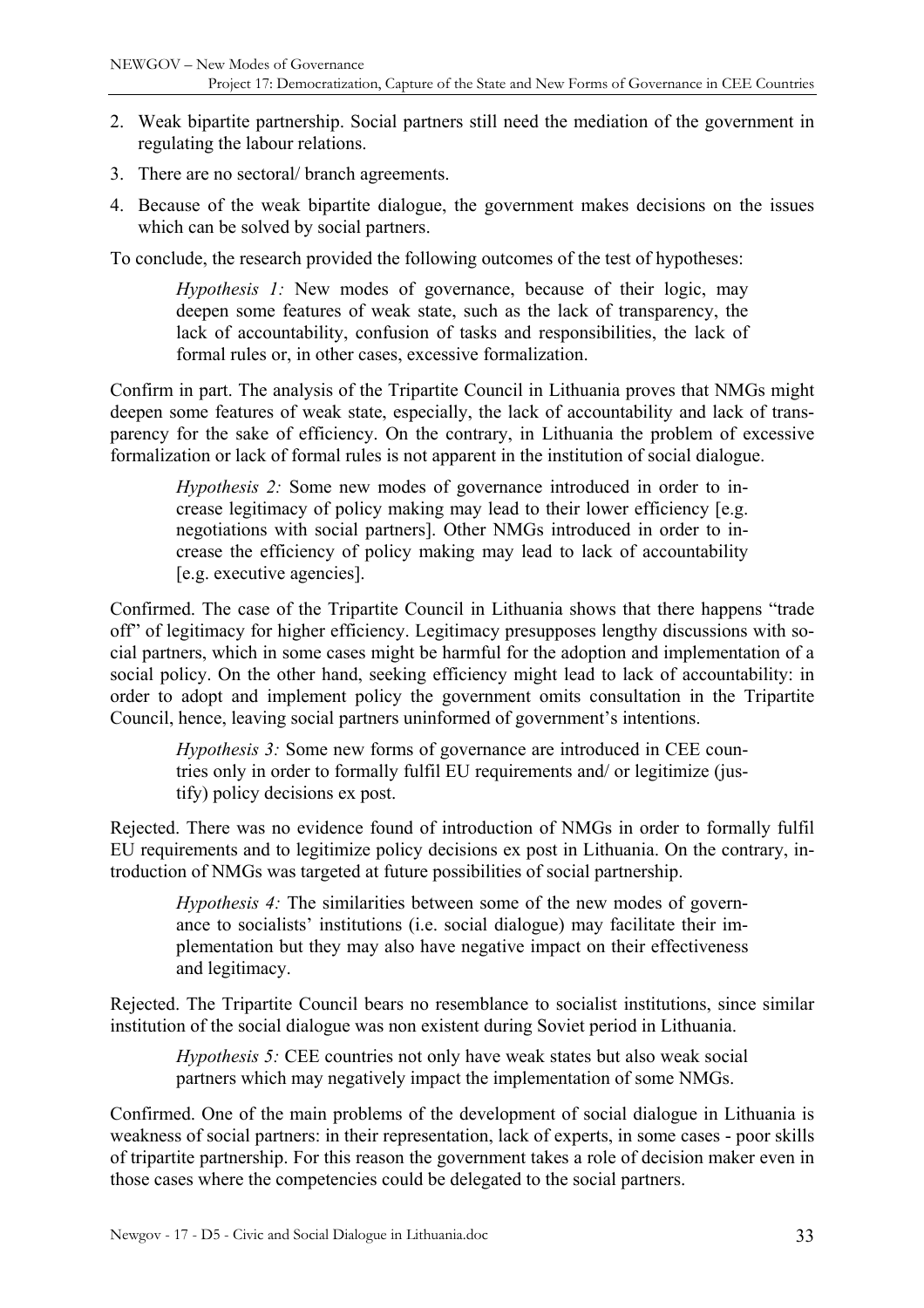*Hypothesis 6:* In the long run EU requirements can strengthen social partners if they are consistently implemented.

Confirmed. The EU requirements and experience of the EU old member states (in particular, Scandinavian countries) helps to strengthen social partners as example of Lithuania shows. Social partners, initiating the idea of social dialogue and tripartite partnership were supported by similar organizations in the EU old member states and try to adopt their know-how of social partnership.

*Hypothesis 7:* The pace of transformation process and the scope of reforms in CEE countries affect execution and evolution of NMG through changes in rules, strengthening and weakening positions of given political and social actors and common situations of political and economic turmoil [radical changes].

Confirmed. In case of Lithuania, the transformation process and, consequently, introduction of NMGs had an impact on changing rules of social dialogue and strengthening position of social actors as the analysis of the case of the Tripartite Council demonstrates.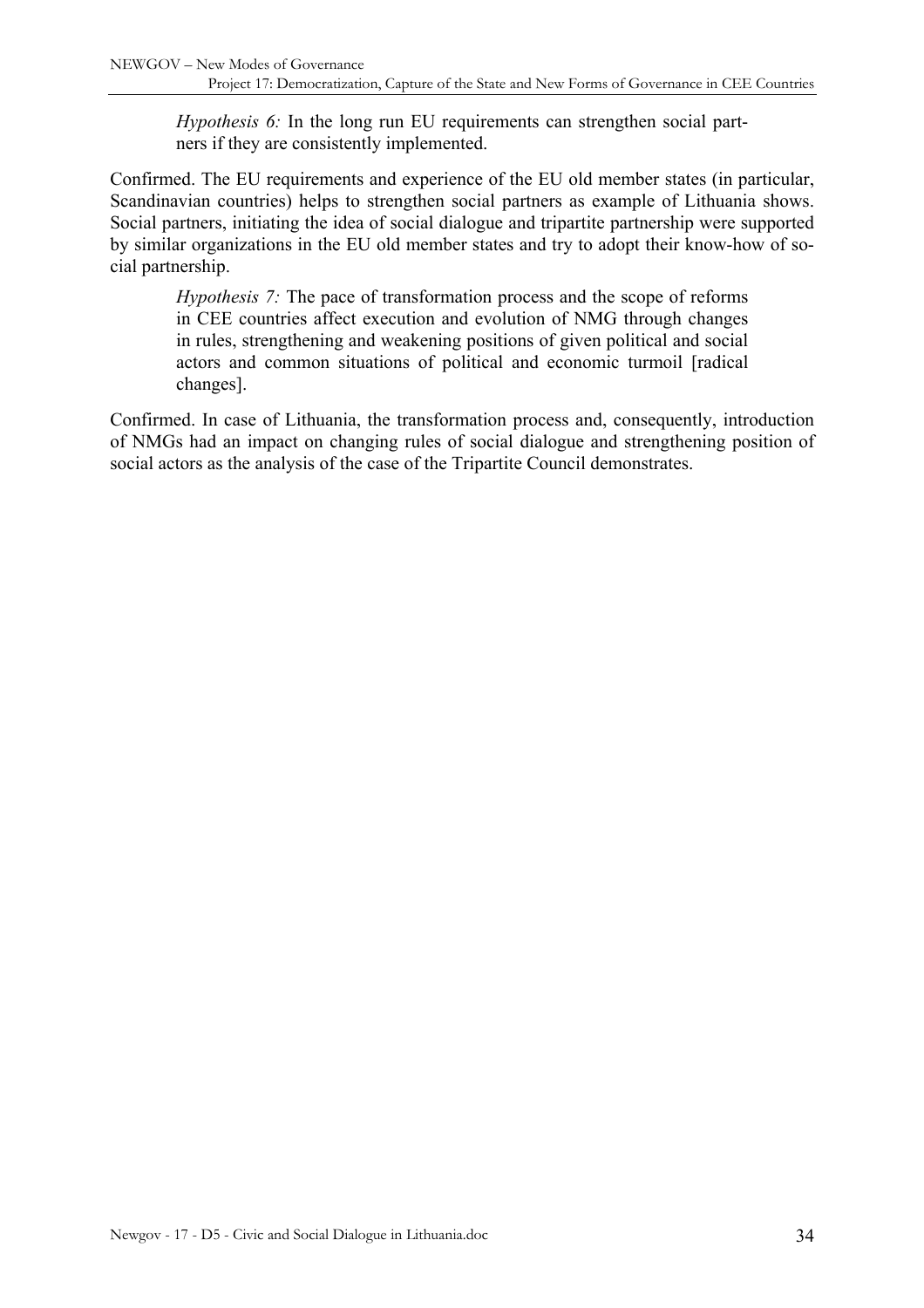# <span id="page-34-0"></span>**X. Annexes**

### **X.1 Bibliography**

- "Į gyventojų kišenes 32 papildomi litai. Vyriausybei bus siūloma nuo šių metų liepos didinti minimalią algą". In *Lietuvos rytas*. 2005 m. sausio 26 d. Nr. 21.
- "Kas naujo LR Trišalėje taryboje". In *Lietuvos profsajungos* Nr. 5 (191). 2005 m. balandžio 11 d.
- "Kas naujo LR Trišalėje taryboje". In *Lietuvos profsajungos* Nr. 6 (192). 2005 m. gegužės 4 d.
- "Kodel nebus didinamas minimalus atlyginimas. Algirdas Kvedaravièius apie spalio 3 d. vykusį Trišalės tarybos posėdį ir šiais metais atliktą darbą". In *Lietuvos profsąjungos*. Nr. 19 (86). 2000 m. spalio 14 d.
- "Liberalizuojama ar feodalizuojama?" In *Lietuvos profsajungos*. Nr. 23 (90). 2000 m. gruodžio 6 d.
- "LPS "Solidarumas" tiki, kad socialinio dialogo ir trišalės partnerystės dešimtmetį Lietuvoje pažymėsime derybomis ir susitarimais, o ne streiku". In *Lietuvos darbininkas*. Nr. 3 (446). 2005 m. gegužės 9 d.
- "LR Trišalėje taryboje". In *Lietuvos profsajungos*. Nr. 18 (180). 2004 m. rugsėjo 30 d.
- "Minimalios algos dydis vėl ginčų sūkuryje". In *Lietuvos rytas*. 2004 m. gruodžio 8 d.
- "MMA kol kas įstrigo..." In *Lietuvos profsajungos.* Nr. 23-24 (185-186). 2004 m. gruodžio 16 d.
- "Nacionalinį trišalį susitarimą jau turime. O kas toliau?" In *Lietuvos profsajungos*. Nr. 9 (195) 2005m. birželio 29 d. - liepos 19 d.
- "Naujas socialinio dialogo tobulinimo etapas". In *Lietuvos profsajungos*. Nr. 10 (196). 2005 m. liepos 20 d.
- "Nors svečiavosi premjeras A. Kubilius Trišalėje taryboje vis tiek "kietai" ginčytasi". In *Lietuvos profsajungos*. Nr. 7 (74). 2000 m. balandžio 5 d.
- "Pasirašytas susitarimas tarp Vyriausybės, profesinių sajungų ir darbdavių". In *Lietuvos darbininkas*. Nr. 4 (447). 2005 m. birželio 16 d.
- "Problemas aiškinsimės dialogu". In *Lietuvos profsajungos* Nr. 1-2 (163-164). 2004 m. sausio 30 d.
- "Profsajungų siūlymas pasiekė LR Seimą". In *Lietuvos profsąjungos*. Nr. 1 (187). 2005 m. sausio 17 d.
- "Revizuojamas Darbo Kodeksas". In *Verslo žinios*. 2005 m. kovo 4 d.
- "Socialinis kompromisas, o ne principas "ponas-vergas". In *Lietuvos profsajungos*. Nr. 24 (91). 2000 m. gruodžio 21 d.
- "Trišalė taryba siūlo iki 550 litų MMA didinti nuo liepos 1d." In *Kauno diena*. 2005 m. sausio 27 d.
- Arlauskas, D. "Pajamas turi didinti ne tik darbdaviai". In *Verslo žinios*. 2004 m. kovo 26 d.
- Babrauskienė, T. "Naujas socialinio dialogo tobulinimo etapas". In *Lietuvos profsajungos*. Nr. 10 (196). 2005 m. liepos 20 d.
- Gruzdienė, G. "Pamirškime legendas apie algą". In *Verslo žinios*. 2005 m. sausio 31 d.
- Kmieliauskas, L. "Didinti minimalią algą kol kas nesiryžtama". In *Verslo žinios*. 2004 m. gruodžio 8 d.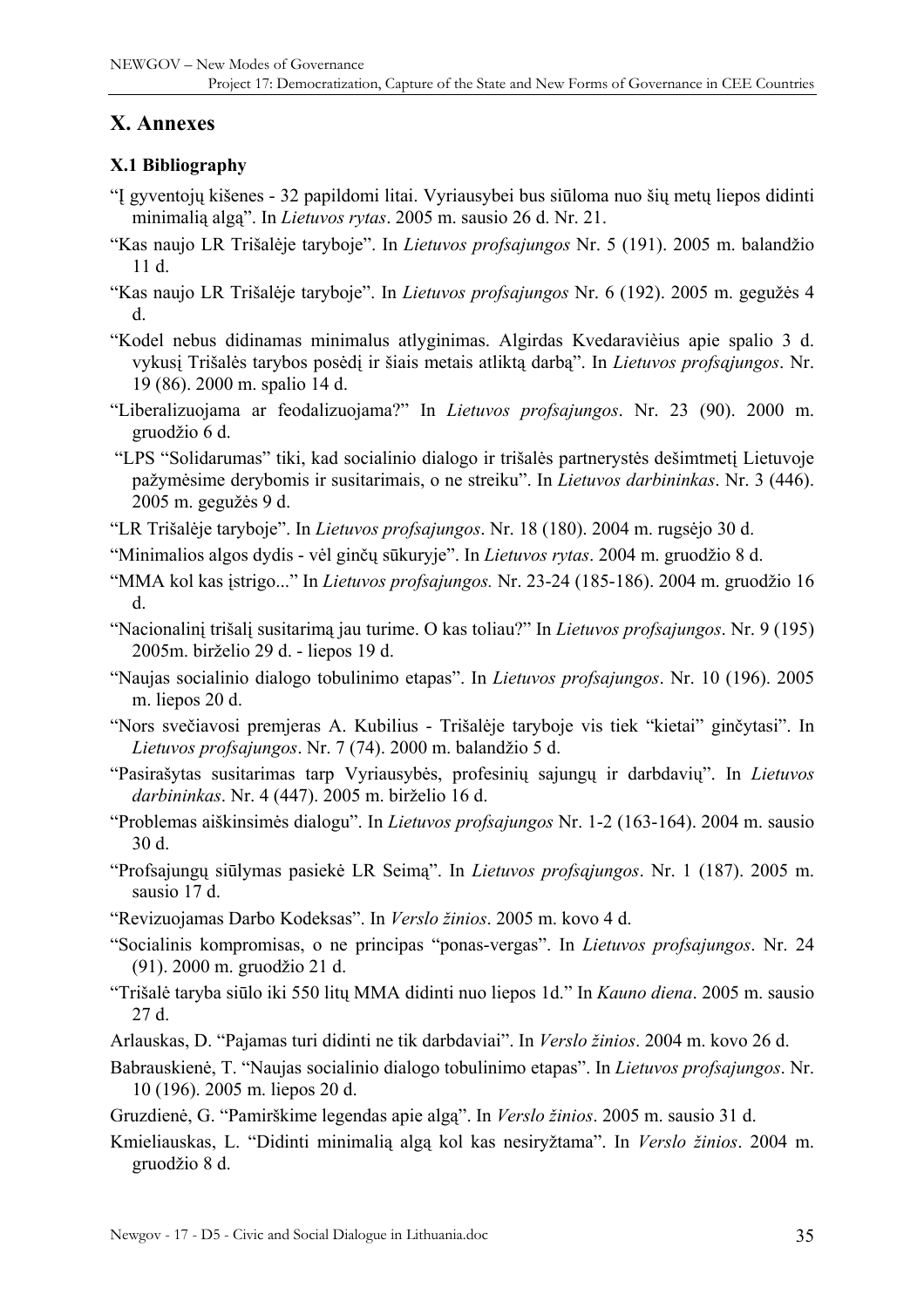- Lenkijos Lietuvos visuomeninio dialogo mokykla. Žinynas. 2003. Towarzystwo naukowe organizacji i kierownictwa.
- Sirvydienė, L. "Pramoninkai stiprina socialinių partnerių vaidmenį". In *Lietuvos žinios*. Nr.232. 2003 m. spalio 4 d.

Socialiniai partneriai Lietuvoje. 2003. Socialinės apsaugos ir darbo ministerija. Vilnius.

Social Dialogue in Lithuania. 2003. Tripartite Council of Lithuania. Vilnius.

Žingsnis po žingsnio socialinio dialogo link. 2002. Lietuvos Respublikos Trišalė taryba. Vilnius.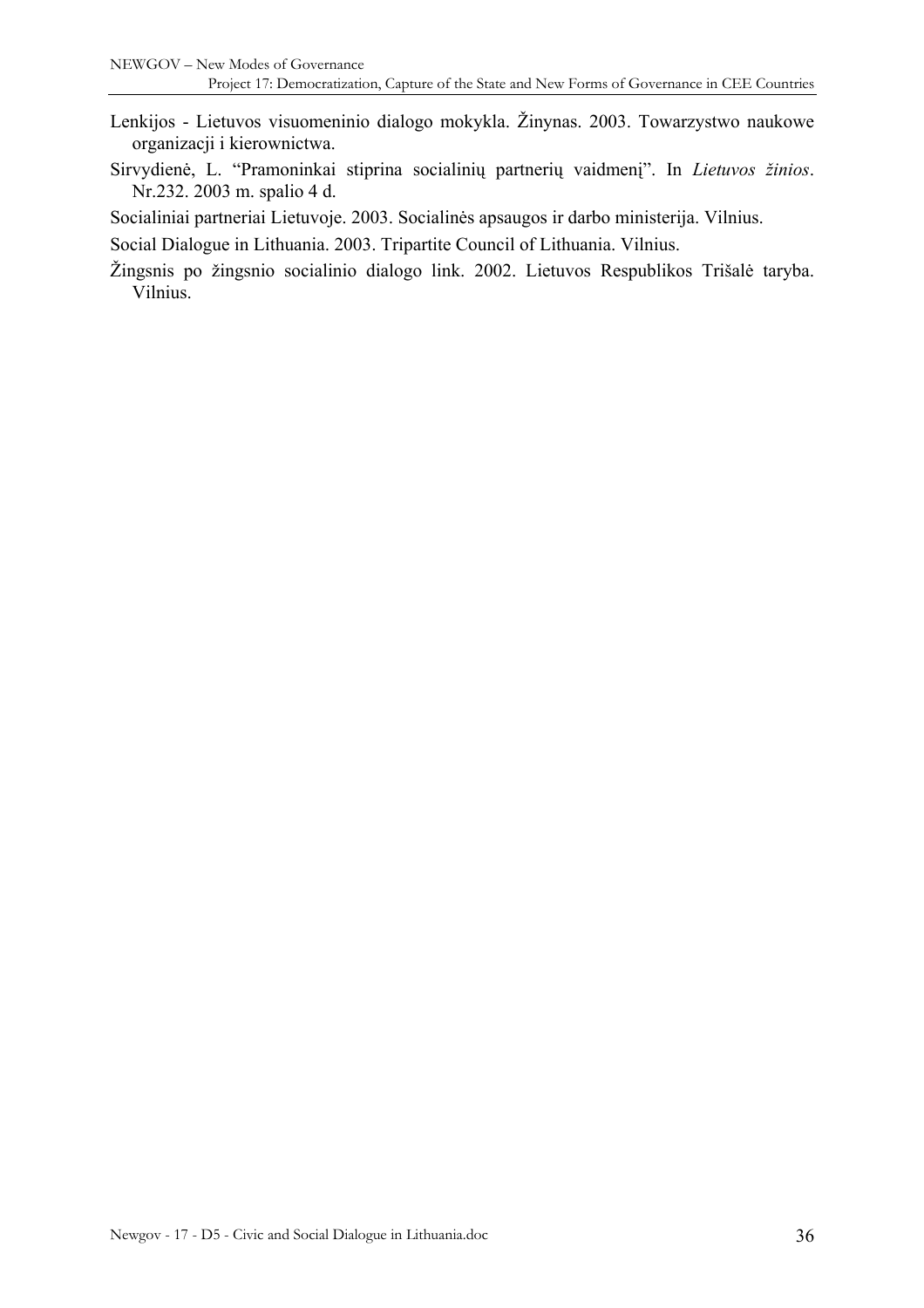#### <span id="page-36-0"></span>**X.2 Social Partners, Short Bio Notes**

#### **National Trade Union Organizations**

Lithuanian Labour Federation (Lietuvos darbo federacija, LDF) Address: Vytauto g. 14, LT-03106 Vilnius, Lithuania Home page: www.ldf.lt President: Vydas Puskepalis

Lithuanian Trade Union Confederation (Lietuvos profesiniu sajungu konfederacija, LPSK) Address: J.Jasinskio g. 9-213, Vilnius, Lithuania. Home page: www.lpsk.lt President: Mykolas Černiauskas

Lithuanian Trade Union "Solidarumas" (Lietuvos profesine sajunga "Solidarumas") Address: V.Mykolaičio-Putino g. 5, Vilnius 2009, Lithuania Home page: www.darbininkas.lt President: Aldona Jašinskienė

#### **National Employers Organizations**

Lithuanian Confederation of Industrialists (Lietuvos pramonininku konfederacija, LPK) Address: A.Vienuolio g. 8, Vilnius 2000, Lithuania Home page: www.lpk.lt President: Bronislovas Lubys

Lithuanian Business Employers' Confederation (Lietuvos verslo darbdaviu konfederacija, LVDK) Address: A.Rotundo g. 5, Vilnius 2001, Lithuania Home page: www.ldkonfederacija.lt President: Danas Arlauskas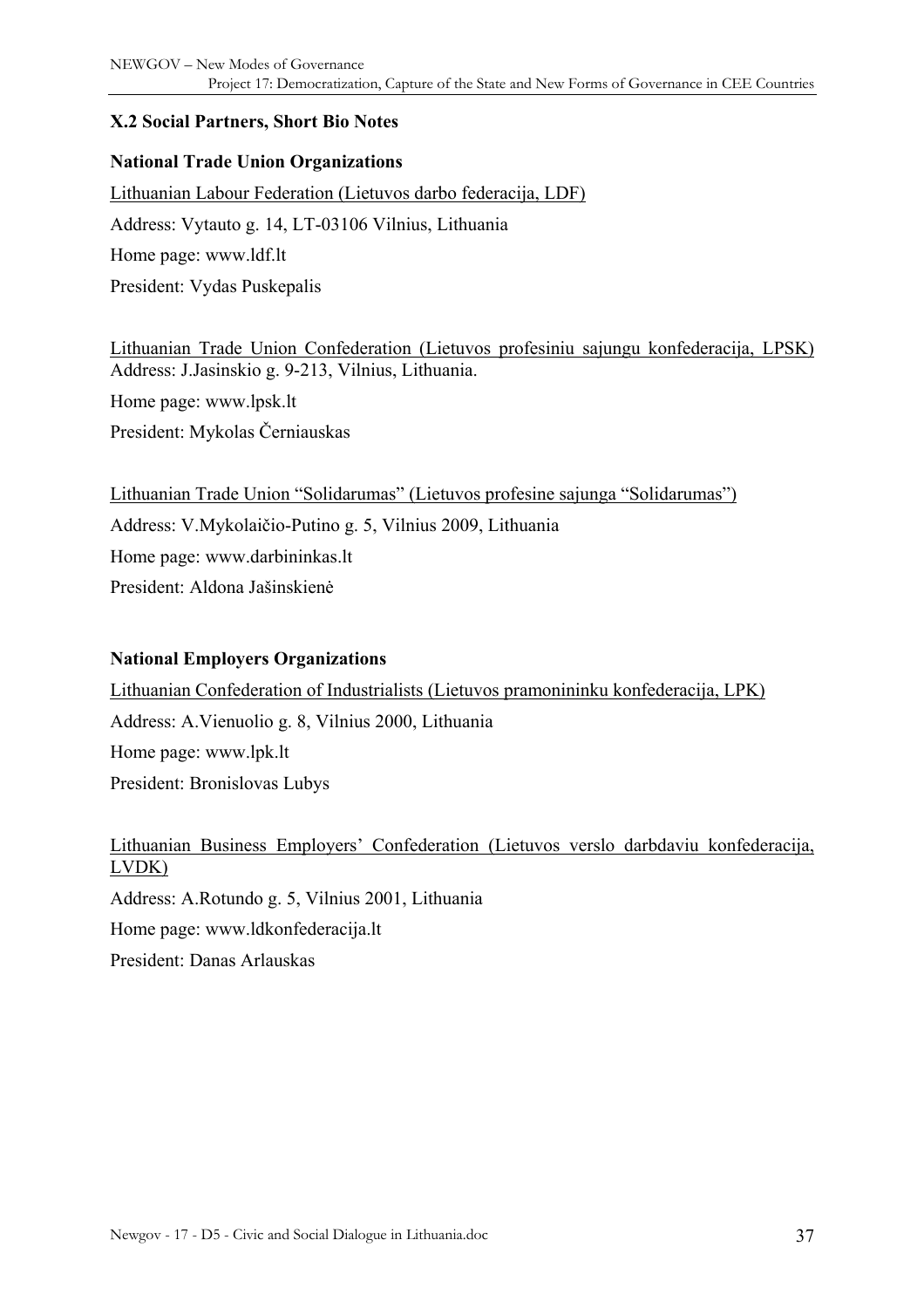#### <span id="page-37-0"></span>**X.3 List of Interviewed Persons**

- 1. Mindaugas Kuraitis, secretary of the Tripartite Council of Lithuania.
- 2. Rimantas Kairelis, state secretary of the Ministry of Social Security and Labour of the Republic of Lithuania.
- 3. Gediminas Miškinis, state secretary of the Ministry of Economy of the Republic of Lithuania.
- 4. Petras Grėbliauskas, first vice-president of the Lithuanian Trade Union "Solidarumas".
- 5. Gražina Gruzdienė, the president of the Food Producers Trade Union associated to the Lithuanian Trade Unions Confederation.
- 6. Algirdas Kvedaravičius, deputy director of the Lithuanian Trade Unions Confederation.
- 7. Aleksas Bružas, president of the Lithuanian Education Workers Trade Union associated to the Lithuanian Trade Unions Confederation.
- 8. Vydas Puskepalis, president of the Lithuanian Labour Federation.
- 9. Mykolas Aleliūnas, vicepresident of the Lithuanian Industrialists Confederation.
- 10. Jonas Guzavičius, president of the Lithuanian Lift Operators Association associated to the Lithuanian Industrialists Confederation.
- 11. Rimantas Jagėla, chairman of the Social Issues and Labour Committee of the Lithuanian Industrialists Confederation.
- 12. Danas Arlauskas, managing director of the Lithuanian Business Employers Confederation.
- 13. Ingrida Savickienė, representative of the Lithuanian Business Employers Confederation.
- 14. Algirdas Sysas, chairman of the Seimas Committee on Social Affaires and Labour.
- 15. Rimvydas Jasinevičius, president of the Vilnius City and Region Business Employers **Confederation**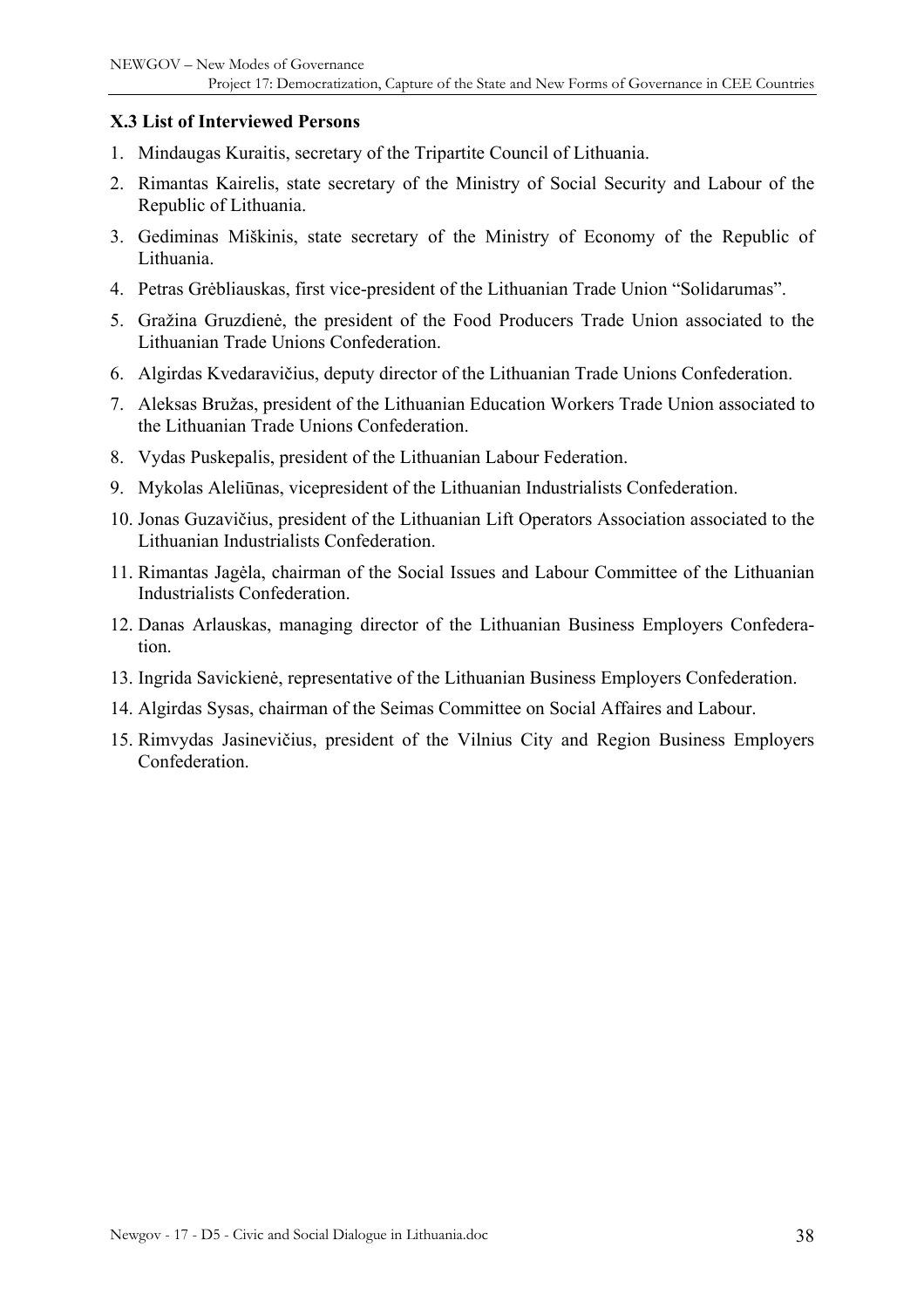### <span id="page-38-0"></span>**X.4 Other Tripartite Institutions in Lithuania**

- **The Council of the State Social Insurance Fund** (*Valstybinio socialinio draudimo fondo taryba*). Established in 1991 on the basis of the Law on the National Social Insurance. It is comprised of 15 members representing insured people, employers and state authorities. The tasks of the Council are monitoring the progress of the implementation of legislation governing social security, considering and issuing opinions on the draft budget of the State Social Insurance Fund and monitoring implementation thereof. In order to increase the role of social security 'stakeholders' in the system of state social insurance, in 1998 the Council approved the creation of lower-level territorial councils of the State Social Insurance Fund.
- **The Tripartite Commission of the Lithuanian Labour Exchange** (*Trišalė komisija prie Lietuvos Respublikos darbo biržos*). Established in 1991 on the basis of the Law on Employment of the Population. It is comprised of 15 members representing trade unions, employers' organizations and the government. The Commission analyses changes in the Lithuanian labour market and makes recommendations to the Labour Exchange and Employment Council with regard to the labour market policy implementation, use of the Employment Fund and funding of active labour market policy measures. Tripartite commissions have also been established at each of the 46 local labour exchanges, which analyse and resolve issues related to the implementation of labour market policy.
- **The Commission on Employees' Safety and Health** (*Darbuotojų saugos ir sveikatos komisija*). Established in 1994 on the basis of the provisions of the Law on Human Safety at Work. The Commission is involved in the formation and implementation of policy on safety at work, considering and making proposals related to laws and other regulations governing related to laws and other regulations governing safety-related issues, and analysing the situation in this area. In 2002, following the adoption of a new Law on Employees' Safety and Health, territorial tripartite commissions on employees' safety and health were established in all 10 counties.
- **The Employment Council at the Ministry of Social Security and Labour** (*Užimtumo taryba prie Socialinės apsaugos ir darbo ministerijos*). Established in 1996, based on provisions of the Law on Support for the Unemployed. The Council deals with employment and factors having an effect on it. It also makes proposals aimed at improving the implementation of employment and labour market policy and approves the annual report on the use of the Employment Fund. The Minister of Social Security and Labour, or a member of the Council authorized by the minister, chairs the Council.
- **The Expert Council of the Lithuanian Labour Market Training Authority** (*Ekspertų taryba prie Lietuvos Darbo rinkos mokymo tarnybos*). Established in 1996. The Council is deliberative and monitoring body, whose key task is to assist in the developing the system of labour market vocational training and counselling, and to improve its operation and interaction with the labour market. There are 6 territorial tripartite expert commissions established at the territorial labour market training and counselling offices.
- **The Lithuanian Council of Vocational Training** (*Lietuvos profesinio mokymo taryba*). Established in 1998, based on provisions of the Law on Vocational Training. It is a deliberative body with consultative, expertise and coordination functions over strategic vocational training issues. The Ministry of Education and Science is responsible for the operation of the Council.
- **The Council of the Guarantee Fund** (*Garantinio fondo taryba*). Established in 2001, on the basis of the Law on the Guarantee Fund. It manages the resources of the Guarantee